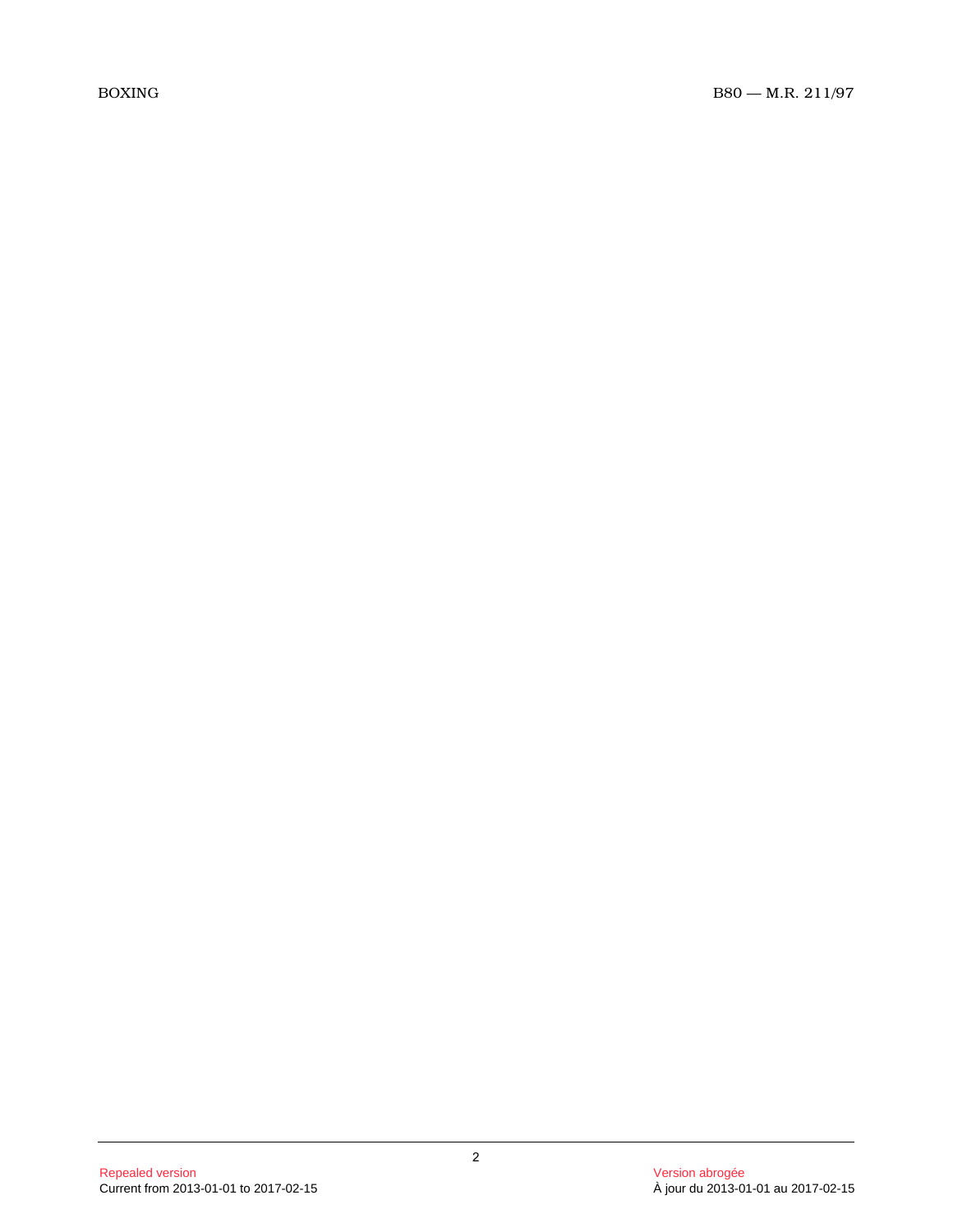- 15 Uniform and other contest requirements<br>16 Reporting to the dressing room
- 16 Reporting to the dressing room<br>17 Failure to appear for a contest
- Failure to appear for a contest
- 18 Rules of boxing
- 19 Rest periods after a contest<br>20 Requirements for seconds
- 20 Requirements for seconds<br>21 Duties of managers
	- Duties of managers

#### PART 5 PREMISES, FACILITIES AND EQUIPMENT

- 22 Specified premises<br>23 Dressing rooms
- 23 Dressing rooms<br>24 Access to teleph
- 24 Access to telephone<br>25 General equipment
- General equipment requirements
- 26 Rings for boxing contests<br>27 Bandages
- 27 Bandages<br>28 Gloves
- Gloves

# PART 6

# WEIGHT CLASSES

29 Weight classes

# PART 7 WEIGH-INS

30 Weigh-ins

#### PART 8 ROUNDS, START TIME AND PERSONS AT RINGSIDE

- 31 Rounds<br>32 Start of
- 32 Start of main or feature contest<br>33 Persons at ringside
- Persons at ringside

#### PART 9 OFFICIALS

- 34 Officials<br>35 Duties of
- Duties of referee
- 36 Duties of judge
- 37 10 Point Must System
- 38 Scoring decision<br>39 Announcement of
- 39 Announcement of decision<br>40 Duties of timekeeper
- 40 Duties of timekeeper
- 41 Duties of ring announcer
- 42 Payments to officials

#### PART 10

# MEDICAL REQUIREMENTS

- 43 Medical advisor
- 44 Medical examinations for boxer's licence or renewal
- Pre-contest medical examination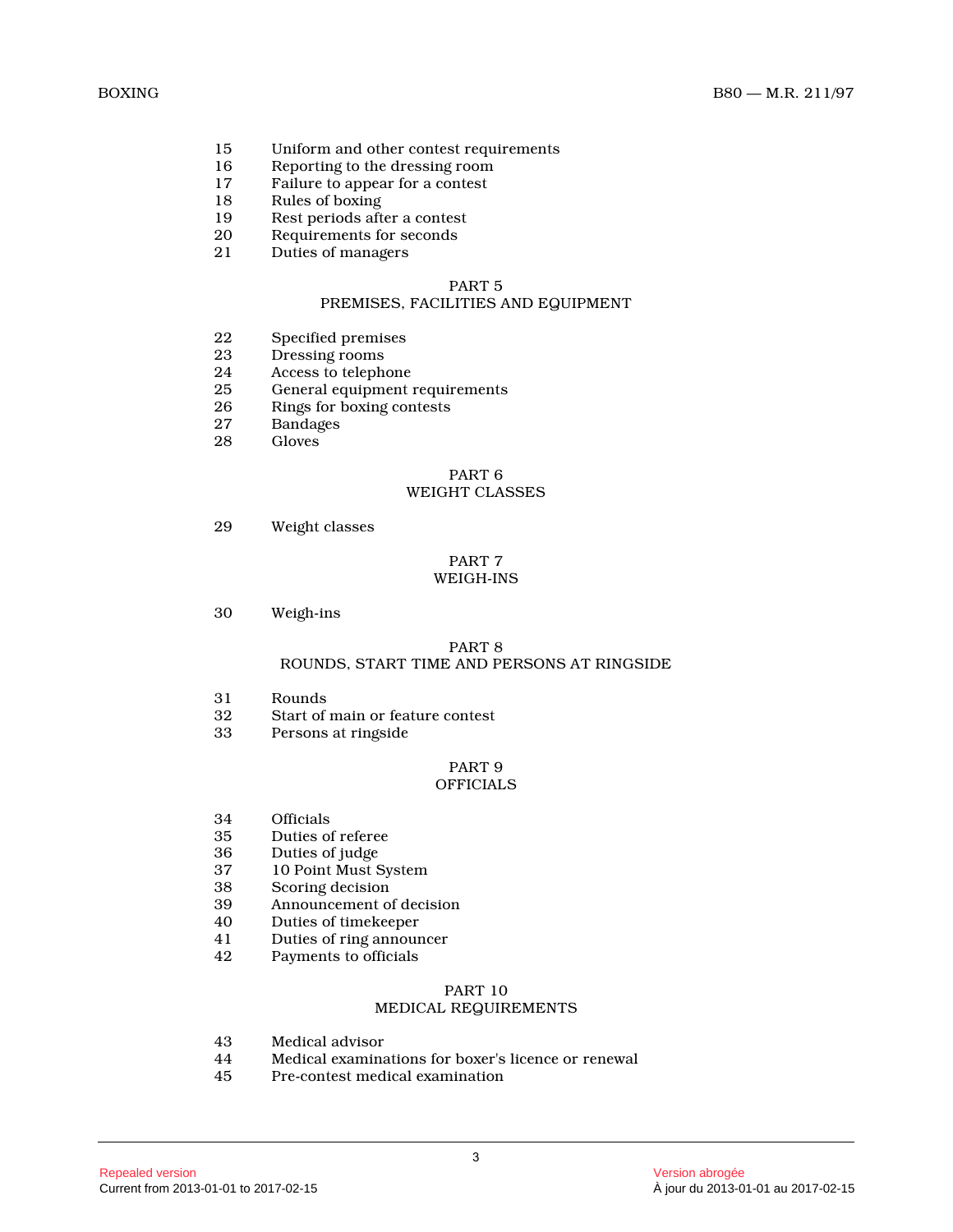- 46 Post-contest medical examination<br>47 Medical examination required for
- 47 Medical examination required for certain injuries reported before a
- contest
- 48 Drug testing
- 49 Confidentiality of medical reports

#### PART 11

# RING PHYSICIAN'S DUTIES DURING CONTEST

- 50 Ring physician's duties during contest
- 51 Injuries during a contest

# PART 12

# SUSPENSIONS ARISING FROM KNOCKOUTS

52 Suspensions arising from knockouts

# PART 13 RULES OF BOXING

- 53 Commission direction
- 54 Authority of referee<br>55 Preliminary inspect
- 55 Preliminary inspection<br>56 Final instructions
- Final instructions
- 57 Shaking hands
- 58 Major fouls
- 59 Minor fouls
- Informing judges of deduction
- 61 Reporting fouls<br>62 Accidental fouls
- 62 Accidental fouls
- 63 Accidental injury<br>64 Injury caused by
- Injury caused by minor foul
- 65 Injuries to contestants committing fouls<br>66 When a contestant is "down"
- 66 When a contestant is "down"
- Mandatory eight count
- 68 Contestant out of ring
- 69 Failure to return to ring
- 70 Count of 10
- 71 Slips and falls
- 72 Knockdown continuing after round<br>73 Timekeeper to signal
- Timekeeper to signal
- 74 Failure to answer bell
- 75 Stop of contest between rounds
- 76 Technical knockouts<br>77 Suspension to consul
- 77 Suspension to consult physician
- Words of command
- 79 Touching contestants
- 80 Boxing outside ring<br>81 Violations by others
- Violations by others
- 82 Contestants to leave ring
- 83 Extension of rest<br>84 Dropping mouth
- 84 Dropping mouth protector<br>85 Suspension of progress for
- Suspension of progress for cause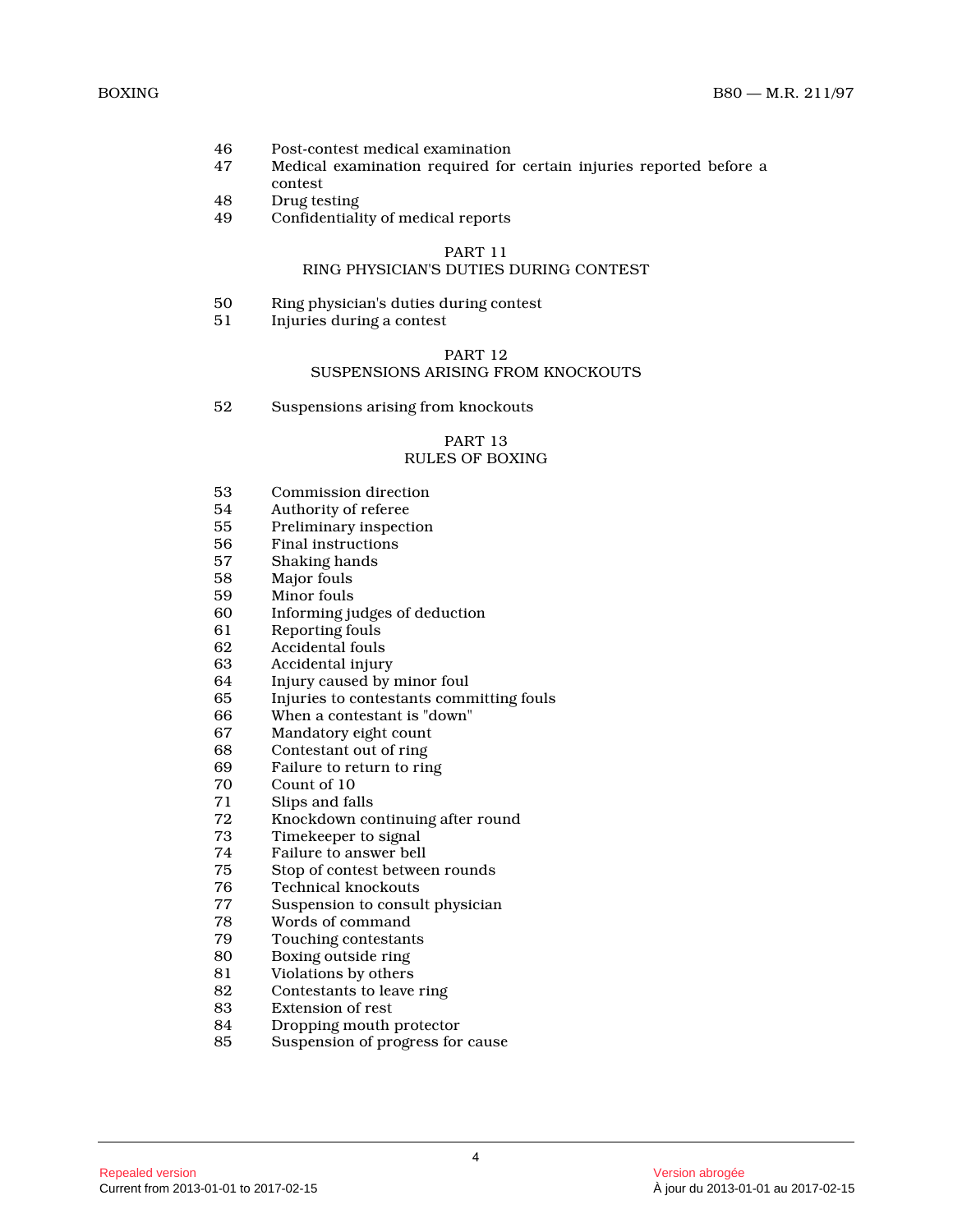# PART 14 USE OF SUBSTANCES AND ITEMS DURING A CONTEST

- 86 Drugs, stimulants and substances<br>87 Prohibited items
- 87 Prohibited items

#### PART 15

# CHAMPIONSHIPS, EXHIBITIONS AND AMATEURS

- 88 Championship contests<br>89 Boxing exhibitions
- 89 Boxing exhibitions<br>90 Amateurs on profes
- Amateurs on professional cards

#### PART 16 CONFLICT OF INTEREST

91 Conflict of interest

# PART 17

# COMBAT SPORTS

- 91.1 Application of Part 17<br>91.2 Application of Part 1 (D
- Application of Part 1 (Definitions and Application), Part 2 (Licences and Event Permits) and Part 3 (Fee on Gate Receipts) to combat sports
- 91.3 Application of Part 4 (Promoters, Boxers, Seconds and Managers) to combat sports
- 91.4 Application of Part 5 (Premises, Facilities and Equipment) to combat sports
- 91.5 Requirements for rings and fenced areas
- 91.6 Application of section 27 (bandages)<br>91.7 Application of section 28 (gloves)
- Application of section 28 (gloves)
- 91.8 Weight classes
- 91.9 Application of Part 7 (Weigh-ins) to combat sports<br>91.10 Application of Part 8 (Rounds, Start Time and Pers
- Application of Part 8 (Rounds, Start Time and Persons at Ringside) to combat sports
- 91.11 Application of Part 9 (Officials) to combat sports
- 91.12 Judging rounds and scoring systems
- 91.13 Warnings
- 91.14 Deduction of points<br>91.15 Points deducted for
- Points deducted for a foul
- 91.16 Announcing decision
- 91.17 Results of a boxing contest
- 91.18 Application of Part 10 (Medical Requirements), Part 11 (Ring Physician's Duties During Contest), and Part 12 (Suspensions Arising from Knockouts) to combat sports
- 91.19 Rules of combat sports
- 91.20 Acts that are fouls<br>91.21 Accidental foul 0
- Accidental foul contest does not continue
- 91.22 Ring control
- 91.23 Ground control<br>91.24 Determining out
- 91.24 Determining outcome when contest stopped<br>91.25 Application of Part 14 (Use of Substances and
- Application of Part 14 (Use of Substances and Items During a Contest) to combat sports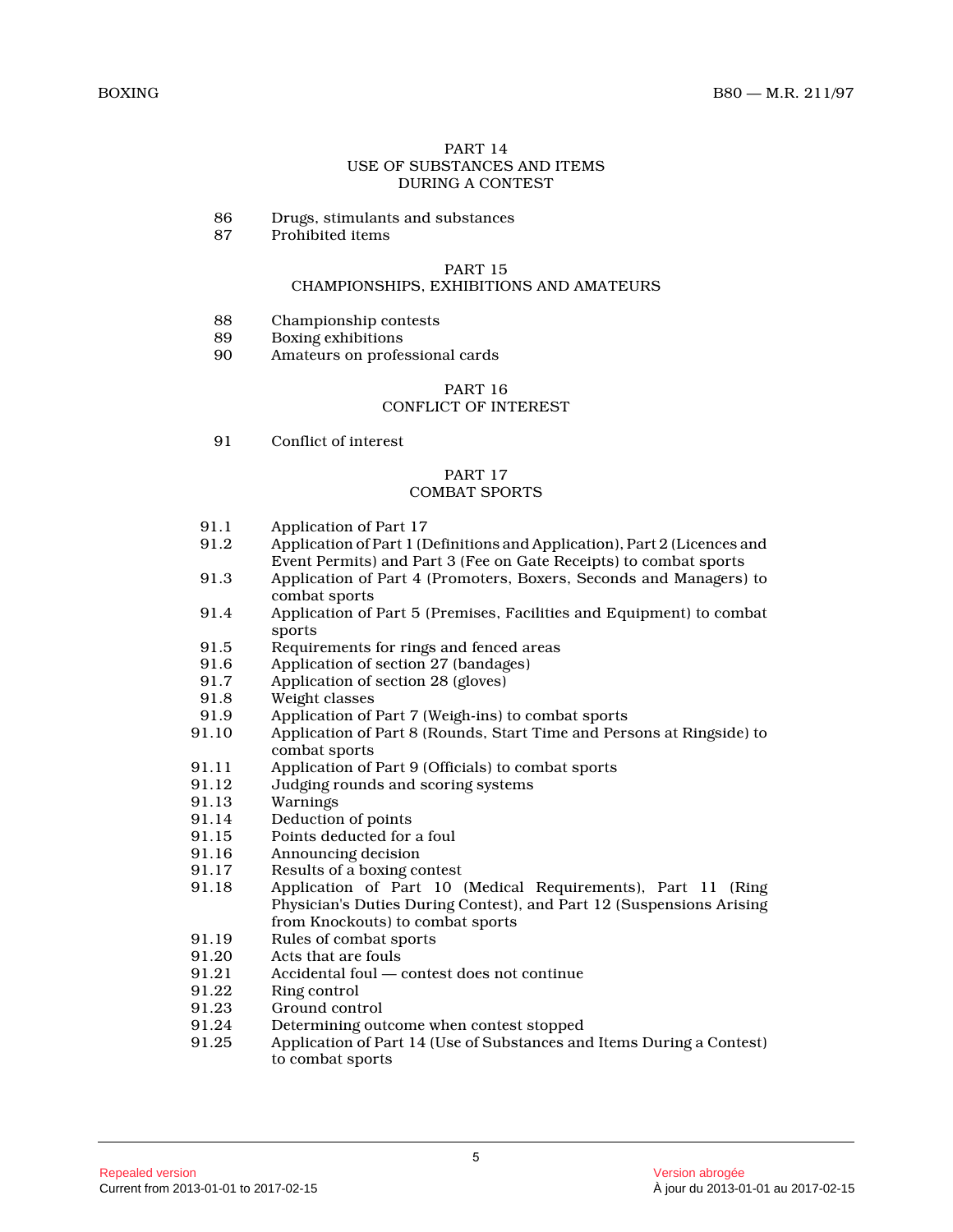| 91.26 | Application of Part 15 (Championships, Exhibitions and Amateurs) to |
|-------|---------------------------------------------------------------------|
|       | combat sports                                                       |

91.27 Application of Part 16 (Conflict of Interest) to combat sports

# PART 18 REPEAL AND COMING INTO FORCE

| 92 | Repeal |
|----|--------|
|----|--------|

93 Coming into force

# PART 1

#### DEFINITIONS AND APPLICATION

#### **Definitions**

**1(1)** In this regulation and in the Act,

**"contestant"** means a person who participates as a professional boxer in a boxing contest;

**"professional"**, when used in respect of a contest or exhibition, means that

(a) the contest or exhibition is not sanctioned by the Manitoba Amateur Boxing Association or, in relation to a combat sport, an amateur combat sport association recognized by the commission,

(b) the participants or contestants represent or are members of an athletic association, club, corporation, league team, or unincorporated organization that is composed of individuals who are ordinarily recognized as persons who box for a livelihood or for money, or

(c) the participants or contestants are professionals;

**"professional"**, when used in respect of a natural person, means a person who at any time enters and competes in an athletic contest or exhibition for a staked bet, private or public money or gate receipts or receives any consideration for the person's services as an athlete.

**1(2)** In this regulation,

**"Act"** means *The Boxing Act* ;

**"business day"** means a day on which the commission's office is open during its regular hours of business;

**"combat sport"** means a sport in which contestants fight using the fists and other parts of the body in a combination of techniques from different disciplines of the martial arts;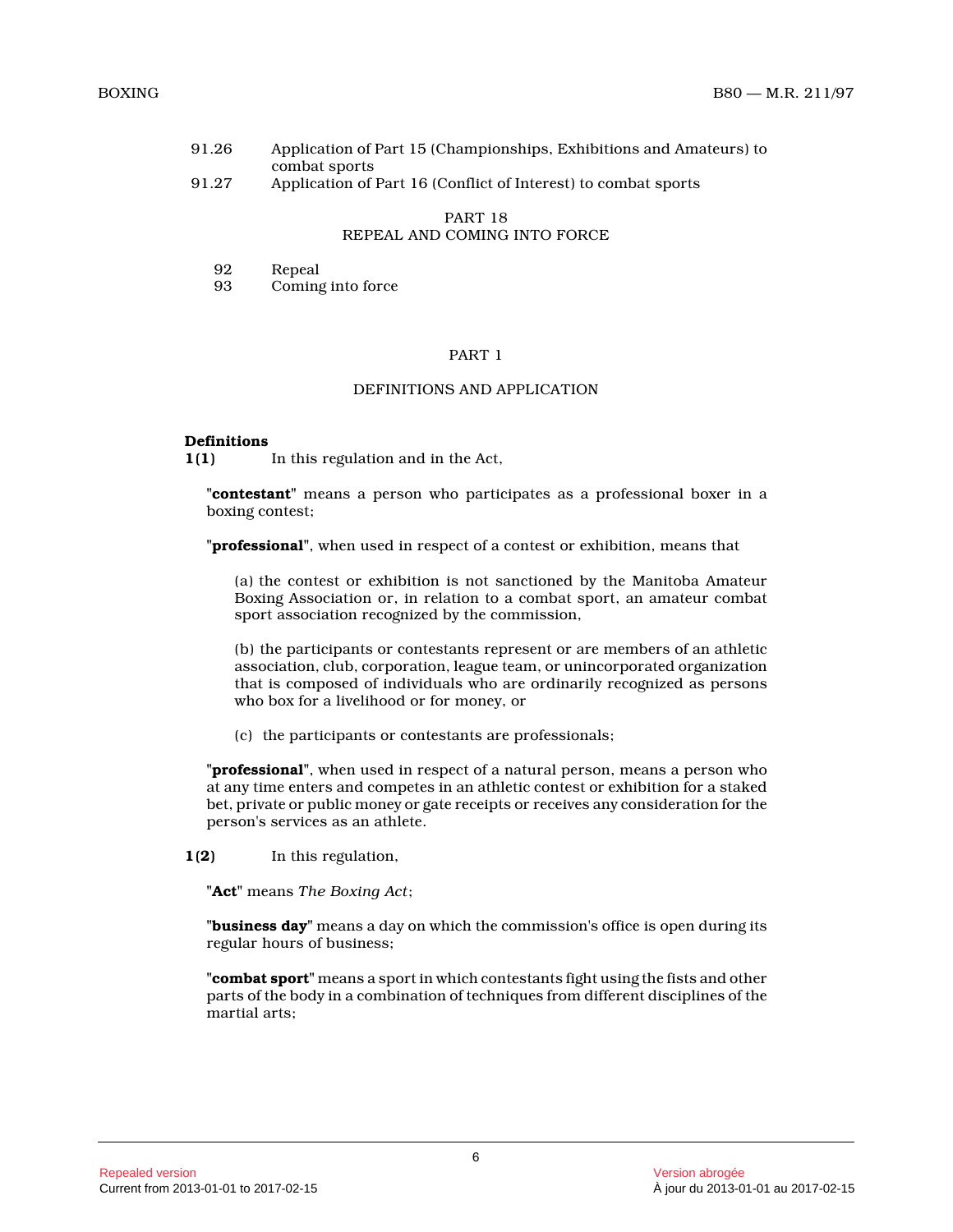**"contest"** includes an exhibition unless stated otherwise;

**"official"** means a representative of the commission, and includes a referee, judge, ring physician, timekeeper, room supervisor, score keeper, event inspector and any other person designated by the commission as an official;

**"program"** means a program of boxing contests;

**"promoter"** means a person who organizes and conducts boxing programs;

**"representative of the commission"** means a member of the commission, an inspector or any other person designated by the commission to represent it at a contest;

**"ring"** includes a fenced area under Part 17 (Combat Sports);

**"ringside"** means the area extending from the apron of the ring outwards to a distance of eight feet on all sides, and includes the area that extends outwards for 8 feet around a fenced area referred to in subsection 91.5(2).

M.R. 162/2007; 140/2012

#### **Application**

**2(1)** This regulation, other than Part 17 (Combat Sports), applies to professional contests of boxing in which contestants fight using the fists alone to strike blows.

**2(2)** Part 17 (Combat Sports) applies to those professional contests of boxing commonly known as combat sports.

M.R. 162/2007

### PART 2

# LICENCES AND EVENT PERMITS

#### LICENCES

#### **General requirements for boxing licences**

**3(1)** An application for a licence to conduct, promote, be a boxer in or act as a matchmaker, manager, second, referee, judge or timekeeper in a boxing contest must be made to the commission on a form provided by the commission.

**3(2)** An applicant must apply in his or her own legal name, provide the commission with any information that it may require, and pay an annual non-refundable fee, as follows:

- (a) for a boxer,  $$40$ ;
- (b) for a promoter, \$100;
- (c) for a manager, matchmaker, trainer or second, \$40.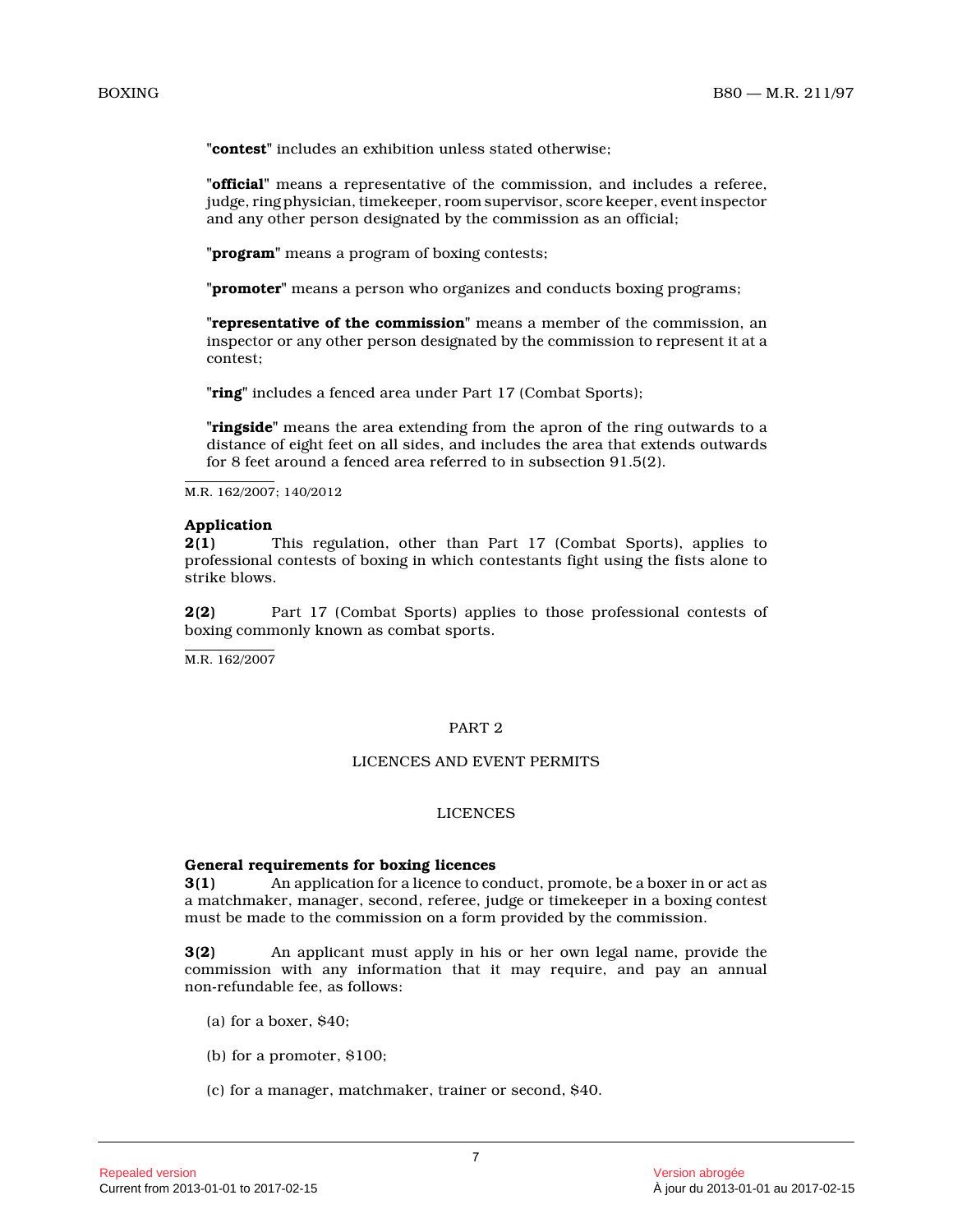**3(2.1)** No application fee is payable for a licence for a referee, judge, timekeeper, room supervisor, scorekeeper, ring physician or event inspector.

**3(3)** Subject to subsection 4(2.2), a licence is valid until December 31 of the year in which it is issued, unless it is sooner suspended or cancelled.

M.R. 162/2007; 140/2012

#### **Boxer's licence**

**4(1)** A person applying for a boxer's annual licence for the first time or for a boxer's temporary licence shall

(a) submit a copy of the boxer's competitive record for the previous year;

(b) provide a photograph taken within the preceding six months, or other documents satisfactory to the commission, to verify the person's identity;

(c) submit the medical report required under section 44; and

(d) be declared medically fit to box, including competing in a combat sport, by the commission's medical advisor.

**4(2)** A boxer who is unable to submit the competitive record referred to in clause (1)(a) may instead submit to an assessment by the commission to determine if the boxer is technically competent to box.

**4(2.1)** A person who is a resident of Manitoba shall be issued a boxer's annual licence.

**4(2.2)** A non-resident of Manitoba shall be issued a boxer's temporary licence which is valid until the contest for which it is issued is completed.

**4(3)** A person who applies for a renewal of a boxer's annual licence shall

- (a) apply on a form provided by the commission;
- (b) submit the medical report required under section 44; and

(c) be declared medically fit to box, including competing in a combat sport, by the physician who performed the examination referred to in section 44.

M.R. 146/99; 162/2007; 140/2012

#### **Promoter's licence**

**5** An applicant for a promoter's licence shall

(a) provide information acceptable to the commission showing that the applicant has a satisfactory credit rating;

(a.1) if a corporation, provide a copy of the latest annual return required to be filed under *The Corporations Act* ;

(a.2) if a partnership, provide a copy of the latest registration required to be filed under *The Business Names Registration Act* ;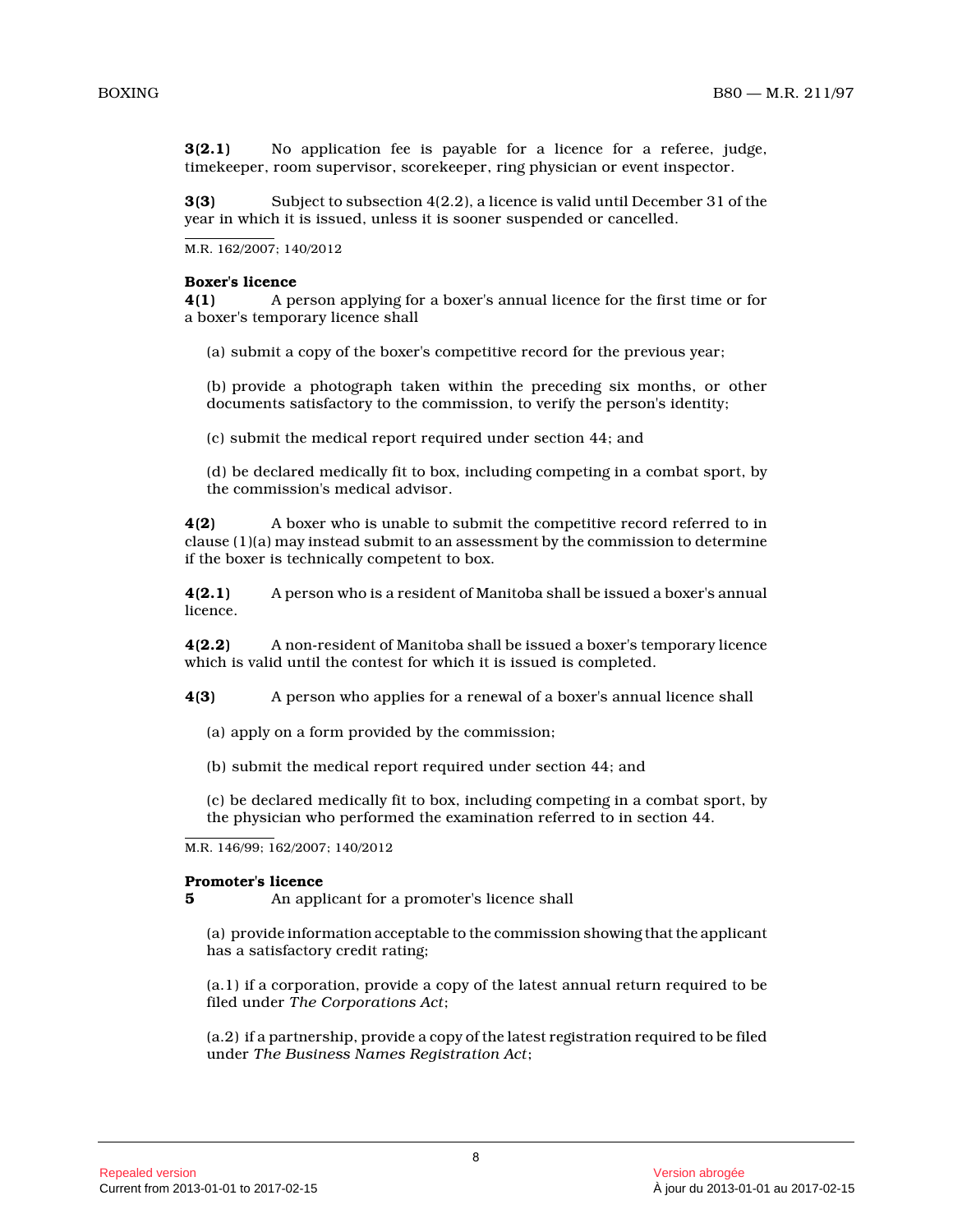(a.3) provide any information and documentation that the commission may require to determine if the applicant could be refused a licence for a ground referred to in section 5.1;

(a.4) provide a criminal record check dated no more than six months before the date of the contest, that is a record about the individual obtained from a law enforcement agency stating whether or not the person has any convictions under any federal, provincial or territorial legislation; and

(b) provide any other information or documentation the commission may require to establish that the applicant can reasonably be expected to be competent and financially responsible in promoting a boxing contest.

M.R. 162/2007; 140/2012

#### **Refusal to issue promoter's licence**

**5.1(1)** The commission may refuse to issue a promoter's licence to an applicant if

- (a) the applicant fails to satisfy any requirement of the Act or the regulations;
- (b) the applicant
	- (i) does not have a satisfactory credit rating,
	- (ii) is an undischarged bankrupt,

(iii) is a person who, within the last 10 years, has been a bankrupt, unless all creditors in the bankruptcy have been paid in full, or

(iv) is a person who, within the last 10 years, has been a director or partner of a corporation or partnership that became bankrupt while the person was a director or partner, unless all creditors in the bankruptcy have been paid in full;

(c) the applicant has been the subject of an order made by the commission under section 20 of the Act;

(d) the applicant has been convicted of

(i) an offence under this Act or the regulations, or

(ii) an offence under the *Criminal Code* (Canada) or any other Act that, in the opinion of the commission, involves a dishonest action or intent;

(e) the applicant provides incomplete, false, misleading or inaccurate information in support of the application;

(f) a licence or event permit issued to the applican t

(i) under this Act, or

(ii) by an authority in another jurisdiction responsible for issuing licences or permits with respect to promoting boxing or boxing events,

has been cancelled or is, at the time of the application, suspended; or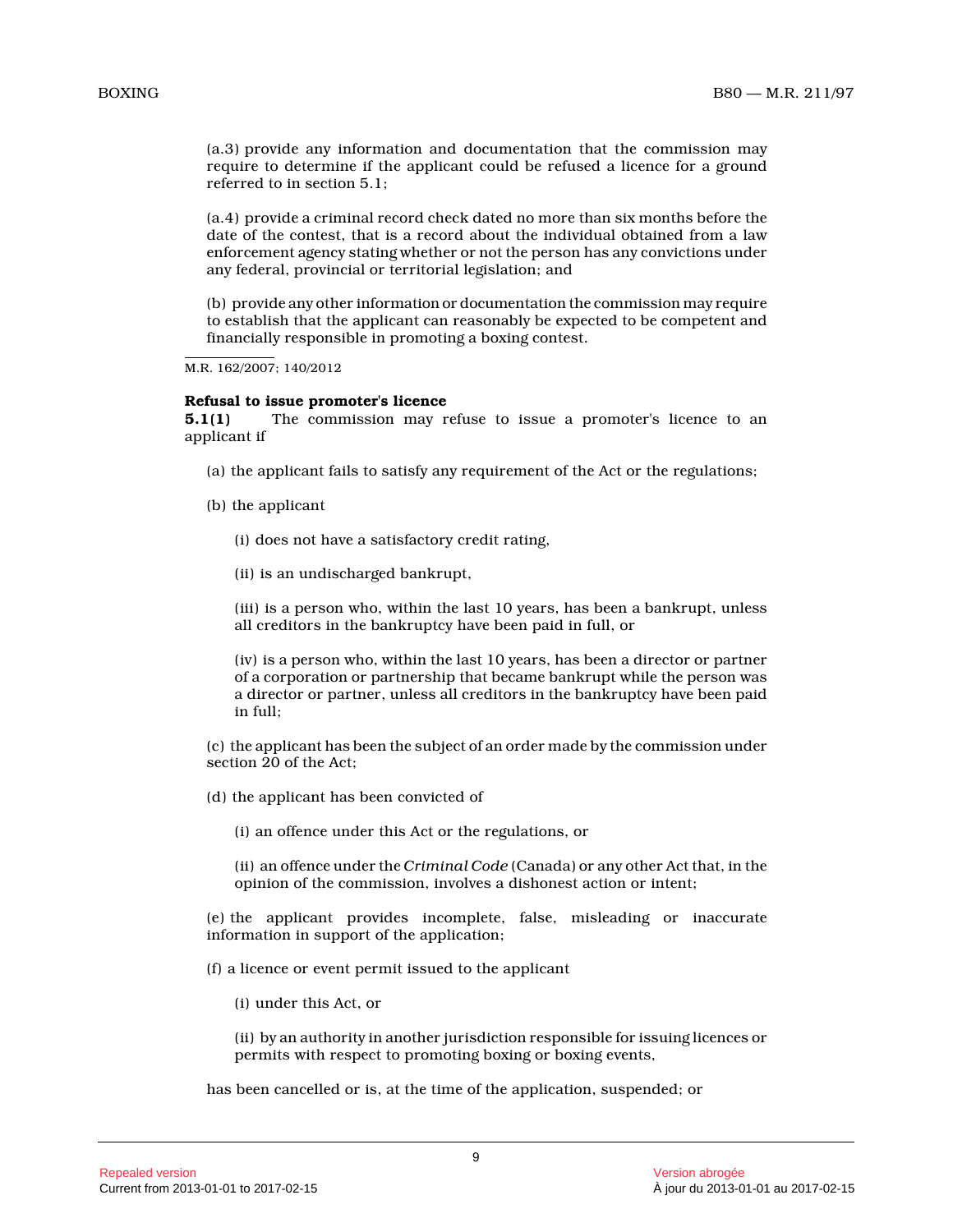(g) the commission is of the opinion that the applicant will not act according to law and with integrity and honesty.

# **If applicant is a corporation or partnership**

**5.1(2)** The commission may refuse to issue a licence to an applicant who is

(a) a corporation, if a director or officer of the corporation could be refused a licence under subsection (1); or

(b) a partnership, if a member of the partnership could be refused a licence under subsection (1).

M.R. 162/2007

#### **Manager's licence**

**6(1)** An applicant for a manager's licence shall provide any information or documentation the commission may require to establish that the applicant can reasonably be expected to be competent and responsible in managing a boxer or boxers.

**6(2)** A manager who enters into an agreement with a boxer must continue to be licensed during the term of the agreement.

**6(3)** A manager whose licence is suspended or cancelled shall not work in a boxer's corner or negotiate with a promoter or matchmaker for a boxer's services.

# EVENT PERMITS

# **Event permit**

**7(1)** A licensed promoter who intends to promote a boxing contest shall apply in writing to the commission for an event permit at least 30 days before the proposed date of the contest.

**7(2)** An event permit to hold a boxing contest is valid only for the specific event for which it is issued.

**7(3)** An application for an event permit must be signed by the applicant and set out

(a) the applicant's complete legal name and address;

(b) the date on which the proposed contest is to be held;

(c) the place in which the proposed contest is to be held, including seating capacity;

(d) a complete list of the proposed matches in the program;

(e) the proposed duration of each of the matches;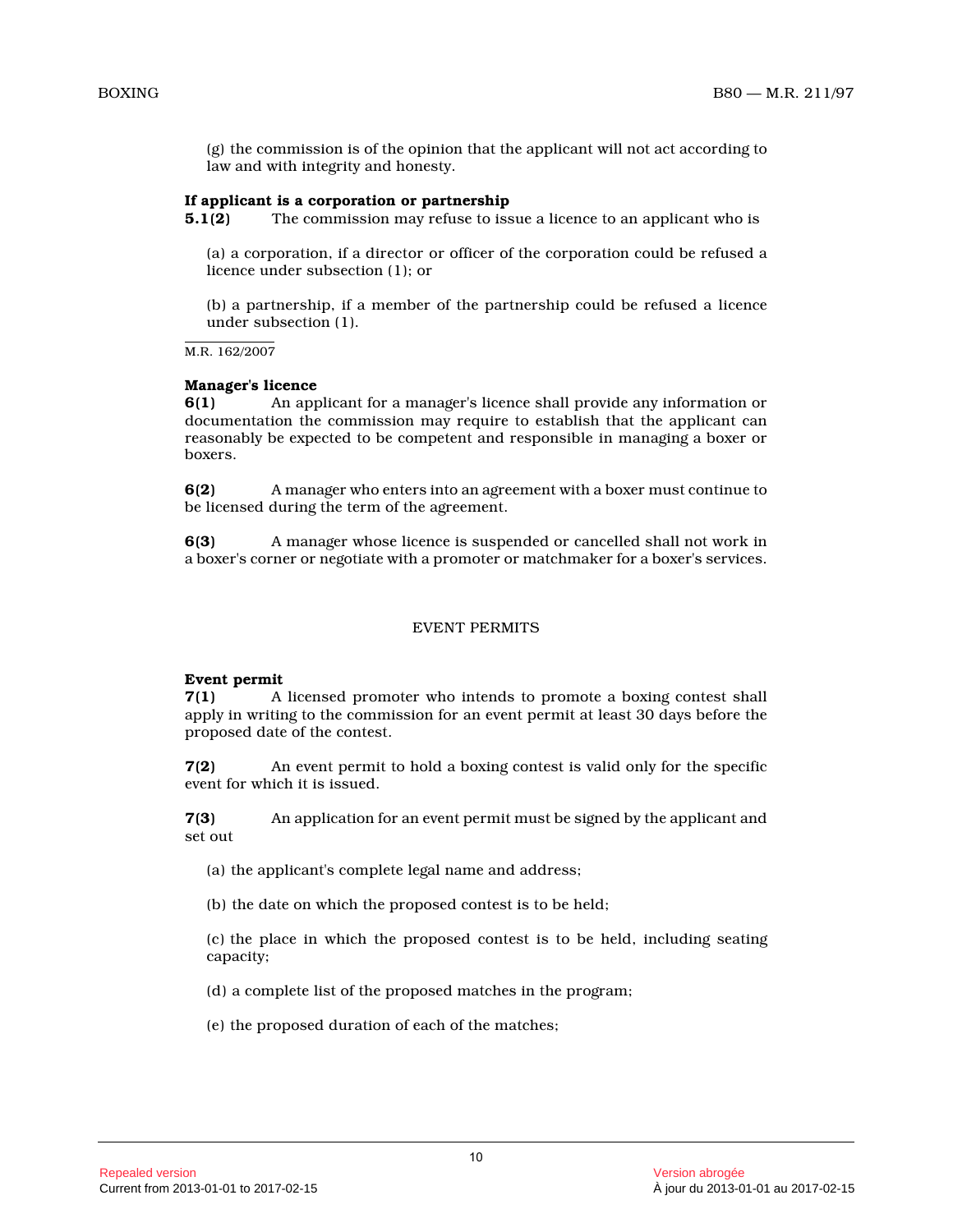(e.1) the applicant's agreement to provide the commission with a copy of the videotape or other electronic record of the event, if it is taped or otherwise recorded by or on behalf of the promoter; and

(f) and (g) repealed, M.R. 162/2007;

(h) any other information that the commission requests.

**7(4)** An application for an event permit must be accompanied by

(a) a non-refundable application fee of \$100; and

(b) security in the form of cash, certified cheque, negotiable bonds or an irrevocable letter of credit payable to the commission in the amount of \$4,000.

**7(4.1)** Repealed, M.R. 140/2012.

**7(5)** At least 14 days before the scheduled date of a contest, the promoter must provide the following information to the commission:

- (a) a complete list of the matches on the program;
- (b) the proposed duration of each match on the program;
- (c) the amount of the purse for each match;
- (d) the final list of the contestants and their contact information;
- (e) any other information that the commission requires.

**7(5.1)** No contestants can be added to the program less than two business days before the scheduled date of a contest.

**7(5.2)** The promoter must provide all medical information for each contestant required under subsection 14(1) to the commission at least two business days before the scheduled date of a contest.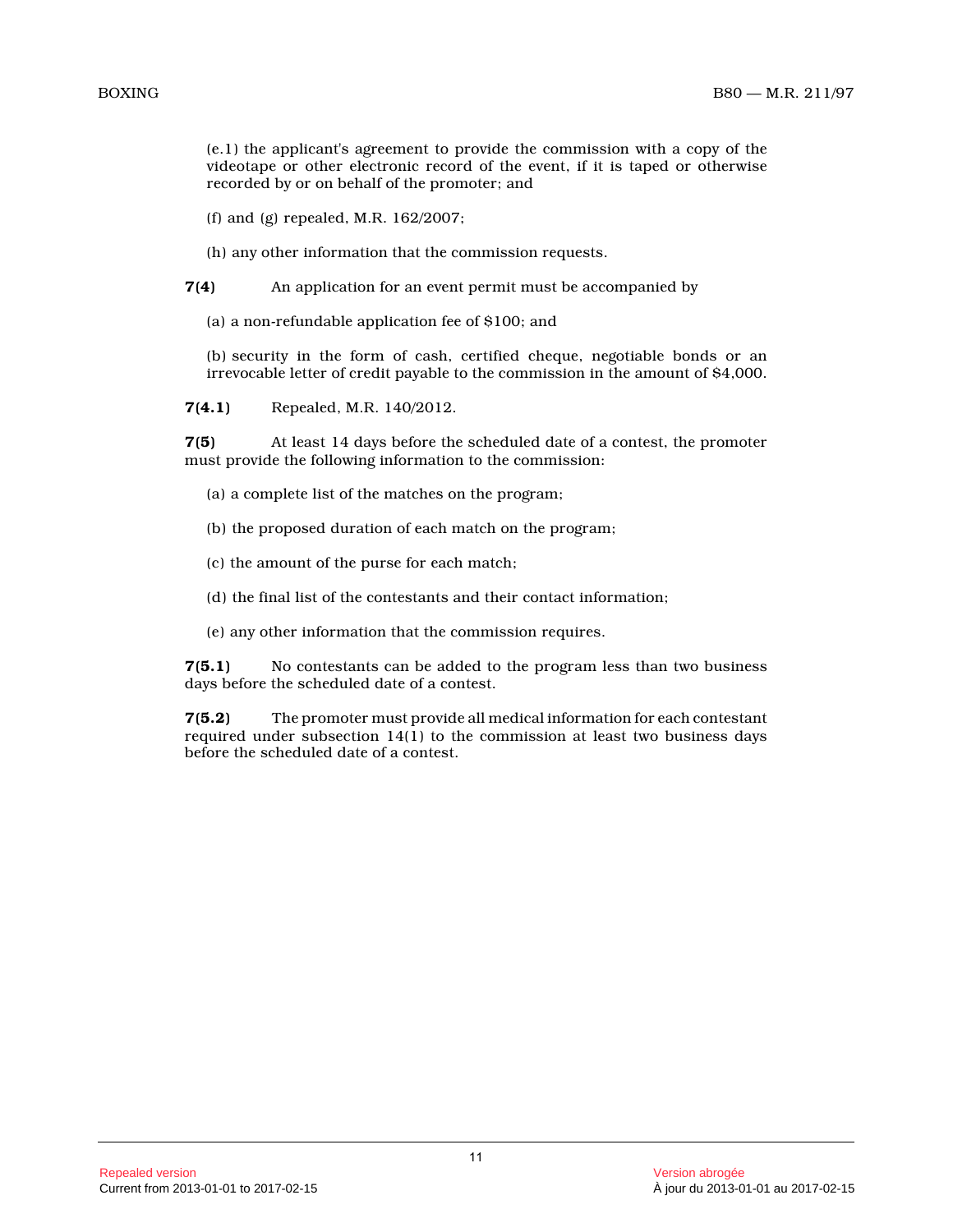**7(6)** If the commission refuses to issue an event permit, it shall return the amount of the security required under clause (4)(b) to the applicant.

M.R. 162/2007; 140/2012

# **Deposit**

**8(1)** At least seven days before the scheduled date of a boxing contest, the promoter shall deposit with the commission a sum, either in cash or by certified cheque, sufficient to cover the following:

(a) an amount equal to the total purse for the contest and, where one or more of the boxers is to be paid a percentage of the gross receipts, the percentage based on the estimated amount of those receipts;

(b) an amount equal to the total remuneration and expenses for the officials appointed for the contest;

(c) the commission's reasonable administrative charges.

**8(2)** If any change is made in a program after a promoter deposits the amount required under subsection (1) and before the contest takes place, such that the amount of the deposit is therefore inadequate, the commission may request the promoter to provide an additional deposit and the promoter shall provide that additional deposit.

# **Promoter and boxer contract**

**8.1(1)** Before the weigh-in, the promoter must provide to the commission for each contestant, a copy of the signed contract between the promoter and the contestant.

**8.1(2)** If the commission is paying the purse to the contestant on behalf of the promoter, the contract between the promoter and the contestant must be in a form approved by the commission.

M.R. 162/2007; 140/2012

#### **Forfeiture of security**

**9(1)** If a promoter to whom an event permit is issued fails to remit the percentage of gate receipts required under section 22 of the Act or otherwise fails to comply with the Act or this regulation, the security under clause 7(4)(b), or any part of it as determined by the commission, is forfeited to the commission.

**9(2)** For the purpose of this section, the determination as to whether a promoter has failed to comply with the Act or this regulation is to be made by the commission.

**9(3)** When a contest has been held and the promoter has complied with the Act and this regulation, the commission shall return the security under clause 7(4)(b) to the promoter if requested to do so.

**9(4)** The commission is not required to pay interest to the promoter on any security returned under subsection (3).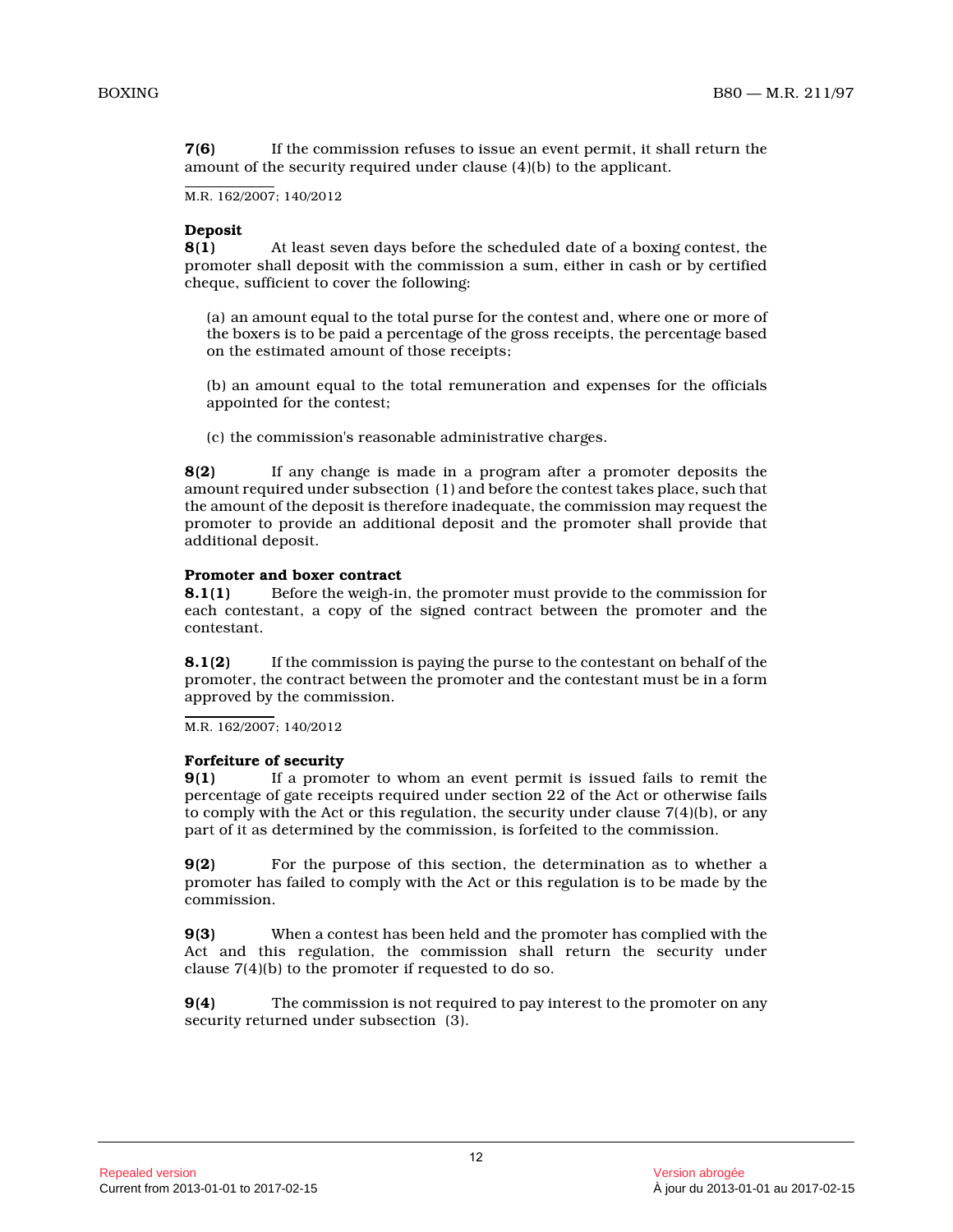# PART 3

# FEE ON GATE RECEIPTS

### **Fee on gate receipts**

**10(1)** For the purpose of subsection 22(2) of the Act, the fee on gate receipts for a boxing contest is 5% of the gross gate receipts, less the deduction of amusement tax, goods and services tax and provincial sales tax, where applicable.

**10(2)** Within 15 days of the holding of a contest, the promoter shall remit to the commission a statement under oath as to all receipts taken in connection with the contest and a certified cheque payable to the commission in the amount due.

M.R. 140/2012

# PART 4

# PROMOTERS, BOXERS, SECONDS AND MANAGERS

# PROMOTERS

#### **Duties of promoters**

**11** The promoter of a boxing contest shall

(a) not permit a contestant to participate in a contest unless the contestant holds a valid boxer's licence issued by the commission;

(b) ensure that each contestant is present in the locale where the contest is to take place at least one day before the scheduled date of the contest;

(c) if one of the proposed contestants becomes unable to participate in the contest, immediately notify the commission in writing, giving the name, address, licence, fight record, medical reports and contract of the proposed substitute;

(d) instruct each contestant to leave the ring and return to the dressing room immediately after the match is completed;

(e) arrange for the presence of enough security officers to maintain order at all times;

(f) at the promoter's expense, ensure the presence at all times during the contest of an ambulance and trained paramedical staff;

(g) at the promoter's expense, reserve and designate up to six front row seats for the commission's use at the contest and, at least five days before the contest is held, deliver to the commission up to six tickets or passes authorizing admission to the reserved seats;

(h) not advertise a proposed contest or otherwise announce it to the public in any manner until the promoter has been granted an event permit by the commission;

(i) provide a weigh-in location to be approved in writing by the commission; and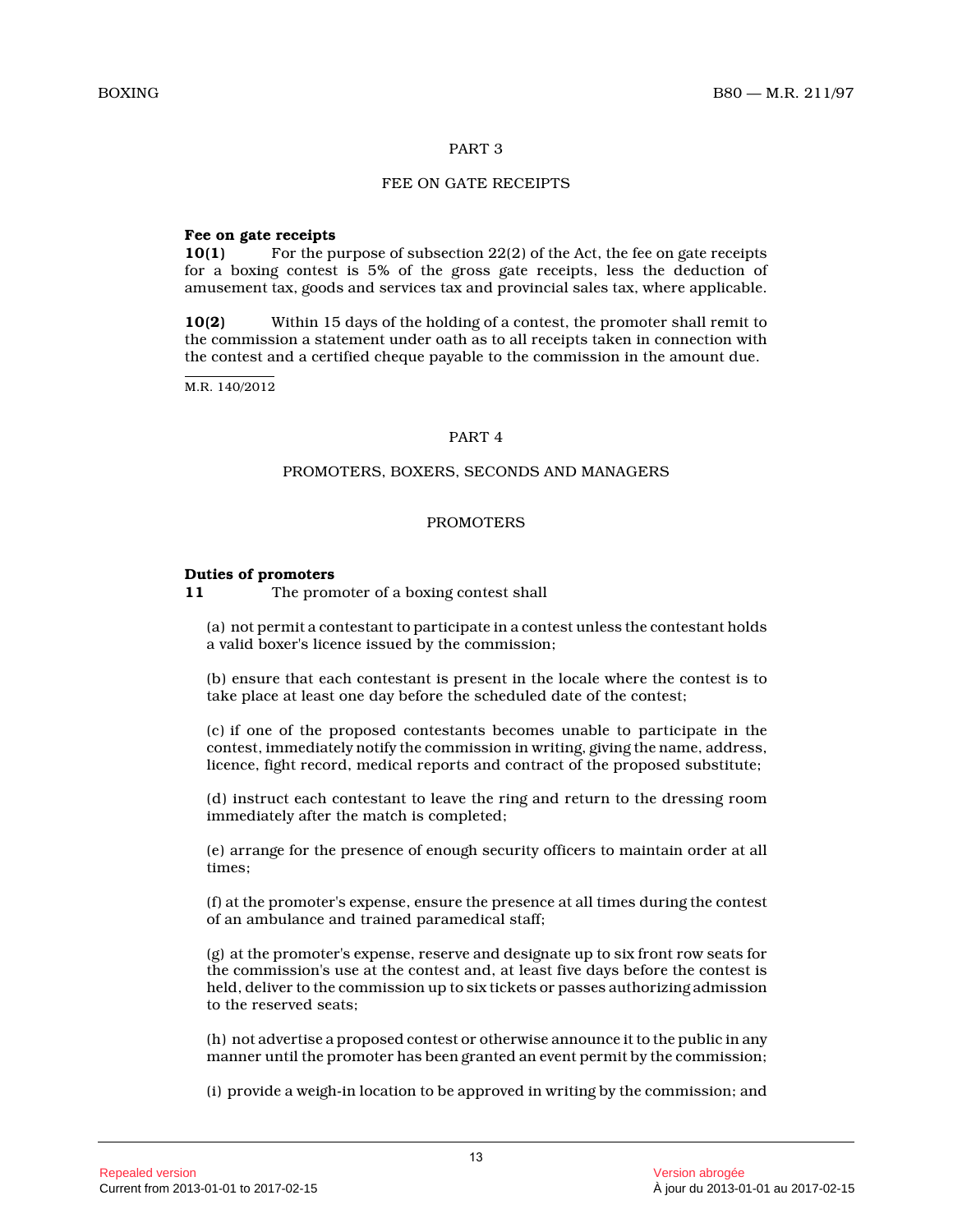(j) ensure that all advertising indicates the contests are sanctioned by the commission.

M.R. 140/2012

#### **No material change without approval**

**12(1)** The promoter of a boxing contest shall not make a material change in a program without the approval of the commission.

**12(2)** If a change is made and approved under subsection (1), a notice of the change shall be conspicuously and immediately posted at each box office on the premises and announced from the ring before the opening contest.

M.R. 140/2012

#### **Records**

**13** The promoter of a boxing contest shall keep and shall provide to the commission, on request, all documentation and financial records pertaining to the contest for 12 months following the date of the contest.

#### BOXERS

#### **Pre-contest requirements**

**14(1)** To be eligible to participate in a boxing contest, a boxer must

(a) hold a valid boxer's annual licence or a boxer's temporary licence issued by the commission;

(b) provide the commission with satisfactory evidence that the boxer has had

(i) within 90 days before the boxing contest, a complete physical examination performed by a physician that includes the matters specified in the Complete Physical Examination report approved by the commission,

(ii) within 90 days before the boxing contest, a complete ophthalmologic examination performed by an optometrist or ophthalmologist that includes the matters specified in the Eye Examination report approved by the commission,

(iii) within 90 days before the boxing contest, negative tests for HIV, Hepatitis B (antigen test) and Hepatitis C, and

(iv) if the boxer is female, a negative pregnancy test conducted by a physician within seven days before the boxing contest;

(c) provide the commission with any other information that the commission requires;

(d) submit to the pre-contest medical examination referred to in section 45;

(e) undergo any medical test that might be indicated by the past or present medical condition of the boxer; and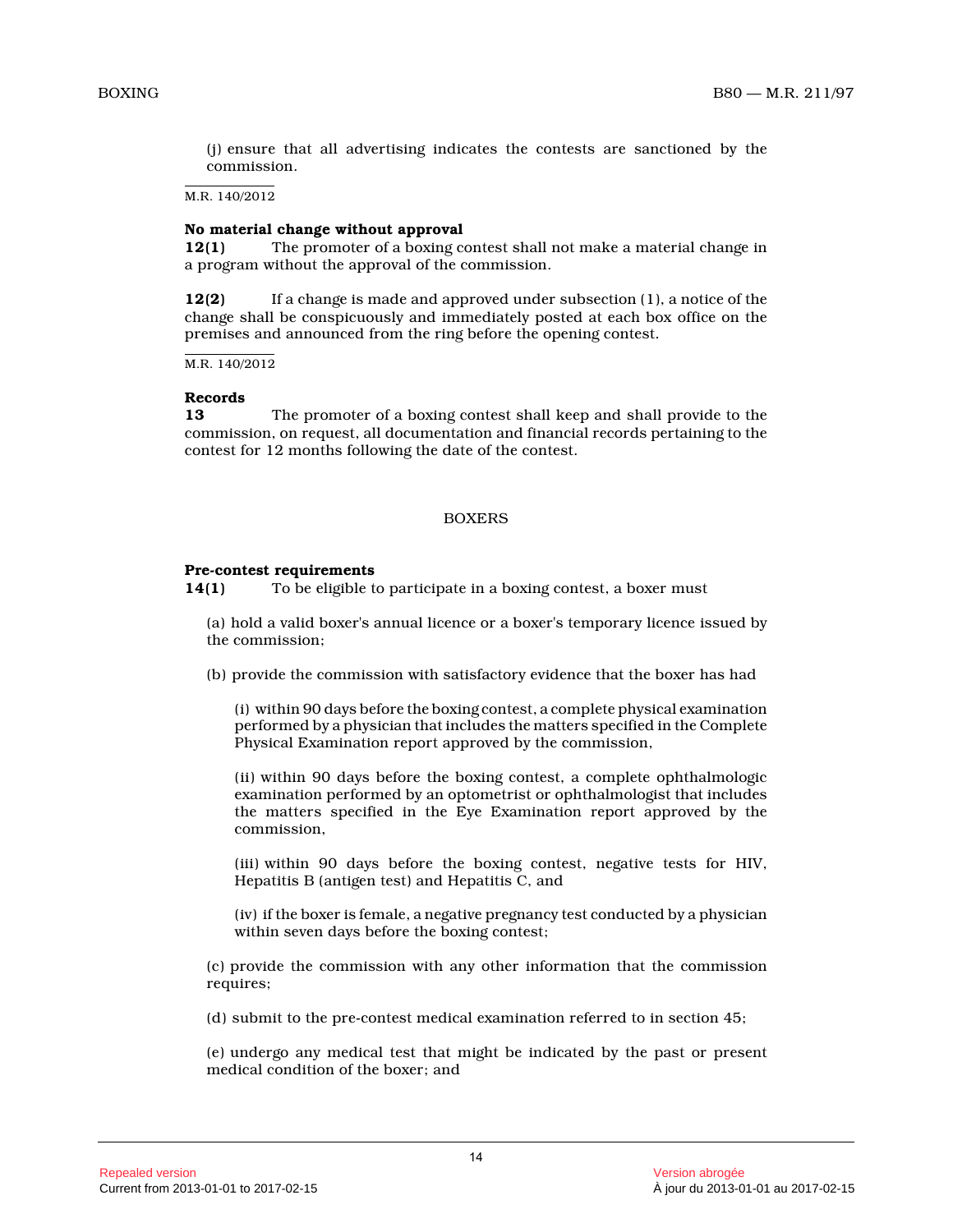(f) weigh in at a time and place indicated by the commission.

**14(2)** No boxer shall participate in a contest unless at least 14 days have elapsed since his or her last contest.

**14(3)** No boxer shall participate in a contest if by doing so the boxer will have competed in more than 10 contests in the 12 months before the scheduled date of the contest.

**14(4)** A boxer who has been knocked unconscious within the previous 30 days shall not participate in a contest.

**14(5)** A boxer who has been knocked unconscious in his or her last contest shall not participate in a contest unless the boxer provides the commission with a medical certificate from a physician approved by the commission certifying that the boxer is fit to box.

**14(6)** A boxer shall

(a) make himself available for any pre- and post-contest medical check or examination required under Part 10;

- (b) proceed with the contest at the specified time and place; and
- (c) report to the commission when required.

**14(7)** A boxer shall not be a contestant in a contest unless an event permit has been issued for that contest.

**14(8)** No boxer shall be paid the boxer's purse or any part of it before the boxer has participated in the contest, except that funds may be advanced to a boxer to cover reasonable travel and accommodation expenses.

**14(9)** Every boxer must read and sign the contract referred to in section 8.1 that the boxer enters into with the promoter, to indicate that the boxer understands the terms of the contract.

**14(10)** No boxer shall take part in more than one contest or exhibition on the same day.

M.R. 146/99; 162/2007; 140/2012

#### **Uniform and other contest requirements**

**15(1)** A boxer participating in a contest shall wear a uniform that includes

(a) regulation trunks, which must not extend above the waistline and must not reach further than half-way between the knee and thigh;

(b) a foul-proof guard of a type that provides sufficient protection to withstand a low blow that might incapacitate the boxer and that will obviate the necessity of a claim being made of a low blow during the contest; and

(c) a properly fitted mouthpiece.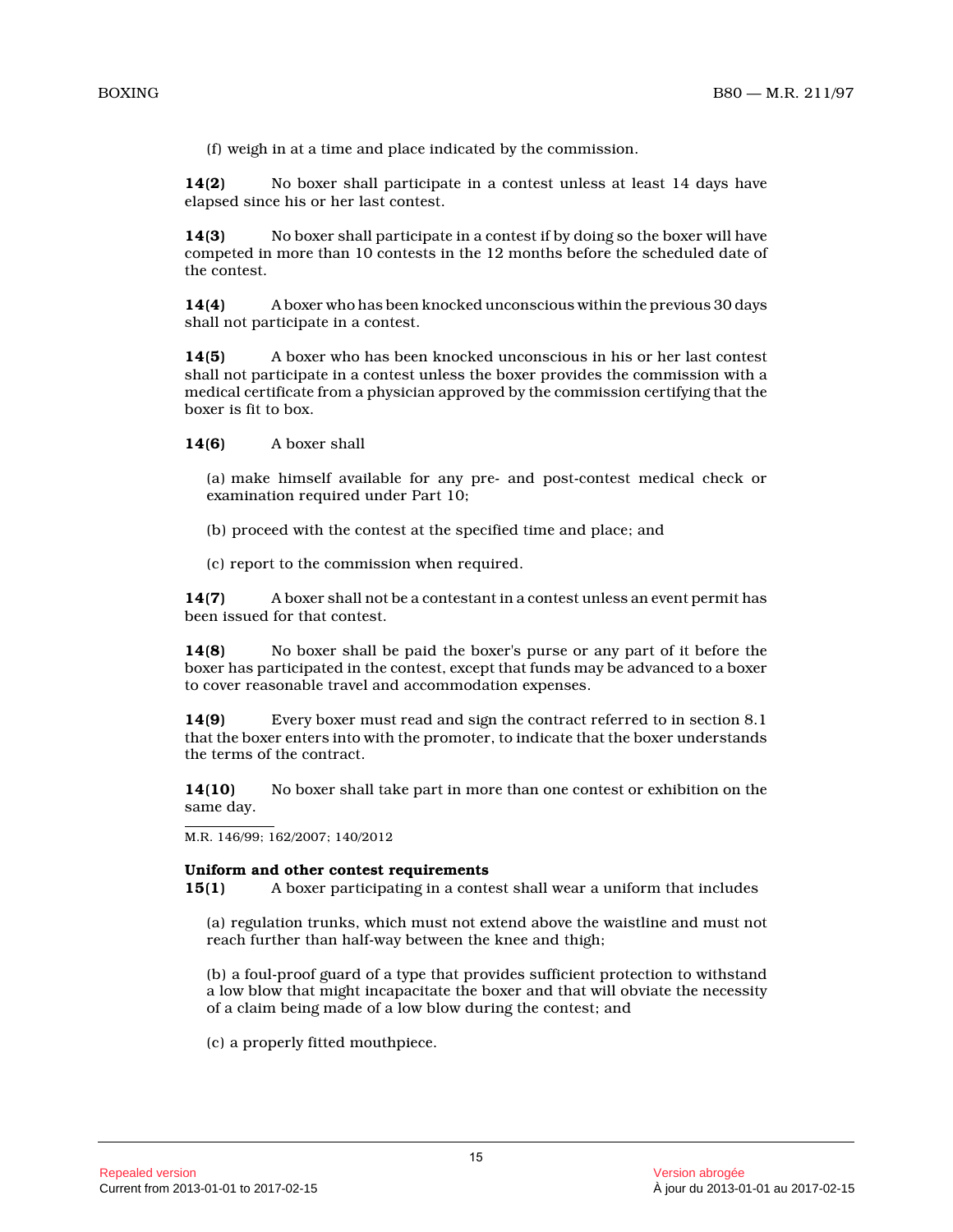**15(2)** During a contest, a boxer shall not wear shoes with spikes, cleats, hard soles, hard heels or hard laced tips.

**15(3) and (4)** Repealed, M.R. 140/2012.

**15(5)** During a contest, a boxer may, at the discretion of the referee, use a slight application of grease or petroleum jelly on the bridge of the nose, on the eyebrows and behind the ears.

**15(6)** During a contest, a boxer shall not use a substance that might handicap an opponent in a contest.

M.R. 162/2007; 140/2012

#### **Reporting to the dressing room**

**16(1)** A boxer shall report to the contestant's dressing room two hours before the contest is scheduled to begin.

**16(2)** A boxer shall remain in the contestant's dressing room until ordered into the ring by a representative of the commission or by another official.

#### **Failure to appear for a contest**

**17** A boxer who for any reason is unable to appear for a contest shall promptly notify the promoter and, if required to do so by the commission, shall undergo a medical examination by a physician approved by the commission.

#### **Rules of boxing**

**18** A boxer shall comply with the rules of boxing set out in Part 13 or Part 17, as appropriate.

M.R. 162/2007

#### **Rest periods after a contest**

**19** Following a contest, regardless of where the contest is held, a boxer shall take the following mandatory rest periods:

- (a) 30 days of rest on completing 10 or more rounds;
- (b) 21 days of rest on completing 6 to 9 rounds;
- (c) 14 days of rest on completing 1 to 5 rounds.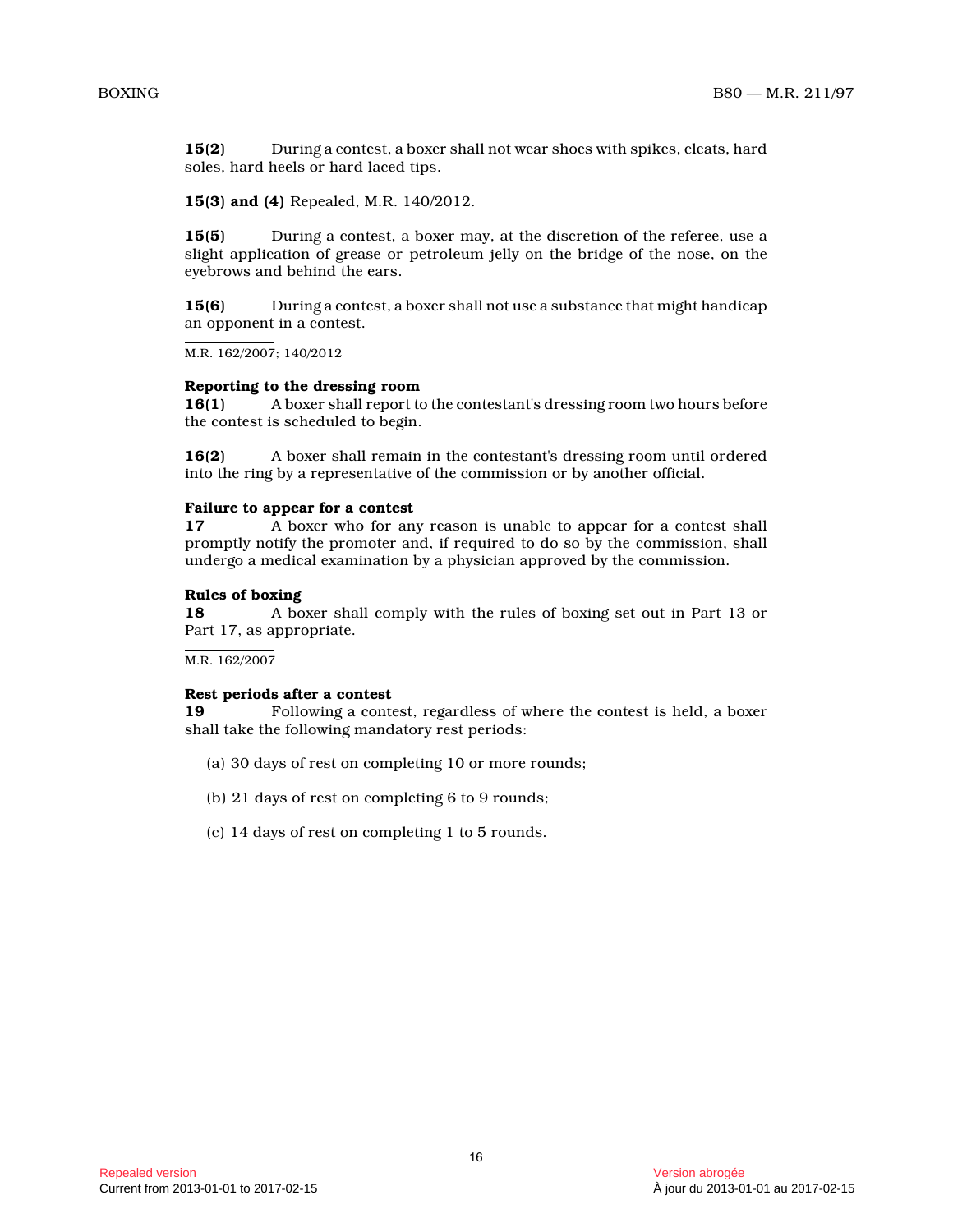# **SECONDS**

# **Requirements for seconds**

**20(1)** For each contest, a boxer shall appoint a chief second who is responsible for the conduct of his or her corner during a contest.

**20(2)** To be eligible to act as a second, a person must hold a valid licence issued by the commission.

**20(3)** No boxer shall have more than three seconds without the approval of the commission.

**20(4)** A boxer is responsible for his or her seconds.

**20(5)** Only the chief second may enter the ring between rounds but shall not do so until after the timekeeper signals the end of a round.

**20(6)** A second shall remain seated and silent during the rounds.

**20(7)** A second shall leave the ring platform promptly when the bell sounds for the beginning of any round, and shall remove any obstructions from the ring platform.

**20(8)** Between rounds, a second shall not

- (a) spray or forcefully throw water on a boxer; or
- (b) apply "monsels solution" or any of its derivatives on the boxer's body.

**20(9)** A second shall not interfere with an opponent contestant or with the progress of the contest.

**20(10)** A second shall not use an article or substance in the corner during a contest without the express approval of the commission, other than an item referred to in subsection 86(2.2).

**20(11)** If a second fails to comply with this section, the commission may eject the second from the premises where the contest is held and may also disqualify the boxer for whom the second acts.

M.R. 162/2007

# MANAGERS

#### **Duties of managers**

**21(1)** A manager shall not have more than four boxers engaged on a card of any boxing program.

**21(2)** No manager shall work as a second unless the manager is also licensed as a second.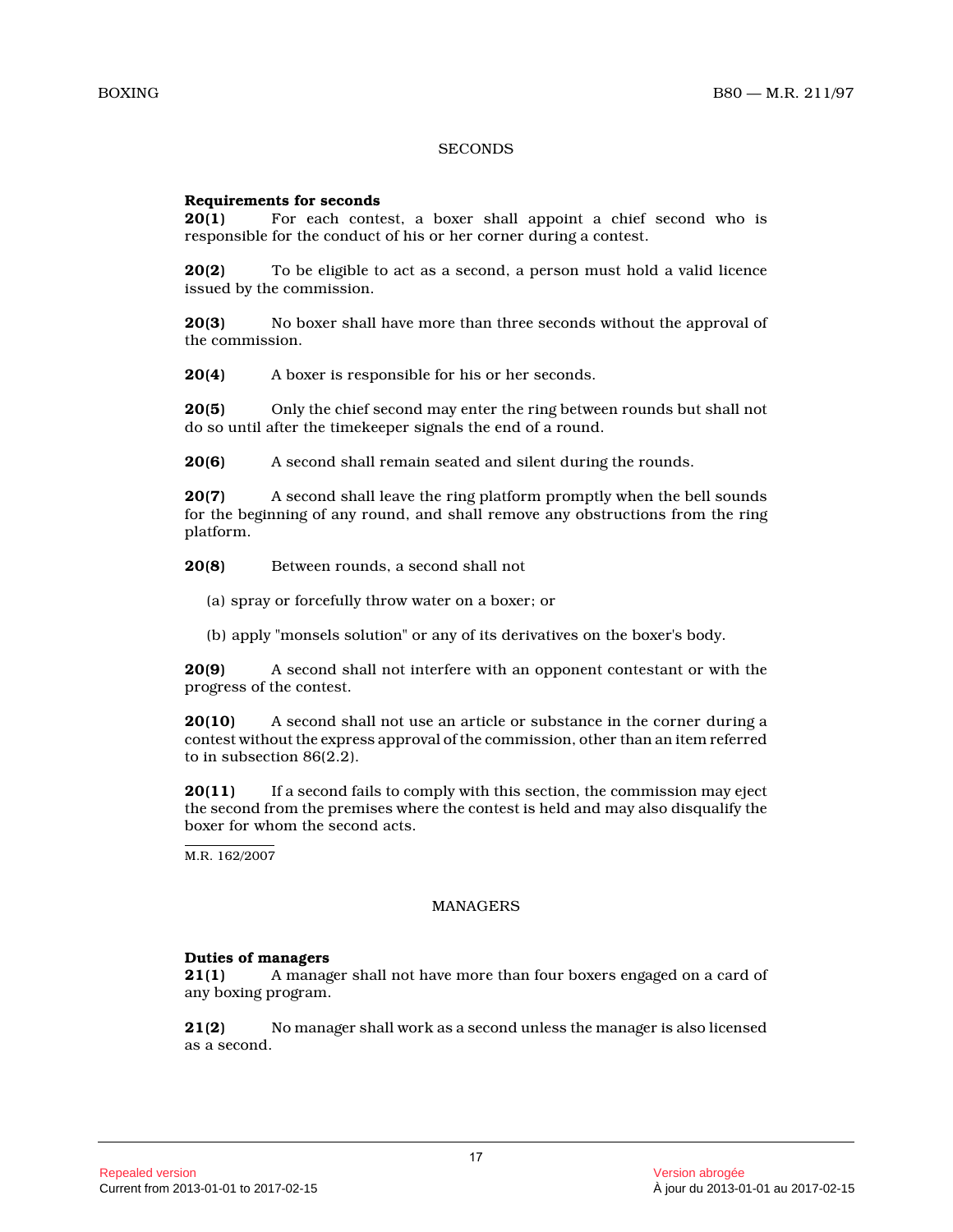# PART 5

# PREMISES, FACILITIES AND EQUIPMENT

# **Specified premises**

**22(1)** The promoter of a boxing contest shall hold the contest only in the premises specified in the event permit issued for the contest.

**22(2)** The promoter shall post the event permit for the contest in the box office of the premises on the day of the event so that it is fully visible to the public attending the event.

#### **Dressing rooms**

**23(1)** The promoter of a boxing contest shall provide suitable dressing rooms for the contestants.

**23(2)** No person other than a representative of the commission, boxer, manager, second, the promoter and the ring physician shall be in the dressing room before a contest, unless the commission directs otherwise.

# **Access to telephone**

**24** The promoter of a boxing contest shall ensure access to a telephone and provide the telephone number for the nearest local emergency ambulance service.

#### **General equipment requirements**

**25(1)** The promoter of a boxing contest shall provide at each contestant's corner

- (a) a shallow tray of ground resin;
- (b) a stool;
- (c) a clean bucket and cuspidor; and
- (d) a set of steps placed diagonally at the corner.
- **25(2)** For ringside officials, the promoter shall provide
	- (a) tables and chairs for the judges, ring physician and the timekeepers;
	- (b) a gong or similar device approved by the commission; and
	- (c) a set of steps to the ring at a mutual corner for the use of the ring physician.

**25(3)** The promoter shall provide any other equipment that the commission may specify for the proper conduct of a contest.

M.R. 162/2007

#### **Rings for boxing contests**

**26(1)** The promoter of a boxing contest shall provide a ring that meets the requirements of this section.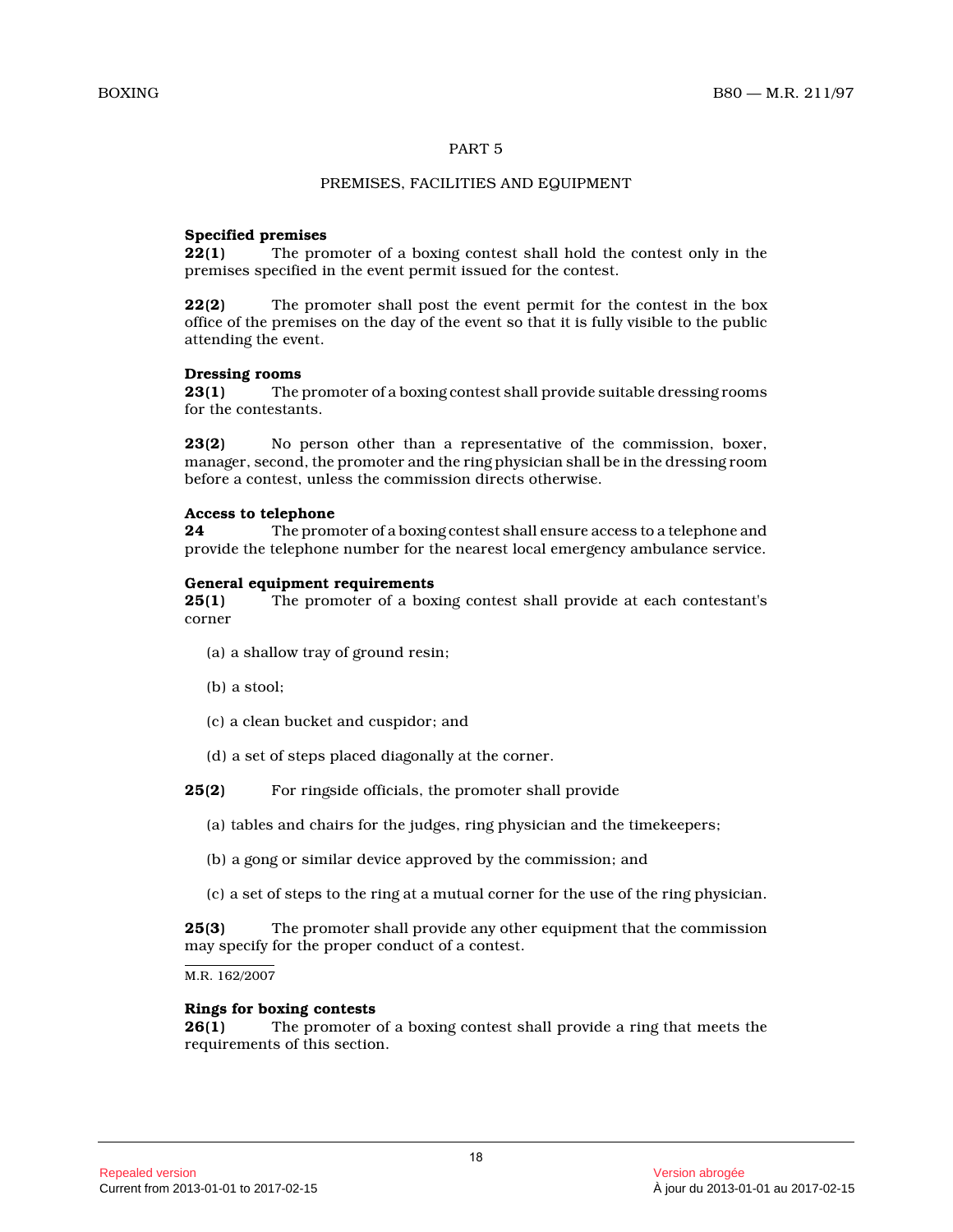**26(2)** A ring shall be not less than 4.8 m. (16 feet) sq. or more than 6.1 m. (20 feet) sq. within the ropes.

**26(3)** The floor of the ring shall extend beyond the ropes not less than 30 cm. (12 inches).

**26(4)** The floor of the ring shall be padded with a 2.54 cm. (1 inch) layer of ensolite, or the equivalent, placed over a 2.54 cm. (1 inch) base of building board or other suitable material.

**26(5)** The padding shall be covered with canvas, duck or similar material tightly stretched and laced securely in place under the ring apron.

**26(6)** Ring ropes shall be four in number and not less than 2.54 cm. (1 inch) in diameter and shall be strung tightly at heights varying from 46 cm. (18 inches) to 137 cm. (54 inches).

**26(7)** Ring ropes shall be wrapped securely in soft material and fastened to the floor.

**26(8)** The ring shall be equipped with 4 metal corner posts that are padded and covered with a protective material at their upper end.

**26(9)** The ring ropes shall be secured on all sides by two ties equidistant from the corner posts so that the ropes cannot be separated farther apart than they are at the corner posts.

M.R. 162/2007

# **Bandages**

**27(1)** No person shall apply bandages to a boxer's hands unless the materials have been approved by the commission and are applied in accordance with the requirements of this section.

**27(2)** In all classes up to and including 69.85 kg (154 lb.),

(a) the use of soft gauze bandage for hand bandages is unrestricted; and

(b) the use of adhesive surgeon's tape to hold the gauze in place is restricted to no more than 9 feet of surgeon's tape, no more than one inch in width, for each hand.

**27(3)** In all classes above 69.85 kg. (154 lb.), hand bandages shall be restricted to 10.97 m. (12 yards) of soft gauze not more than 5.08 cm. (2 inches) in width held in place by not more than 3.35 m. (11 ft.) of surgeon's tape 2.54 cm. (1 inch) in width for each hand.

**27(4)** In no case may the binding of surgeon's tape be applied within 2.54 cm. (1 inch) of the knuckles of the contestant's hand.

**27(5)** Before bandaging the hands, surgeon's tape may be placed across the back of each hand, provided not more than 15.24 cm. (6 inches) of tape 2.54 cm. (1 inch) in width is used for each hand, and no tape is placed across the knuckles.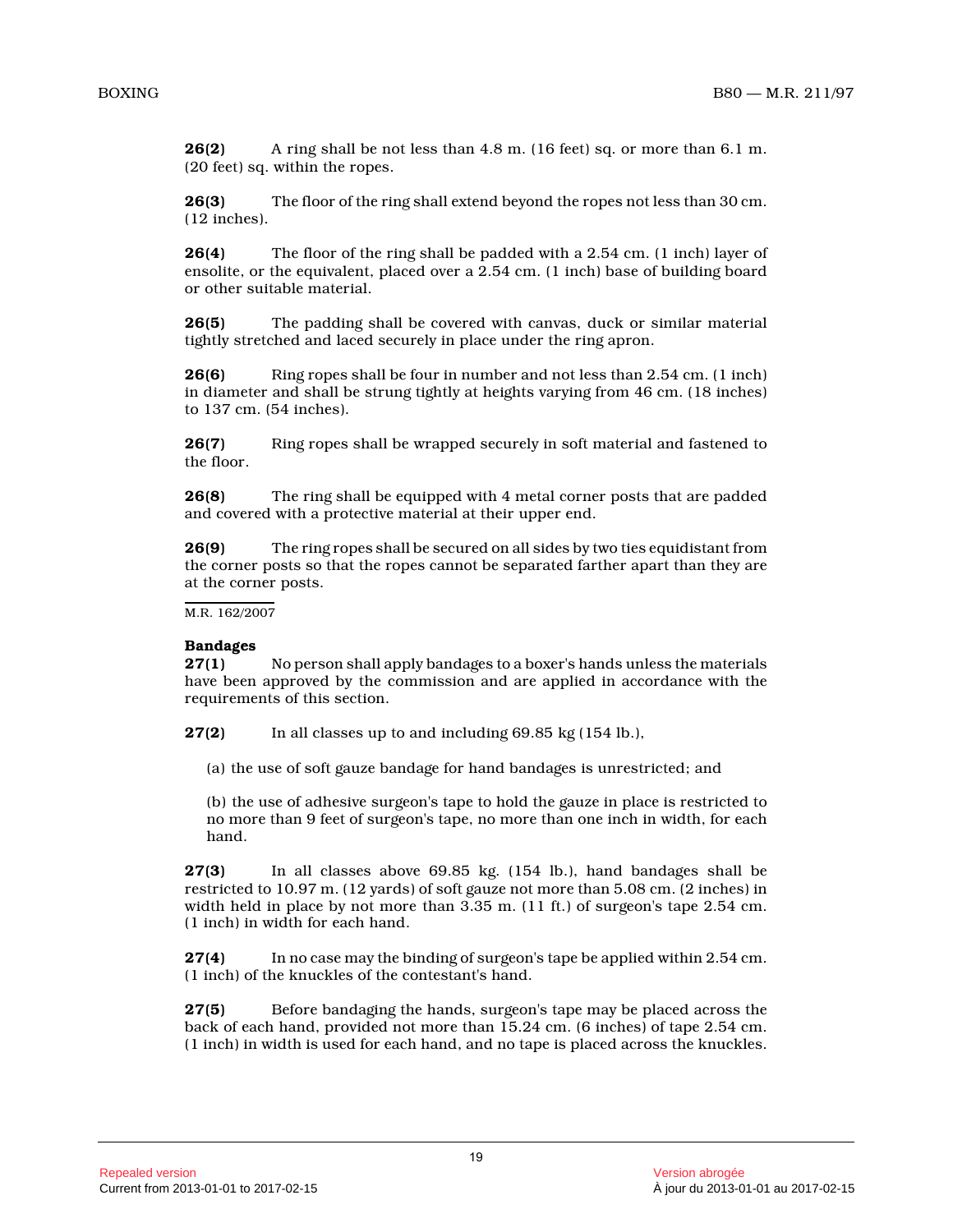**27(6)** A contestant shall not coat his hands or hand bandages with any substance.

**27(7)** Before entering the ring, bandages shall be examined by a representative of the commission. After the bandages have been approved, no person shall alter them in any manner. No person shall place gloves on a boxer's hands until the finished bandages have been approved. A representative of a boxer's opponent is entitled to be present during the bandaging procedure, including the placement of gloves on the hands of a boxer.

M.R. 162/2007

# **Gloves**

The promoter of the contest shall provide suitable gloves for each contestant of a type approved by the commission and that meet the requirements of this section.

**28(2)** If the contest is not a main contest, or if it is scheduled for 10 rounds or less, used gloves of a type that are approved and inspected by the commission may be used.

**28(3)** Seamless, thumbless or restricted thumb gloves of the following weights must be used in a contest:

(a) 10 ounce gloves for the heavyweight class down to and including the welterweight class;

(b) 8 ounce gloves for the lightweight class down to and including the bantamweight class;

(c) 6 ounce gloves for the flyweight class.

**28(4)** The weight of the padding in all gloves shall not be less than the weight of the leather portion.

**28(5)** The padding of the gloves shall not be displaced or broken.

**28(6)** Laces shall be knotted on the back of the gloves and a 1 inch wide strip of adhesive tape shall be placed over the laces.

M.R. 162/2007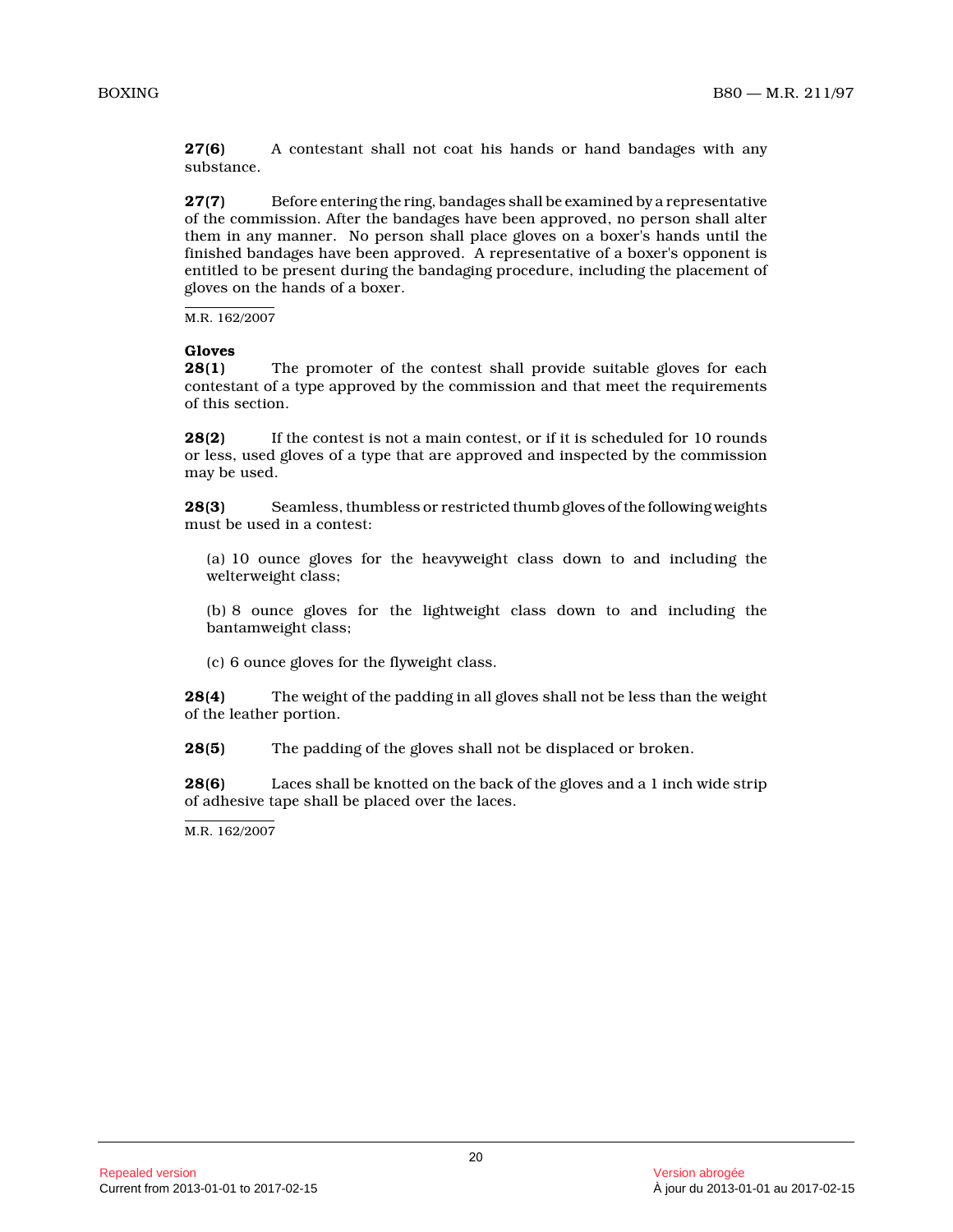# PART 6

# WEIGHT CLASSES

# **Weight classes**

**29(1)** The following classifications of boxers, with the following maximum weights, are hereby established:

| <b>CLASS</b>       | WEIGHT IN     | <b>WEIGHT IN</b> |
|--------------------|---------------|------------------|
|                    | <b>POUNDS</b> | <b>KILOGRAMS</b> |
|                    |               |                  |
| Flyweight          | 112           | 50.80            |
| Bantamweight       | 118           | 53.53            |
| Featherweight      | 126           | 57.15            |
| Lightweight        | 135           | 61.24            |
| Super Lightweight  | 140           | 63.50            |
| Welterweight       | 147           | 66.68            |
| Super Welterweight | 154           | 69.85            |
| Middleweight       | 160           | 72.57            |
| Super Middleweight | 168           | 76.21            |
| Light Heavyweight  | 175           | 79.38            |
| Cruiserweight      | 190           | 86.18            |
| Heavyweight        | over 190      | over 86.18       |
|                    |               |                  |

**29(2)** In the heavyweight class there shall be no maximum weight limit for a boxer.

#### PART 7

# WEIGH-INS

# **Weigh-ins**

**30(1)** The weigh-in ceremony for a boxing contest must take place between 24 and 30 hours before the scheduled start of the contest, unless otherwise approved by the commission.

**30(2)** The commission shall select and approve official scales, and their location, for optimum weight accuracy.

**30(3)** The official scales are to be made available to each contestant at least two hours before the official weigh-in, during which time the contestants may weigh themselves on the official scales.

**30(4)** At the weigh-in ceremony, each contestant shall be weighed by a person authorized by the commission in the presence of the opponent and a representative of the commission.

**30(5)** A contestant who is overweight at the time of the weigh-in shall be permitted an additional hour to attain the proper weight.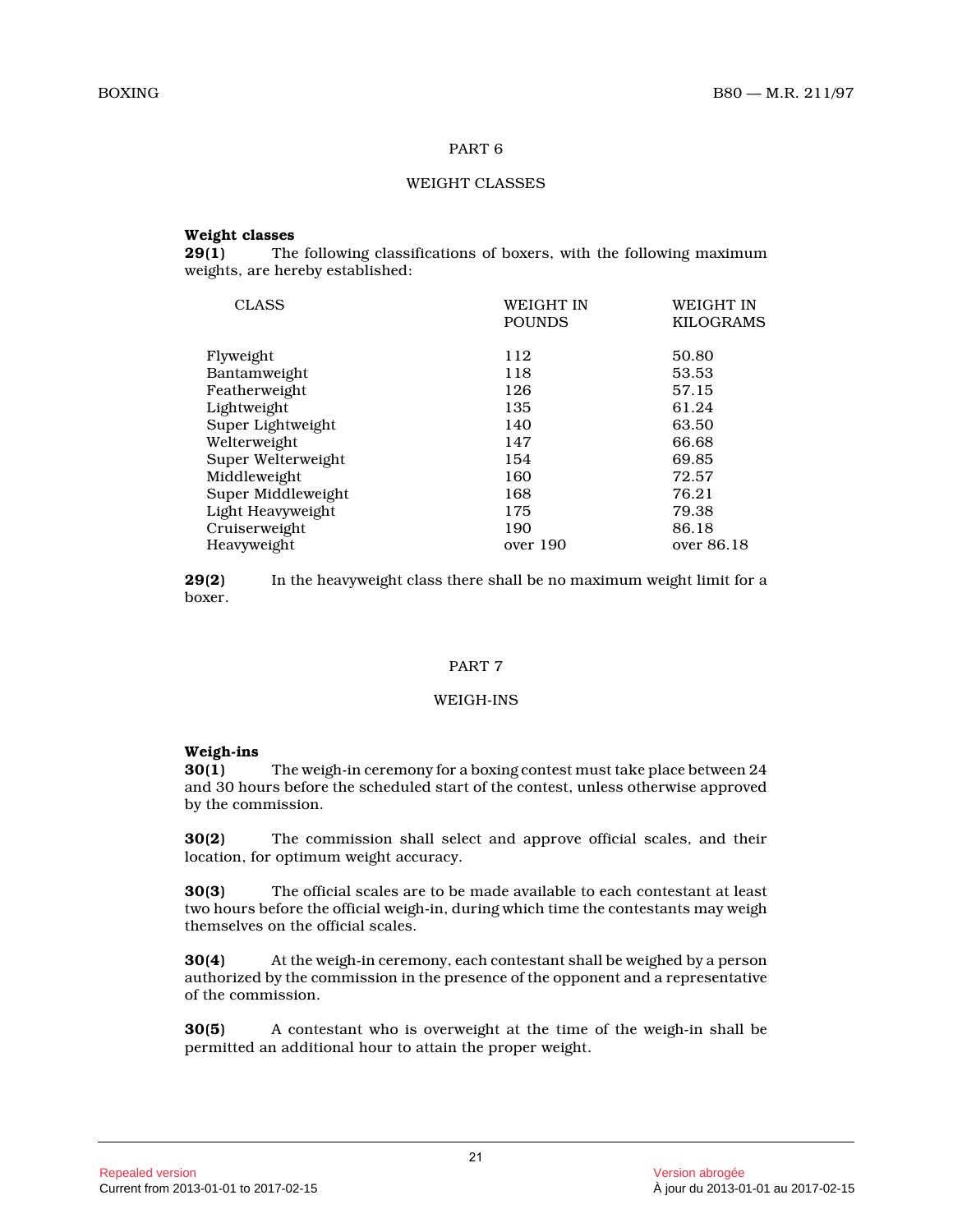**30(6)** No contestant shall be compelled to lose more than three percent of his or her body weight on the day of the fight in order to make a stipulated weight.

**30(7)** If a contest is postponed for more than 24 hours, a second weigh-in and an additional medical examination are required on the day of the contest.

M.R. 162/2007; 140/2012

# PART 8

# ROUNDS, START TIME AND PERSONS AT RINGSIDE

# **Rounds**

**31(1)** There shall be no less than 80 minutes of scheduled boxing on any one boxing program, unless otherwise approved by the commission.

**31(2)** No boxing contest shall be more than 12 rounds in length.

**31(3)** Rounds shall be of three minutes' duration and there shall be a rest period of one minute between rounds.

**31(4)** For any contest or class of contestants, the commission may establish or limit the number of rounds of a contest within the maximum of 12 rounds.

**31(5)** Boxing contests must only be scheduled for 4, 6, 8, 10 or 12 rounds, unless otherwise approved by the commission.

**31(6)** Repealed, M.R. 140/2012

M.R. 162/2007; 140/2012

#### **Start of main or feature contest**

**32** A main or feature contest shall start no later than 10:00 p.m. unless otherwise approved by the commission.

#### **Persons at ringside**

**33(1)** The promoter of a contest shall make space available at the apron of the ring for the officials appointed by the commission, and the space must be sufficient to permit a three-foot buffer around each judge.

**33(2)** The promoter shall not permit anyone to sit or stand at the apron of the ring except with the approval of the commission.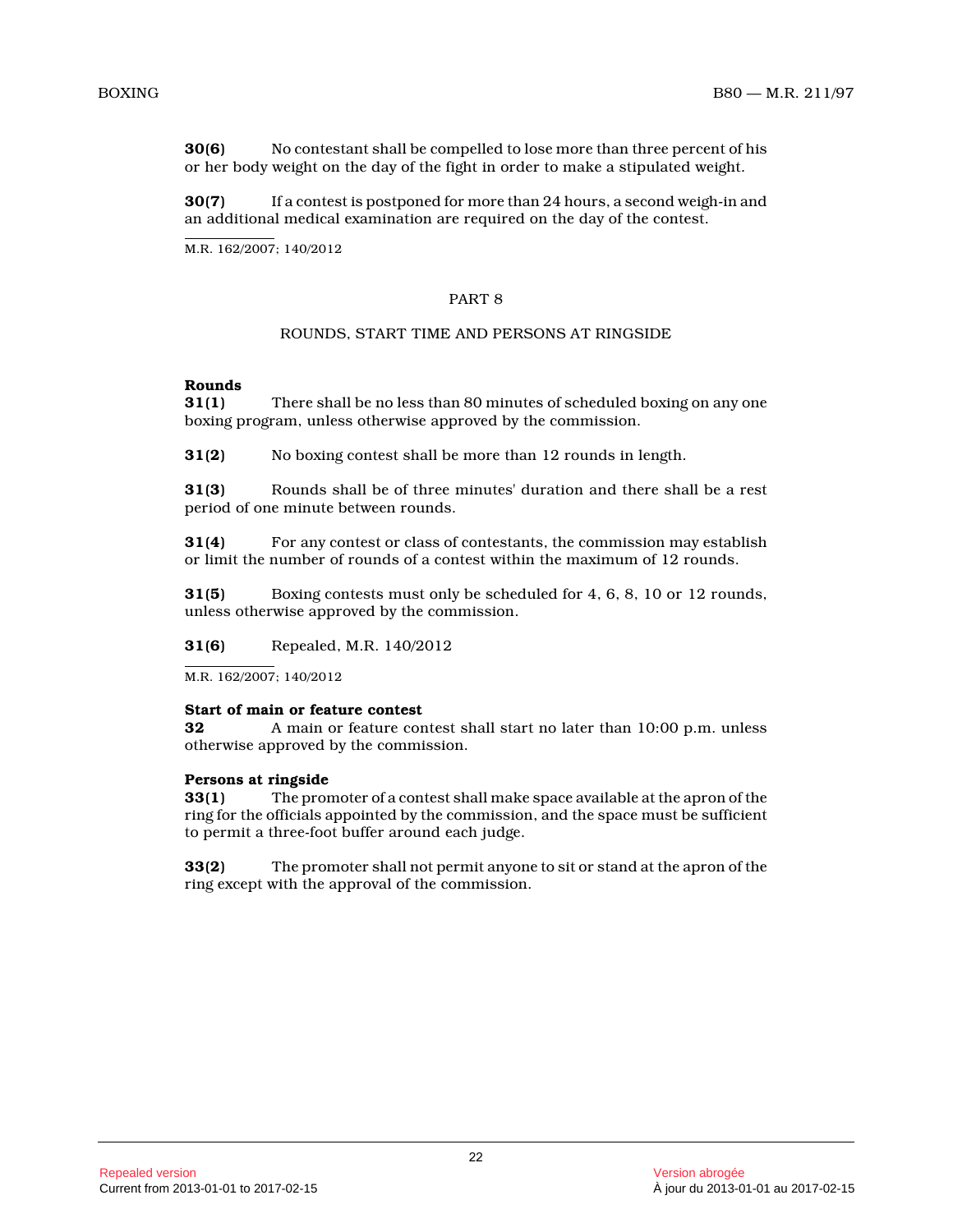# PART 9

# **OFFICIALS**

# **Officials**

**34(1)** For each boxing contest, the commission must appoint

- (a) at least one referee;
- (b) at least three judges;
- (c) at least one ring physician;
- (d) at least one timekeeper; and
- (e) any other officials as determined by the commission.

**34(1.1)** In the event that any appointed official becomes incapacitated during a contest, the commission may appoint a replacement, if one is available.

**34(1.2)** A contest may not commence or continue without at least one referee, three judges, one ring physician and one timekeeper .

**34(2)** No official for a contest shall consume alcohol in the 12 hours before the contest or during the contest.

**34(3)** No person shall publicly disclose the name of any referee or judge officiating at a contest before the names are announced by the ring announcer at the beginning of the contest.

**34(4)** No referee or judge shall disclose to any person that he or she is to officiate before the announcement by the ring announcer.

**34(5)** Repealed, M.R. 162/2007.

**34(6)** An application for a referee's licence must be accompanied by a statement from a physician indicating that the referee has had a medical examination and is fit to carry out his or her duties.

**34(7)** The medical examination must have been performed within three months of the date of the referee's application for a licence or a renewal of a licence.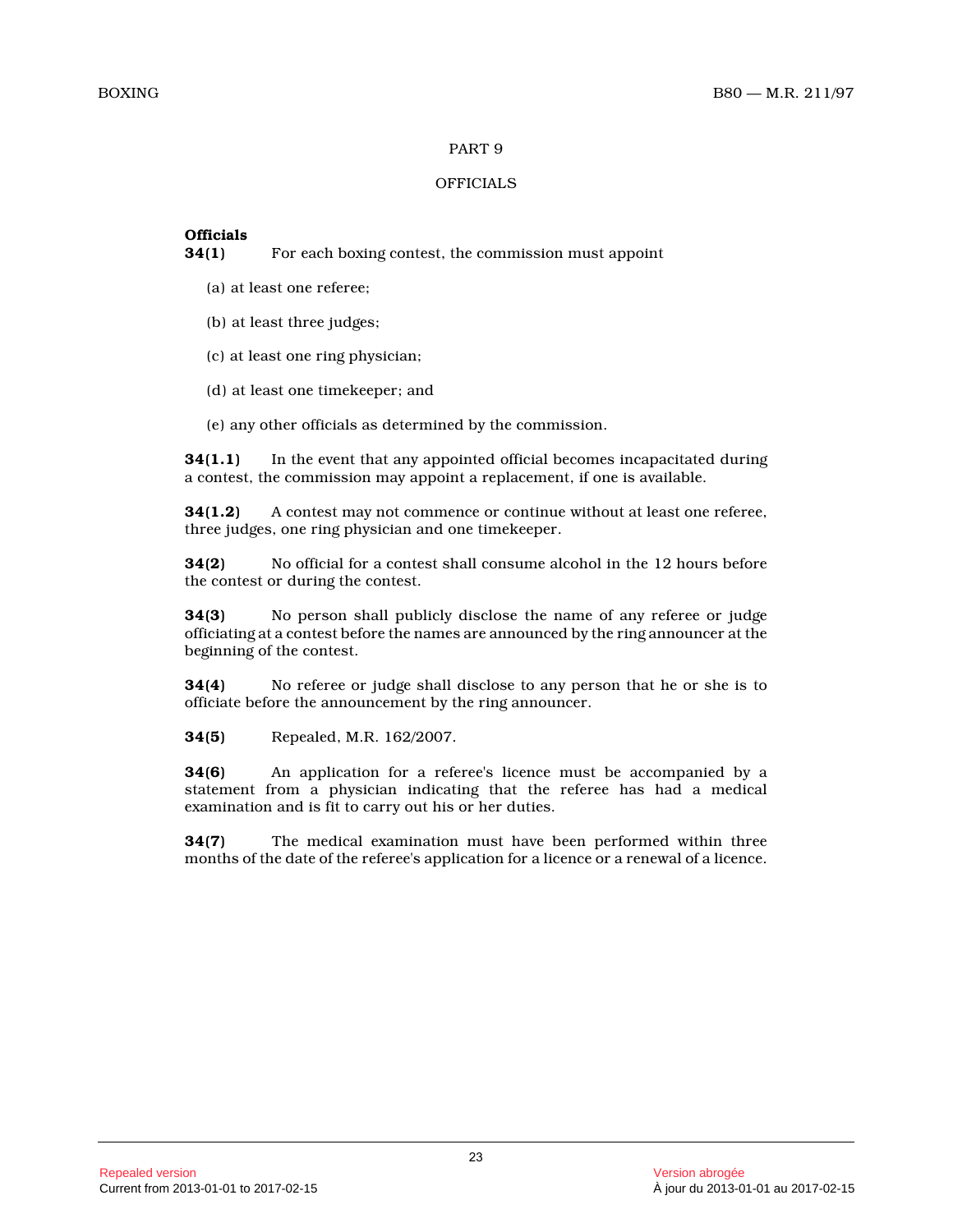**34(8)** An application for a judge's licence must be accompanied by a statement from an ophthalmologist or optometrist indicating that the judge has had a visual acuity examination and is fit to carry out his or her duties.

**34(9)** The visual acuity examination must have been performed within 12 months of the date of the judge's application for a licence or a renewal of a licence.

M.R. 162/2007; 140/2012

# **Duties of the referee**

**35(1)** The referee is the chief official at a boxing contest, and the referee shall maintain general supervision over the contest.

**35(3)** The referee shall wear a uniform prescribed by the commission.

**35(4)** Repealed, M.R. 140/2012.

**35(5)** If the referee is incapacitated during a contest, the contest is suspended until the referee is able to resume officiating or an alternate referee is appointed to take over the duties of the incapacitated referee.

**35(6)** If a judge is incapacitated in the course of a contest, the referee shall act as a judge.

M.R. 140/2012

# **Duties of judge**

**36(1)** The judges at a boxing contest shall watch every phase of the contest, score the contest in accordance with this regulation and make a decision if the contest lasts the limit of rounds scheduled.

**36(2)** If called upon by the referee, the judges shall assist in deciding whether fouls have been committed.

**36(3)** The scoring of the contest by the judges shall be based primarily on effectiveness, taking into account

(a) effective aggression, primarily consisting of the number of forceful blows to those areas of the body where blows are allowed; an d

(b) control of the round.

**36(4)** The judges shall be seated adjacent to the ring, with each judge being seated on an opposite side of the ring, alone, with no other person within three feet of the judge.

**36(5)** A judge may bring any relevant matter to the attention of the referee at the conclusion of a round.

M.R. 162/2007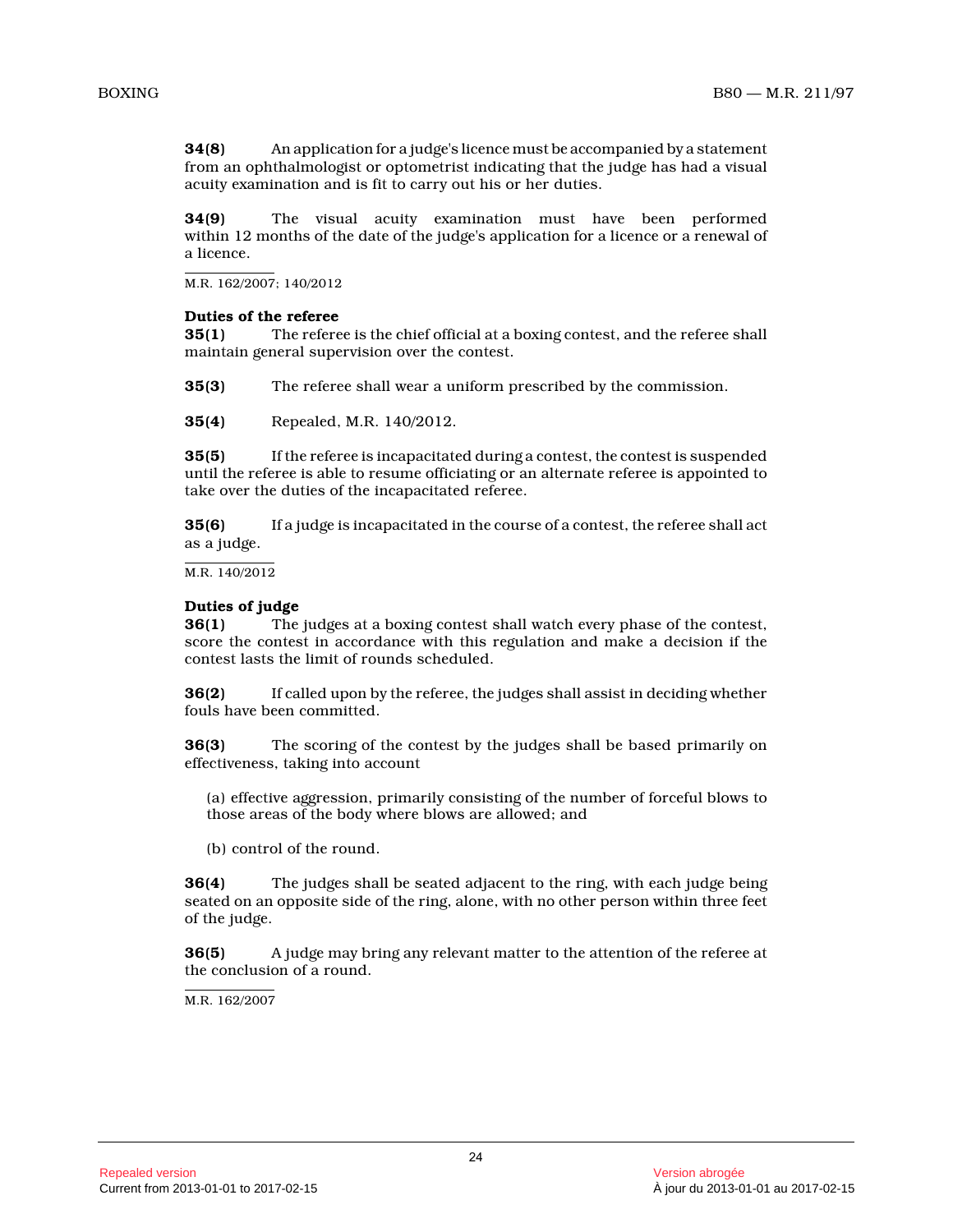# **10 Point Must System**

**37(1)** Scoring for each round of a boxing contest shall be based upon the 10 Point Must System, in which a judge shall award

(a) 10 points to the winner of a round, and from 9 to 7 points to the loser of the round as the loser merits;

(b) if the judge decides that a round is even between the contestants, 10 points to each contestant;

(c) 7 points to a contestant only if there are two or more knock downs of the contestant or if points are deducted from the contestant for fouling;

(d) no fewer than 7 points to a contestant in a round.

**37(2)** A judge may score a knockdown in any one round as either one or two points against the contestant who sustained the knockdown, unless the contestant has won the round.

### **Scoring decision**

**38(1)** At the conclusion of a boxing contest, each judge shall hand his or her completed score card to the referee, who shall in turn hand the score cards to a representative of the commission.

**38(2)** A representative of the commission shall tally the points awarded to each contestant and, if one of the contestants has a majority of points, shall endorse on each of the score cards the name of the winner of the contest or, if the number of points awarded to each boxer is equal, endorse on each of the score cards that the contest is a 'draw'.

**38(3)** If no knockout or technical knockout occurs, the winner of the contest is to be determined based on a majority of the decisions of the judges.

**38(4)** A contest shall be declared a 'draw' if

- (a) all judges so decide;
- (b) two judges so decide; or

(c) one judge decides that the contest is a 'draw' and the other two judges determine different contestants to be winners.

#### **Announcement of decision**

**39** At the end of a boxing contest,

(a) a representative of the commission shall sign each score card, approving it on behalf of the commission, and shall then submit it to the ring announcer; and

(b) the ring announcer shall then announce from the ring the decision of the judges as well as the total points awarded to each contestant by each judge.

#### **Duties of timekeeper**

**40(1)** The timekeeper at a boxing contest shall be seated adjacent to the ring apron on the side of the ring not occupied by any of the judges, and be equipped with a gong, a whistle and a stop watch.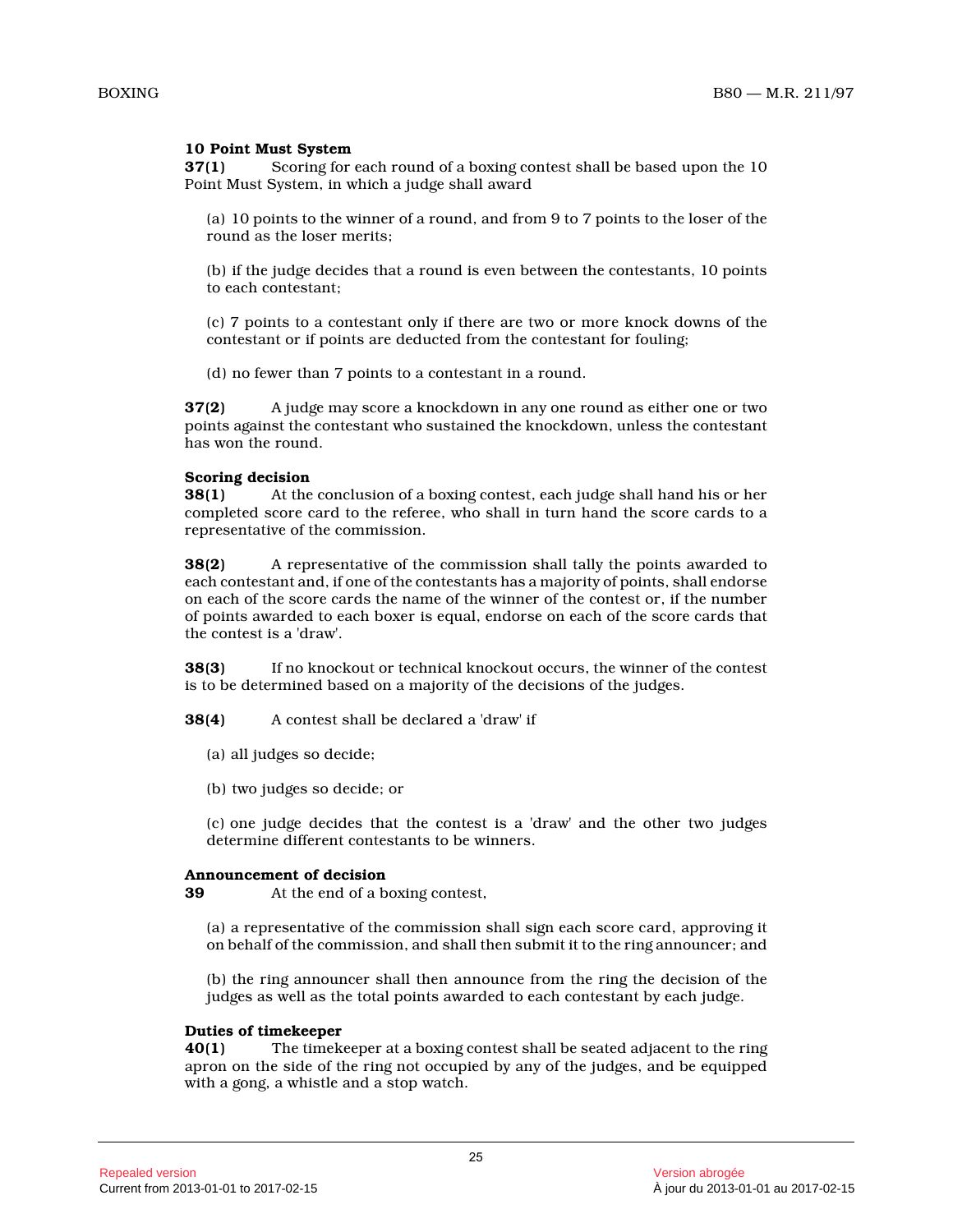**40(2)** If a contest is ended before the scheduled limit of rounds ends, the timekeeper shall inform the ring announcer of the exact duration of the contest.

**40(3)** The timekeeper shall indicate the beginning and end of each round by striking the gong.

**40(4)** Ten seconds from the beginning of each round, the timekeeper shall give warning to the seconds of the contestants by blowing a whistle or by using automatic timing equipment if it is available.

**40(5)** When a knockdown occurs, the timekeeper shall immediately stand and announce the seconds as they elapse.

#### **Duties of ring announcer**

**41(1)** The ring announcer at a boxing contest shall announce

(a) before the contest, the names and weights of the boxers, the duration of the contest and the names of the referee, judges, ring physician, timekeeper and representative of the commission;

(b) at the end of the contest, the winner of the contest and other details of the winning of the contest; and

(c) any other matters that the commission directs.

**41(2)** The ring announcer shall make no other introductions or announcements from the ring without the approval of the commission.

#### **Payments to officials**

**42(1)** At the promoter's expense, the commission shall pay fees and reasonable expenses, as determined by the commission, to officials for each boxing contest.

**42(2)** Every official for a contest is entitled to be admitted to the contest free of charge.

M.R. 162/2007

#### PART 10

#### MEDICAL REQUIREMENTS

# **Medical advisor**

**43** The commission may appoint a duly qualified physician as medical advisor to the commission.

# **Medical examinations for boxer's licence or renewal**

**44(1)** In order to obtain or renew a boxer's annual licence or to obtain a boxer's temporary licence, a boxer must provide the medical information referred to in clauses  $14(1)(b)$  and  $(c)$ .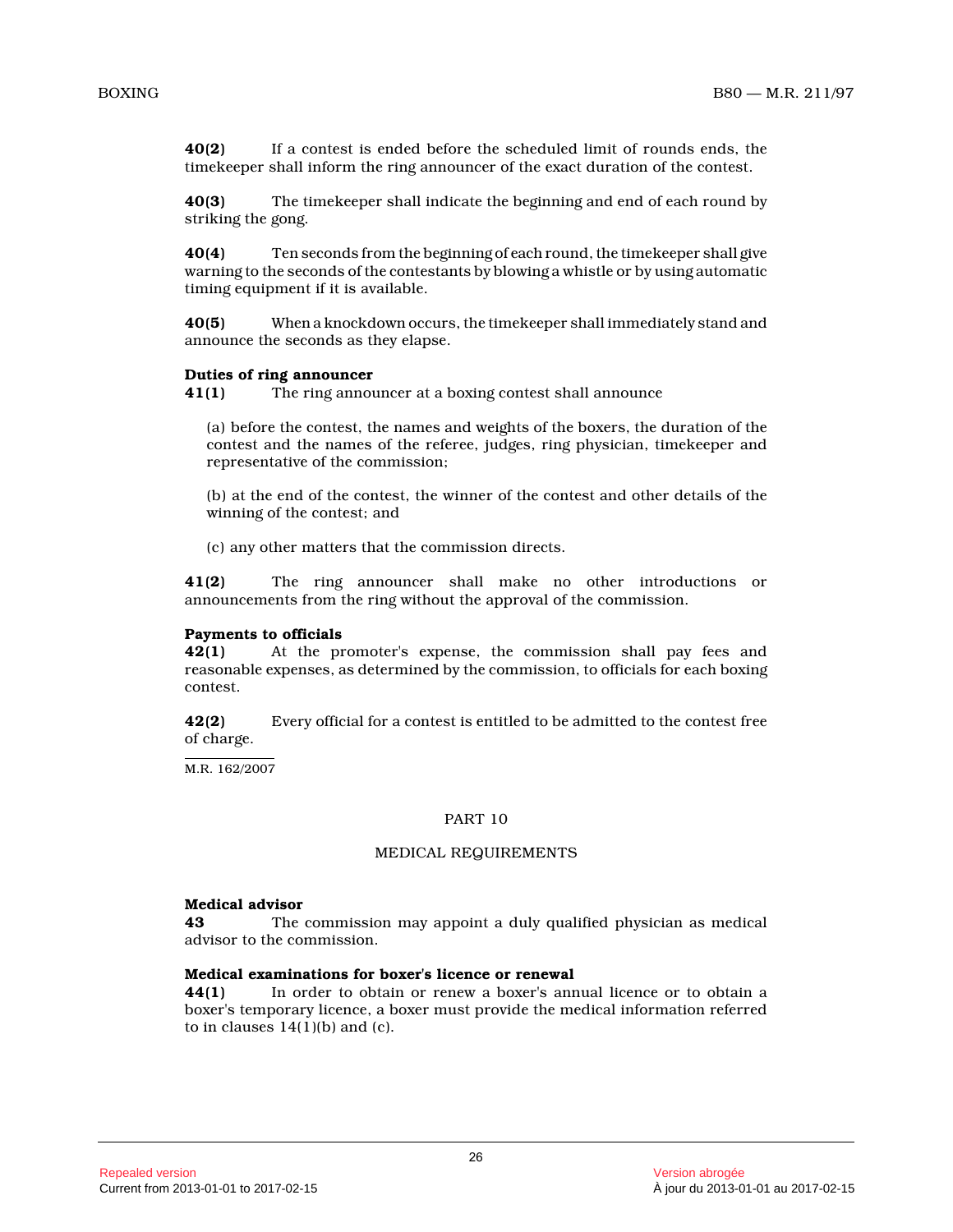**44(2)** The complete medical examination of the boxer, including an ophthalmologic examination, as set out in clauses  $14(1)(b)$  and (c), must be conducted within 90 days of the date of the boxer's licence application or renewal.

#### **Medical information required before weigh-in**

**44(3)** At least two business days before the weigh-in for a boxing contest, the boxer must provide to the commission the medical information required under clauses  $14(1)(b)$  and  $(c)$ .

M.R. 146/99; 162/2007; 140/2012

### **Pre-contest medical examination**

**45(1)** Every boxer shall make himself available for a pre-contest medical examination conducted by the commission's medical advisor who must, as part of that examination, review the medical report required under section 44.

**45(2)** A boxer suspected to be under the influence of alcohol or a drug shall be assessed by the ring physician to determine if he is fit to box.

# **Post-contest medical examination**<br>**46(1)** Immediately after a box

Immediately after a boxing contest ends, a contestant must submit to a medical examination by the ring physician.

**46(1.1)** After an examination under subsection (1), the ring physician must submit a report, in a form approved by the commission, to the commission.

**46(2)** The ring physician, after conducting an examination under subsection (1), may administer any treatment that the physician considers advisable and may require the contestant to submit to such further treatment, examination or laboratory procedures as the physician may direct.

**46(3)** If a contestant is required to submit to further treatment, examination or laboratory procedures under subsection (2), the licence of that contestant is temporarily suspended until the contestant submits to the treatment, examination or laboratory procedures and the commission receives a medical report stating that the contestant is fit to resume boxing.

**46(4)** A contestant must sign the ring physician's medical report referred to in subsection (1) to indicate that the contestant understands the rest period, suspension period and other conditions placed on the contestant by the ring physician.

M.R. 162/2007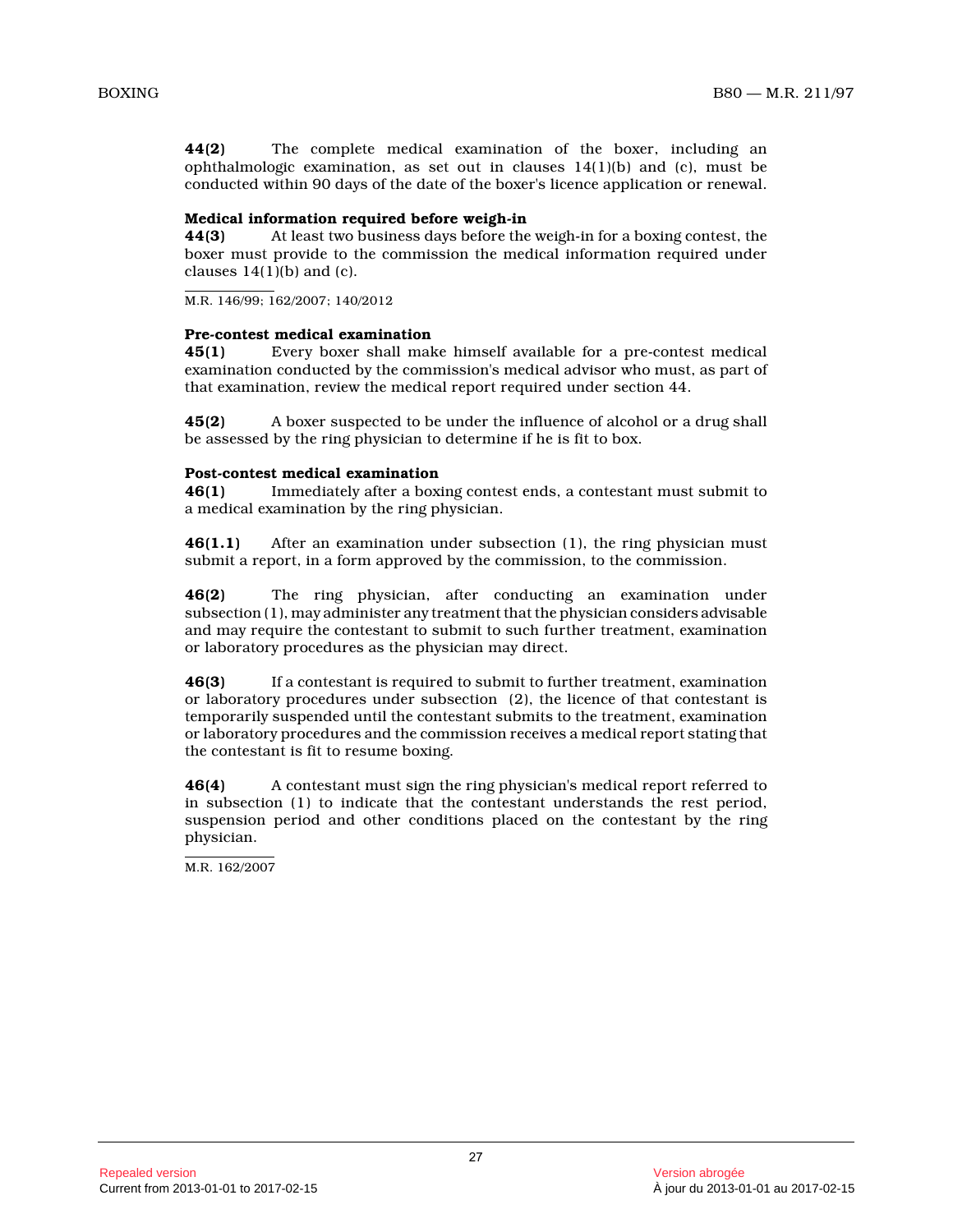# **Medical examination required for certain injuries reported before a contest**

**47(1)** If a boxer who is scheduled to box at a boxing contest suffers an injury, illness or is knocked unconscious while training for the contest, the boxer must report the matter promptly to the commission.

**47(2)** A boxer who suffers an injury or illness or is knocked unconscious shall, if requested to do so by the commission, submit to an examination by a physician approved by the commission, who shall conduct any tests and examinations that are warranted by the injury or illness or being knocked unconscious.

**47(3)** A boxer or manager who fails to report an injury or illness or being knocked unconscious as required by this section is liable to have his or her licence suspended for a period determined by the commission .

M.R. 162/2007

#### **Drug testing**

**48** The commission may require a boxer to undergo random drug testing for performance enhancement or illicit drugs. When required to undergo such testing, a boxer shall report for and undergo the testing at the time and place indicated by the commission.

#### **Confidentiality of medical reports**

**49** Except for the purpose of enforcing the Act and this regulation, the commission and its members, employees and agents shall maintain confidentiality with respect to any medical report, medical certificate, and any related medical information in its or their possession.

# PART 11

#### RING PHYSICIAN'S DUTIES DURING CONTEST

#### **Ring physician's duties during contest**

**50(1)** During a boxing contest, the ring physician shall be seated at ringside, either alone or accompanied by another physician.

**50(2)** The ring physician is the highest authority on medical matters and his or her opinion on the matters referred to in subsection (6) shall be respected at all times by the referee, but only the referee may stop a contest.

**50(3)** The ring physician may enter the ring during a contest to examine a contestant and determine his or her ability to continue boxing if

(a) the referee calls time and requests the ring physician to enter the ring; or

(b) the ring physician calls time and enters the ring.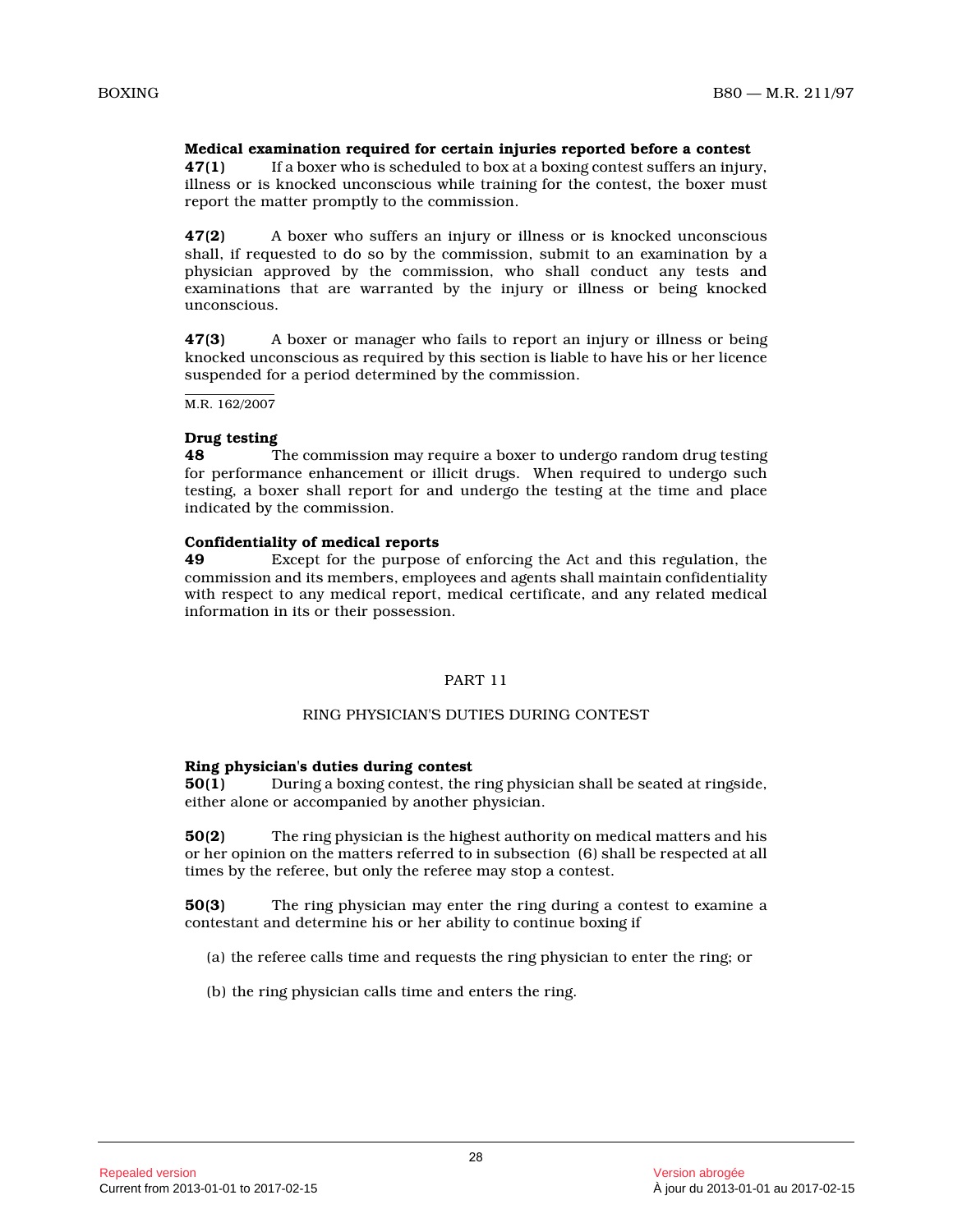**50(4)** Before entering the ring under clause (3)(b), the ring physician must temporarily suspend the contest by requiring the timekeeper to strike the gong twice, and the timekeeper shall note the time at which the round was suspended.

**50(5)** A suspension under subsection (4) shall not affect a count resulting from a knockdown.

**50(6)** If the ring physician is satisfied that the ability of one of the contestants to continue is doubtful, he or she may direct the referee to stop the contest.

**50(7)** If the ring physician does not direct the referee to stop the contest, the referee shall give the order to box, and the timekeeper shall resume the timing of the round.

**50(8)** If the referee stops the contest for medical reasons, the timekeeper shall record the contest stopped at the time the contest was suspended.

### **Injuries during a contest**

**51(1)** If a boxer suffers a serious injury during a boxing contest, the ring physician shall immediately render emergency treatment, and shall recommend any further treatment or hospitalization that the physician considers necessary, and report the matter to the commission.

**51(2)** The ring physician may require a boxer who suffers a serious injury during a contest and that boxer's manager to remain in the ring or on the premises following the contest for such period of time as the physician considers advisable.

**51(3)** If a boxer is knocked unconscious, suffers a technical knockout or in the opinion of the commission suffers a severe beating during a contest, the boxer shall submit to a clinical examination by a physician acceptable to the commission within 48 hours.

**51(4)** A boxer who is required to submit to an examination under subsection (3) shall abide by any advice given by the physician.

**51(5)** If a boxer is knocked unconscious during a contest, none of the boxer's handlers or associates shall touch the boxer, except to remove a mouth protector, until the ring physician enters the ring and personally attends the boxer.

**51(6)** The ring physician shall give the following instructions to every boxer who in the physician's opinion has endured a tough fight or may have sustained a head injury during a contest:

- 1. Although no evidence of any serious injury may have been found at this time, careful attention for the next 24 hours is advised.
- 2. A patient should attend at a hospital emergency room at once if there are any of the following symptoms:
	- (a) increased drowsiness;
	- (b) difficulty in rousing the patient;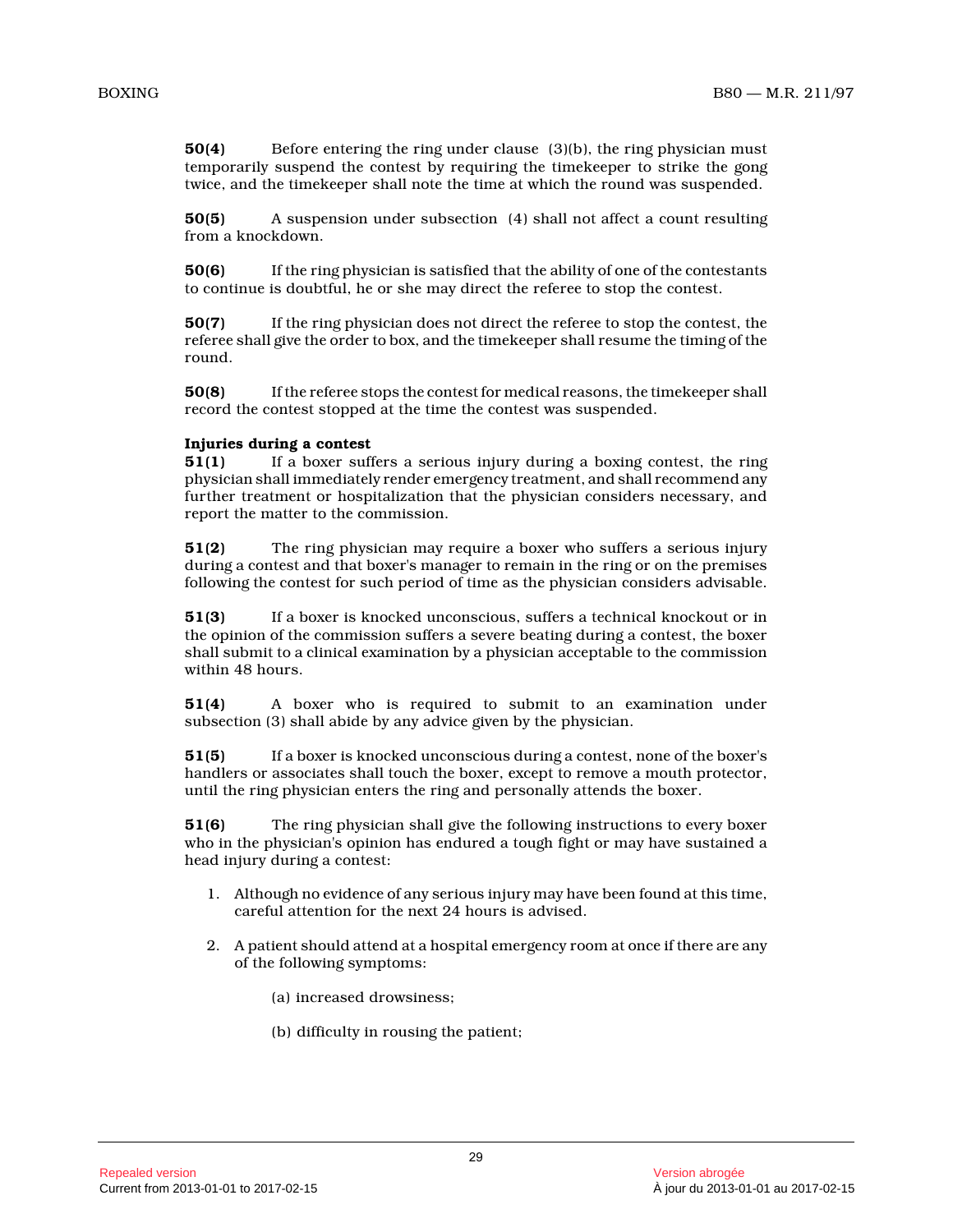- (c) vomiting;
- (d) slowing of pulse;
- (e) continuing headache;
- (f) stiffness of neck;
- (g) bleeding or clear fluid dripping from the ears or nose;
- (h) weakness of either leg or arm;
- (i) convulsions (fits).

**51(7)** A boxer to whom this section applies shall comply with the ring physician's instructions.

M.R. 146/99; 162/2007

# PART 12

## SUSPENSIONS ARISING FROM KNOCKOUTS

# **Suspensions arising from knockouts**

**52(1)** In the event of a technical knockout due to a cut, the licence of the affected boxer shall be suspended for 30 days from the date of the boxing contest or for any longer period that the commission determines.

**52(2)** In the event of a technical knockout due to blows to the body, the licence of the affected boxer shall be suspended for such period as prescribed by the commission's medical advisor.

**52(3)** In the event of a knockout or technical knockout due to a blow or blows to the head, the licence of the affected boxer shall be suspended for 60 days from the date of the contest or for any longer period that the commission's medical advisor or a physician approved by the commission determines.

**52(4)** If a boxer has suffered two consecutive knockouts or technical knockouts, or any two knockouts or technical knockouts within any six-month period due to blows to the head, the boxer's licence shall be suspended for not less than 180 days, or for any longer period that the commission's medical advisor or a physician approved by the commission determines.

**52(5)** If a boxer has suffered three consecutive knockouts or technical knockouts, or any three knockouts or technical knockouts within a one-year period due to blows to the head, the boxer's licence shall be suspended for not less than one year, or for any longer period that the commission's medical advisor or a physician approved by the commission determines.

**52(6)** A boxer who is suspended under this section shall refrain from contact training until at least ½ of the suspension period has expired and any medical examination required by the commission has been carried out and the boxer is found fit to box.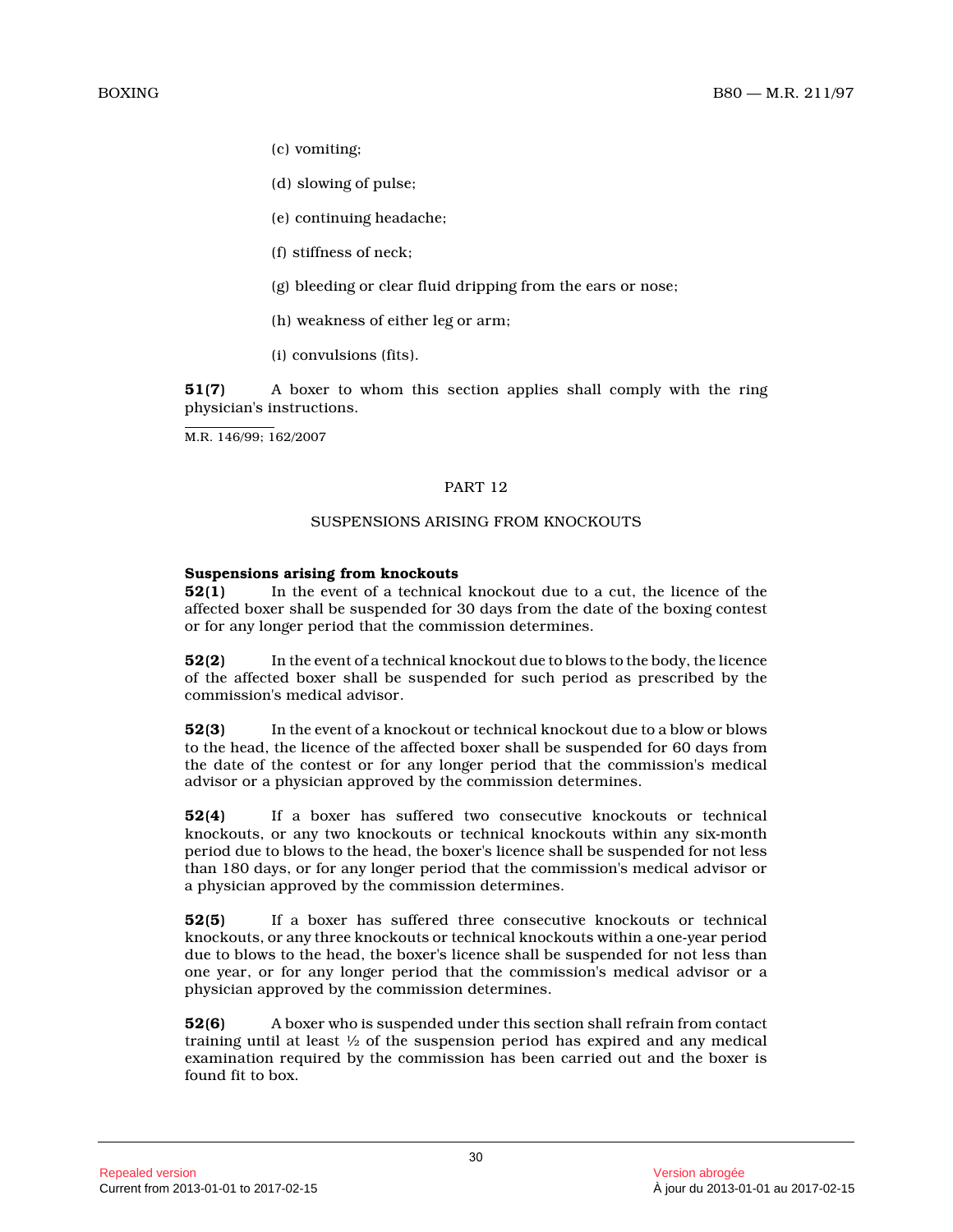**52(7)** A boxer's licence may be suspended by the commission on the advice of the commission's medical advisor or the ring physician if the advisor or physician considers the suspension necessary for the protection of the boxer's life or health.

**52(8)** A boxer whose licence is suspended under this subsection may be reinstated after the boxer has undergone a complete medical examination by the commission's medical advisor or a physician approved by the commission and the boxer is found fit to box.

**52(9)** A boxer diagnosed as having a detached retina shall be permanently barred from professional contests, unless the boxer has received treatment and an ophthalmologist certifies that visual standards have been met and the boxer is fit to box.

# PART 13

# RULES OF BOXING

#### **Commission direction**

**53** Every boxing contest shall be conducted in accordance with the rules of boxing set out in this Part and every promoter of a contest shall ensure that the rules are complied with in respect of a contest.

#### **Authority of referee**

**54** The referee has authority to make decisions about all matters regarding the conduct of a boxing contest not specifically addressed in this regulation.

#### **Preliminary inspection**

**55** Before a boxing contest begins, the referee or a representative of the commission shall check the bandages, gloves, mouthpieces and foul-proof guards of the boxers, and shall ensure that no unauthorized foreign substances have been applied to the gloves, bandages, trunks or bodies of the boxers.

## **Final instructions**

**56** Before a boxing contest begins, the referee shall call the contestants together and give them their final instructions, and a contestant may be accompanied by his or her chief second and, if required, by an interpreter.

#### **Shaking hands**

**57** After receiving final instructions from the referee, the contestants shall shake hands and retire to their respective corners, and shall not shake hands again until after the contest ends.

#### **Major fouls**

**58(1)** The following are major fouls:

- (a) hitting an opponent who is down or is rising from being down;
- (b) using his or her knee against an opponent;
- (c) purposely going down without being hit;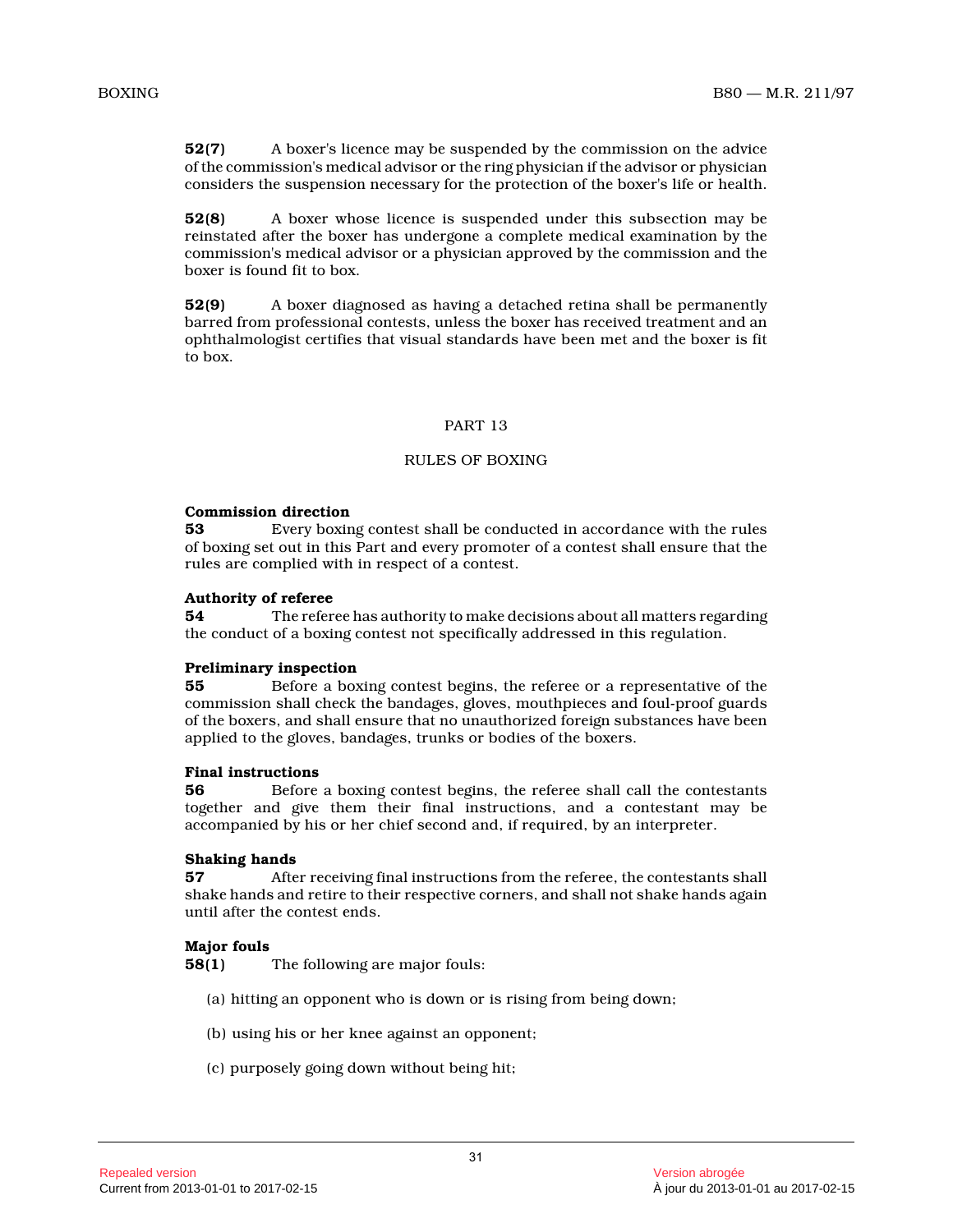(d) persistent failure to heed the warnings of the referee concerning low blows or other minor fouls;

- (e) use of a pivot blow or rabbit punch;
- (f) dangerous or unsportsmanlike conduct in the ring;
- (g) deliberate butting.

**58(2)** If a contestant commits a major foul that the referee considers deliberate, the referee shall either disqualify the offending contestant and award the contest to the fouled contestant, or award the entire round to the fouled contestant.

#### **Minor fouls**

**59(1)** The following are minor fouls:

- (a) holding an opponent;
- (b) deliberately maintaining a clinch;
- (c) hitting with the inside or butt of the hand, wrist, or elbow;
- (d) backhand blows;
- (e) low blows;
- (f) hitting or 'flicking' with the open glove;
- (g) wrestling or roughing at the ropes;
- (h) deliberately striking at that part of the body over the kidneys;
- (i) hitting on the break.

**59(2)** When a minor foul occurs, the referee shall determine whether the offending boxer should be warned or should lose points, except that if the same minor foul occurs three times in a contest, the referee shall automatically order that points be deducted.

#### **Informing judges of deduction**

**60** A referee who deducts points from a contestant shall inform the judges immediately.

#### **Reporting fouls**

**61** If a contestant is penalized with a deduction of points in three or more rounds because of fouls, the referee shall report the matter to the commission within 24 hours after the contest.

#### **Accidental fouls**

**62(1)** A referee who determines that there has been an accidental foul, shall determine whether

(a) the boxer who has been fouled is able to continue; and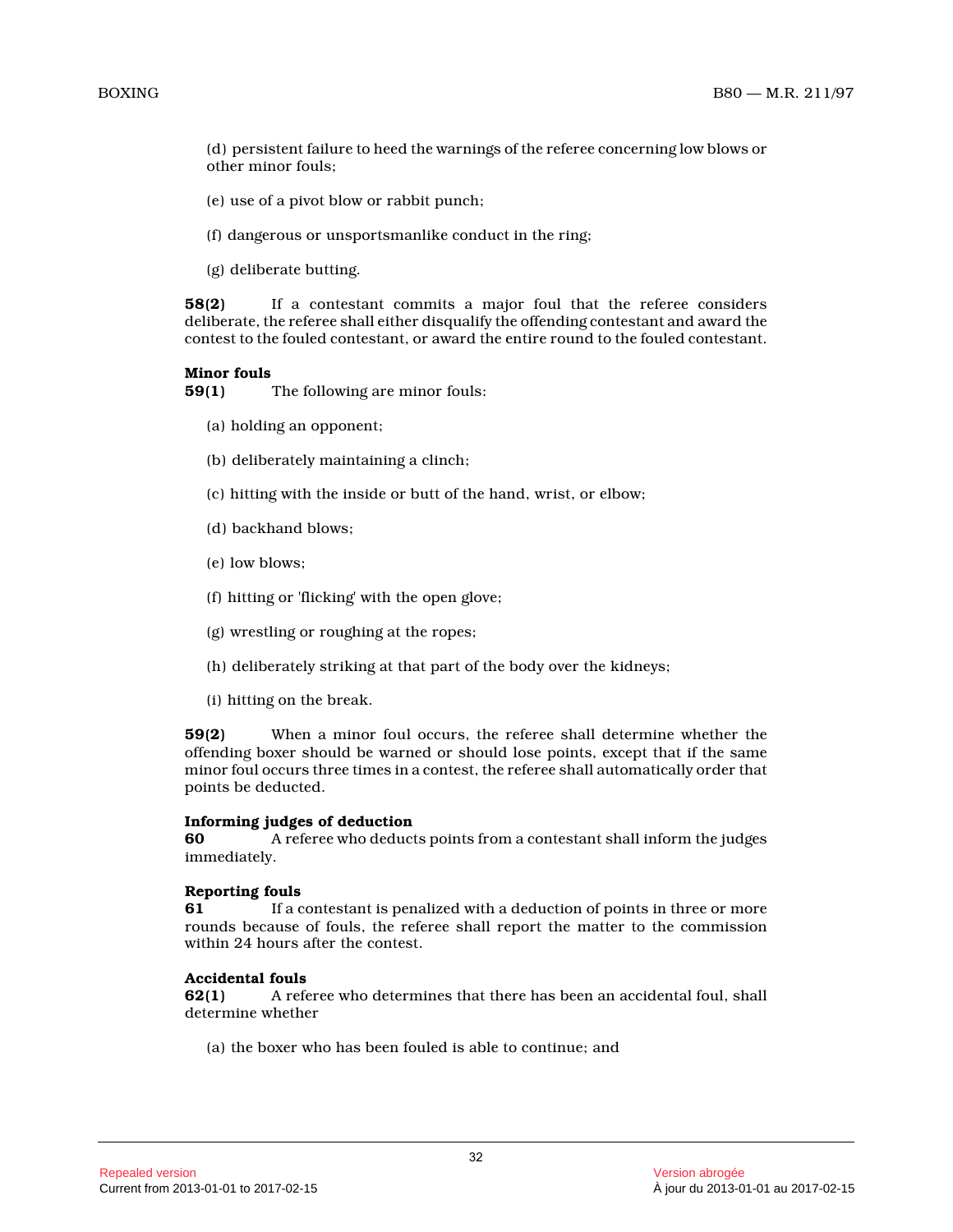(b) the chances of winning for the boxer who has been fouled have been seriously prejudiced by the foul.

**62(2)** If the referee determines that the chances of the boxer winning the contest have not been seriously prejudiced under clause  $(1)(b)$ , the referee may order the contest to continue after an interval of no more than five minutes.

**62(3)** The referee must inform the commission's representative of his or her determination that the foul was accidental.

M.R. 162/2007

#### **Accidental injury**

**63** If the referee determines, either alone or in consultation with the judges, that a contestant has been injured by accident and is unable to continue,

(a) if less than half of the scheduled number of rounds has been completed, the referee shall declare a draw;

(b) if half or more of the scheduled number of rounds has been completed, the referee shall award a technical knockout to the contestant who, at the time of the injury, has accumulated a greater number of points; and

(c) if both boxers are unable to continue due to accidental fouls or legal blows, a technical draw is to be declared.

#### **Injury caused by minor foul**

**64(1)** If a boxer intentionally commits a minor foul and, as a result, his opponent suffers a cut and is unable to continue, the offender shall be declared the loser by disqualification.

**64(2)** If, despite an injury described in subsection (1), the opponent is able to continue, the referee shall penalize the offender by deducting points, the number of which shall depend on the severity of the offence, and shall also advise the judges and a representative of the commission that the injury was caused by an intentional minor foul.

**64(3)** If a boxer who suffers an injury described in subsection (1) is able to continue following the injury but in a subsequent round is unable to continue solely because of the injury, the referee shall stop the contest and declare

(a) a technical draw, if the injured boxer is even or behind in points on the score cards; or

(b) a technical decision, if the injured boxer is ahead in points on the score cards.

# **Injuries to contestants committing fouls**

**65** If a contestant injures himself trying to foul an opponent, the referee shall take no action in favour of the contestant, and the injury shall be considered as having been produced by a fair blow from the opponent.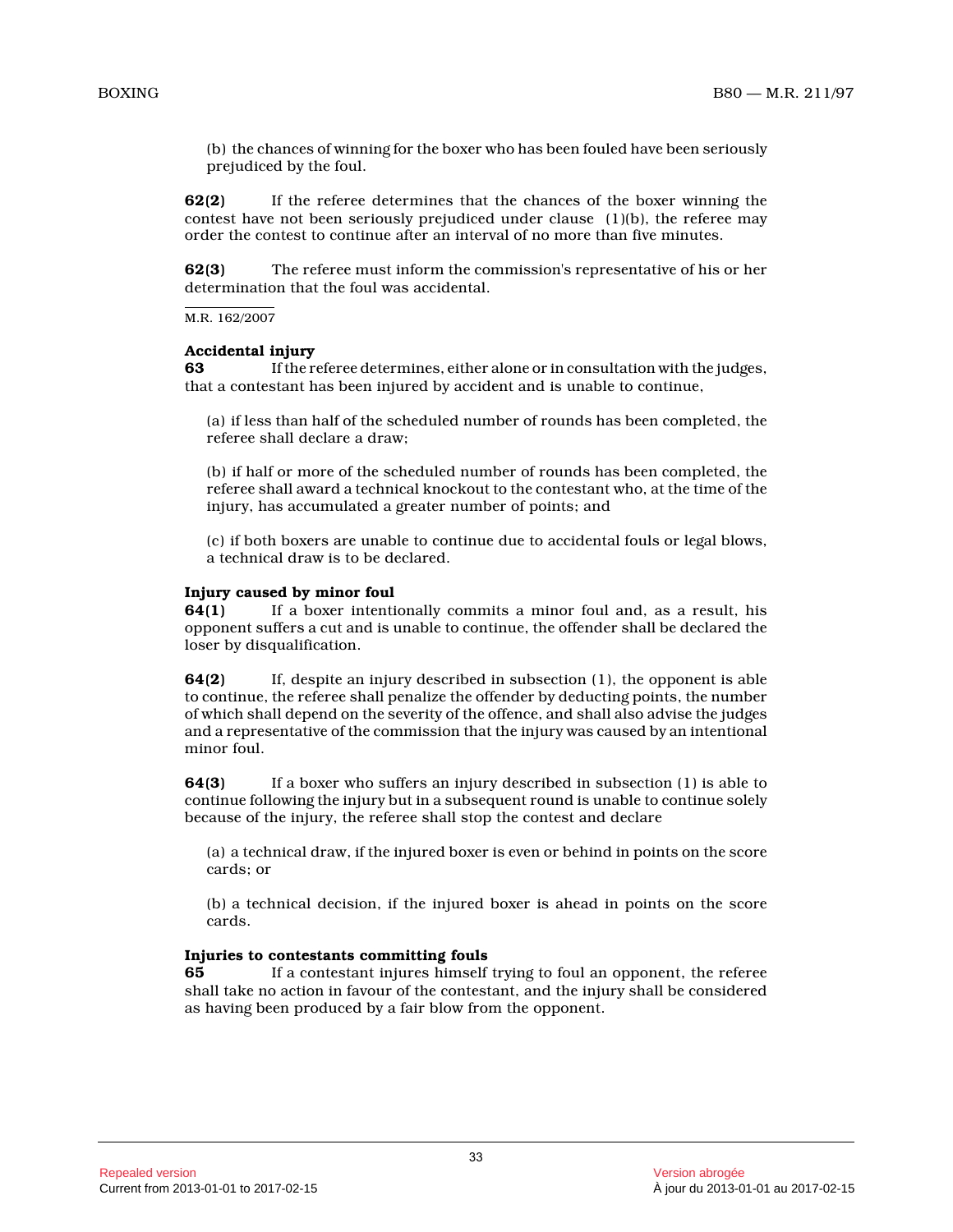# **When a contestant is "down"**

**66(1)** A contestant is down if, as a result of a legal blow from an opponent,

(a) any part of the contestant's body other than the bottoms of the feet are on the ring floor;

- (b) the contestant is hanging helplessly on the ring ropes; or
- (c) the contestant is rising from a down position.

**66(2)** If a contestant is down, the opponent shall retire to the farthest neutral corner and remain there until the count is completed, and if the opponent fails to do so, the referee and the timekeeper shall suspend the count until the opponent has done so.

**66(3)** If a contestant who is down rises before a count of ten is reached, and again goes down without being struck by the opponent, the referee shall resume the count where the referee left off.

# **Mandatory eight count**

**67** A contestant who is knocked down from a legal blow, as opposed to a slip or fall, shall take a mandatory count of eight. If the contestant is on his or her feet when the count of eight is reached, the referee may examine the contestant to determine whether the contestant is fit to continue. If the referee is satisfied that the contestant is fit to continue, the referee shall order the contest to continue without loss of time.

### **Contestant out of ring**

**68** A contestant who has fallen out of the ring or who has been knocked out of the ring shall immediately return, unassisted, to the ring.

# **Failure to return to ring**

**69** A contestant who has fallen out of the ring or who has been knocked out of the ring as a result of legal blows shall be deemed to be down and shall be considered by the referee to be knocked out unless the contestant returns to the ring unassisted before a count of 20 is reached.

# **Count of 10**

**70** If a contestant is down when the referee calls the count of 10, the referee shall wave both arms indicating that the contestant has been knocked out, and the timekeeper shall announce the time at which the knockdown count was completed.

# **Slips and falls**

**71** If a contestant slips, falls or is wrestled down without legal blows being delivered by an opponent, the contestant shall be ordered to his or her feet immediately by the referee and failure to rise is sufficient cause for disqualification.

#### **Knockdown continuing after round**

**72(1)** If a round ends before the count of 10, the counting shall continue and the contestant who is down shall not be counted out unless the contestant remains down for the full count of ten, and the knockout shall be deemed to have occurred and recorded as having occurred in the round just ended.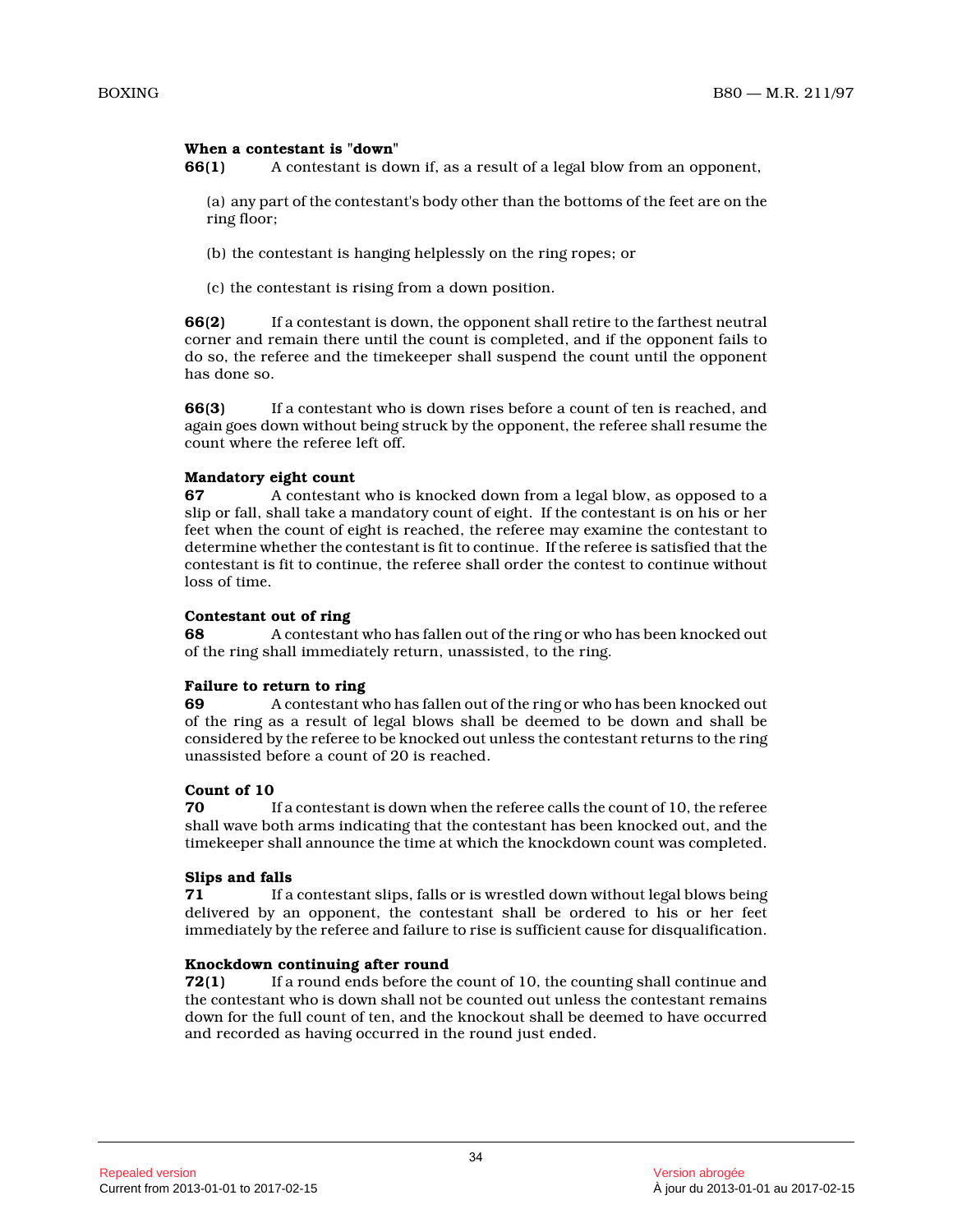**72(2)** Repealed, M.R. 162/2007.

M.R. 162/2007

# **Timekeeper to signal**

**73** If a round ends during a knock down, the timekeeper shall sound the gong once, indicating the end of the round.

# **Failure to answer bell**

**74** If a contestant fails to answer the bell beginning the next round, the referee shall declare the opponent the winner by a technical knockout which shall be recorded as having taken place in the round that has begun.

# **Stop of contest between rounds**

**75** A referee who decides to stop a contest between rounds shall wait until the bell begins the next round before declaring a knockout, and the knockout shall be recorded as having taken place in the round just begun.

# **Technical knockouts**

**76(1)** A technical knockout is the termination of a contest by the referee for any reason other than a count out or a disqualification.

**76(2)** If a contest is terminated by a technical knockout, the referee shall instruct the ring announcer to announce the decision.

**76(3)** Repealed, M.R. 162/2007.

**76(4)** If a contestant sustains an injury, including a cut, produced by a fair blow, such that the contest, in the opinion of the referee, should not continue, the referee shall declare the opponent the winner by technical knockout.

**76(5)** If a contestant falls to the floor, feigning injury because of a low blow, or other minor foul, the referee, whether or not a minor foul has actually been committed, must start a count.

**76(6)** A chief second of a contestant may, by stepping onto the ring apron, indicate to the referee at any time during the contest that the second wishes the contestant to retire from the contest, in which case the referee shall declare the contest ended by a technical knockout.

**76(7)** A referee may stop a contest at any time and declare a winner by technical knockout if, in the referee's opinion,

(a) a contestant has not honestly competed in the contest;

(b) a contestant is guilty of misconduct or an act detrimental to the sport of boxing, in which case the referee shall award the contest to the opponent by technical knockout;

(c) the contest is too one-sided; or

(b) a contestant has suffered a serious injury.

M.R. 162/2007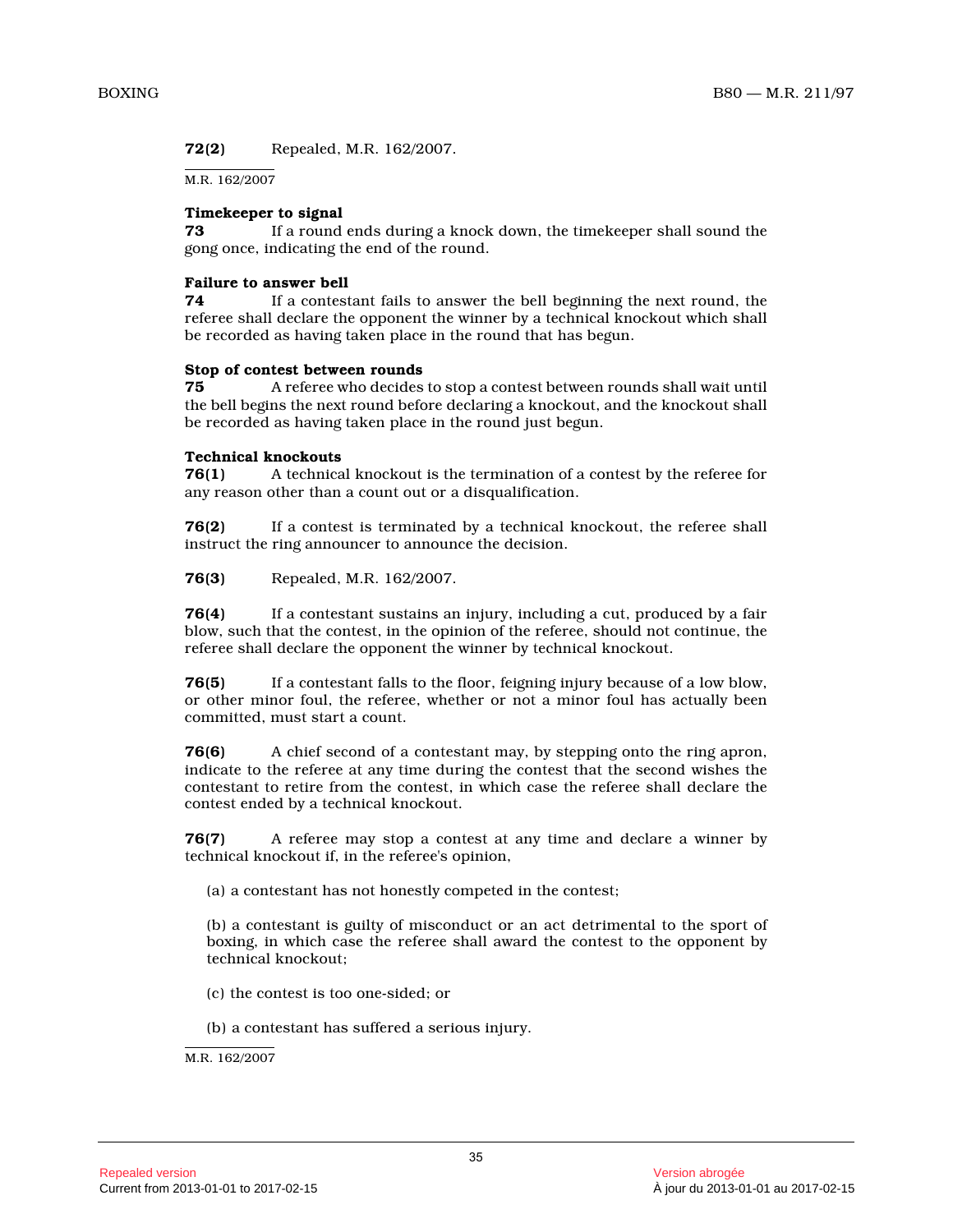### **Suspension to consult physician**

**77** If in the referee's opinion a contestant appears to be injured and unable to continue, the referee may suspend the progress of a contest by calling time out in order to consult the ring physician on the advisability of permitting the contest to continue.

# **Words of command**

**78(1)** The referee shall use three words of command:

- (a) "stop", when ordering the contestants to cease boxing;
- (b) "box", when ordering the contestants to commence boxing; and
- (c) "break", when breaking a clinch.

**78(2)** Upon a command of "break", the contestants shall step back before continuing to box.

# **Touching contestants**

**79** The referee shall not touch a contestant unless one or both contestants fail to obey the "break" command.

# **Boxing outside ring**

**80** No contestant shall box outside the ring.

# **Violations by others**

**81** Any violation of the rules of boxing as set out in this regulation by a manager, second, assistant or trainer shall be grounds for disqualification of the contestant with whom the manager, second, assistant or trainer is associated, at the discretion of either the referee or by the representative of the commission, at any time before, during or after a contest.

M.R. 162/2007

# **Contestants to leave ring**

**82** After the decision of the judges has been announced, both contestants and their seconds shall leave the ring promptly and retire to their respective dressing rooms.

# **Extension of rest**

**83** If a contestant requires a medical examination between rounds, the rest period between rounds may be extended beyond 60 seconds by the ring physician, who shall signal a time-out if it is apparent that more than 60 seconds is required.

# **Dropping mouth protector**

**84** If a contestant loses a mouth protector during the progress of a round, the referee shall call a time-out as soon as is practical, retrieve the mouth protector, have it washed and replaced. A contestant who, in the opinion of the referee, deliberately spits out a mouth protector during the course of a contest shall be given a warning for the first occurrence; a point shall be deducted for the second occurrence; and the offending boxer shall be disqualified for the third occurrence in a contest or have a point deducted.

M.R. 162/2007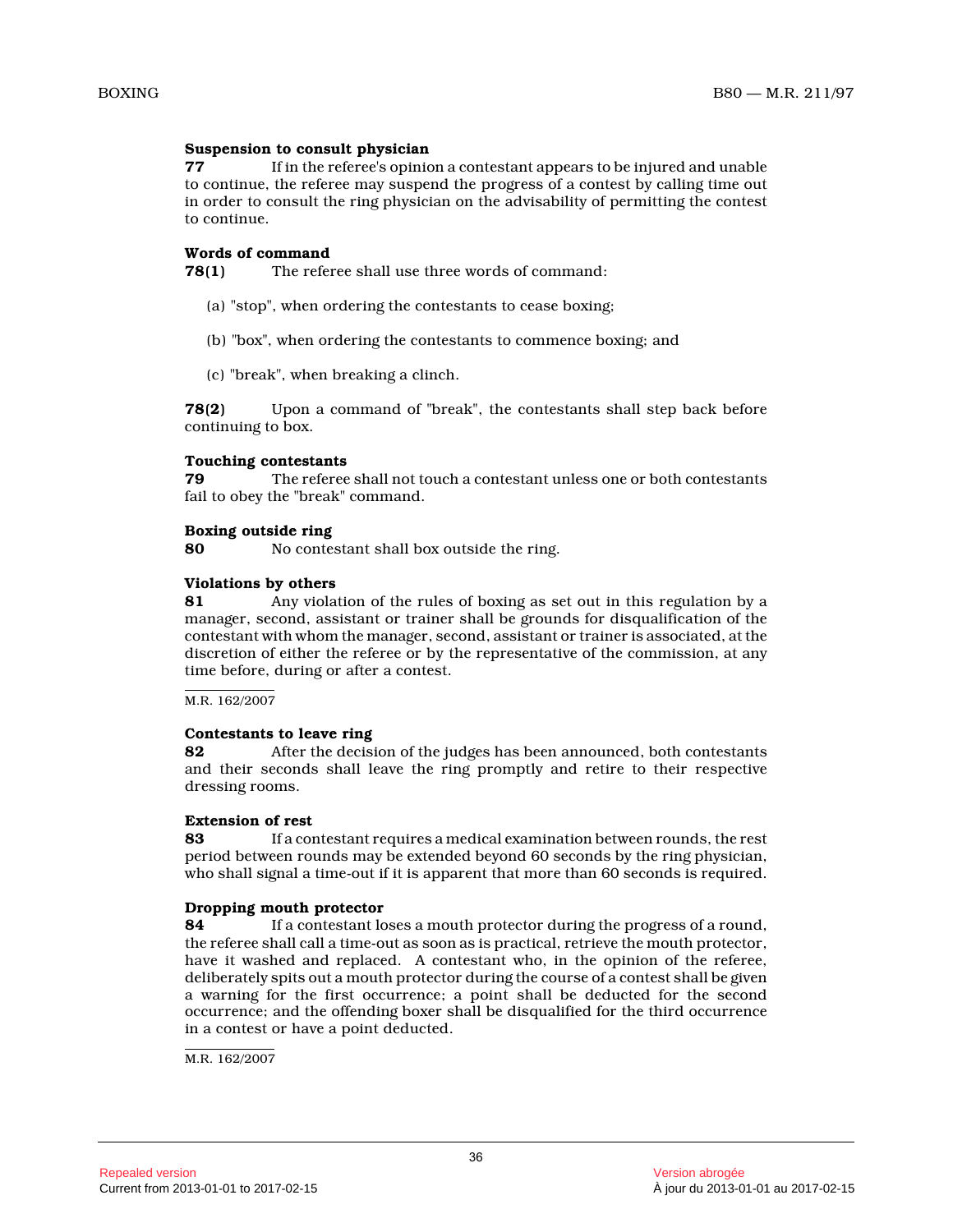### **Suspension of progress for cause**

**85(1)** The referee, of the referee's own volition or on the direction of a representative of the Commission, may stop or suspend the progress of a contest because of extenuating circumstances.

**85(2)** If the referee stops a contest and

(a) fewer than half of the scheduled number of rounds have been completed, the referee shall declare the contest a draw; or

(b) half or more than half of the scheduled number of rounds have been completed, the decision shall be awarded to the contestant with the most points.

#### PART 14

#### USE OF SUBSTANCES AND ITEMS DURING A CONTEST

#### **Drugs, stimulants and substances**

**86(1)** No person shall administer to a boxer and no boxer shall use a drug or stimulant, including smelling salts and ammonia, either before or during a boxing contest.

**86(2)** No boxer shall ingest any substance other than plain water during a contest.

**86(2.1)** Between rounds of a contest, a boxer may, at the discretion of the trainer, use oxygen, sugar or electrolytes.

**86(2.2)** A boxer may use any of the following:

(a) thrombin, avetine and thrombin-soaked pads;

(b) adrenalin 1/1000 solution, but only for topical haemostasis of cuts and nosebleeds;

- (c) petroleum jelly;
- (d) gauze pads;
- (e) adhesive surgeon's tape;
- (f) clean towels;
- (g) plain water;
- (h) cotton swabs;
- (i) ice;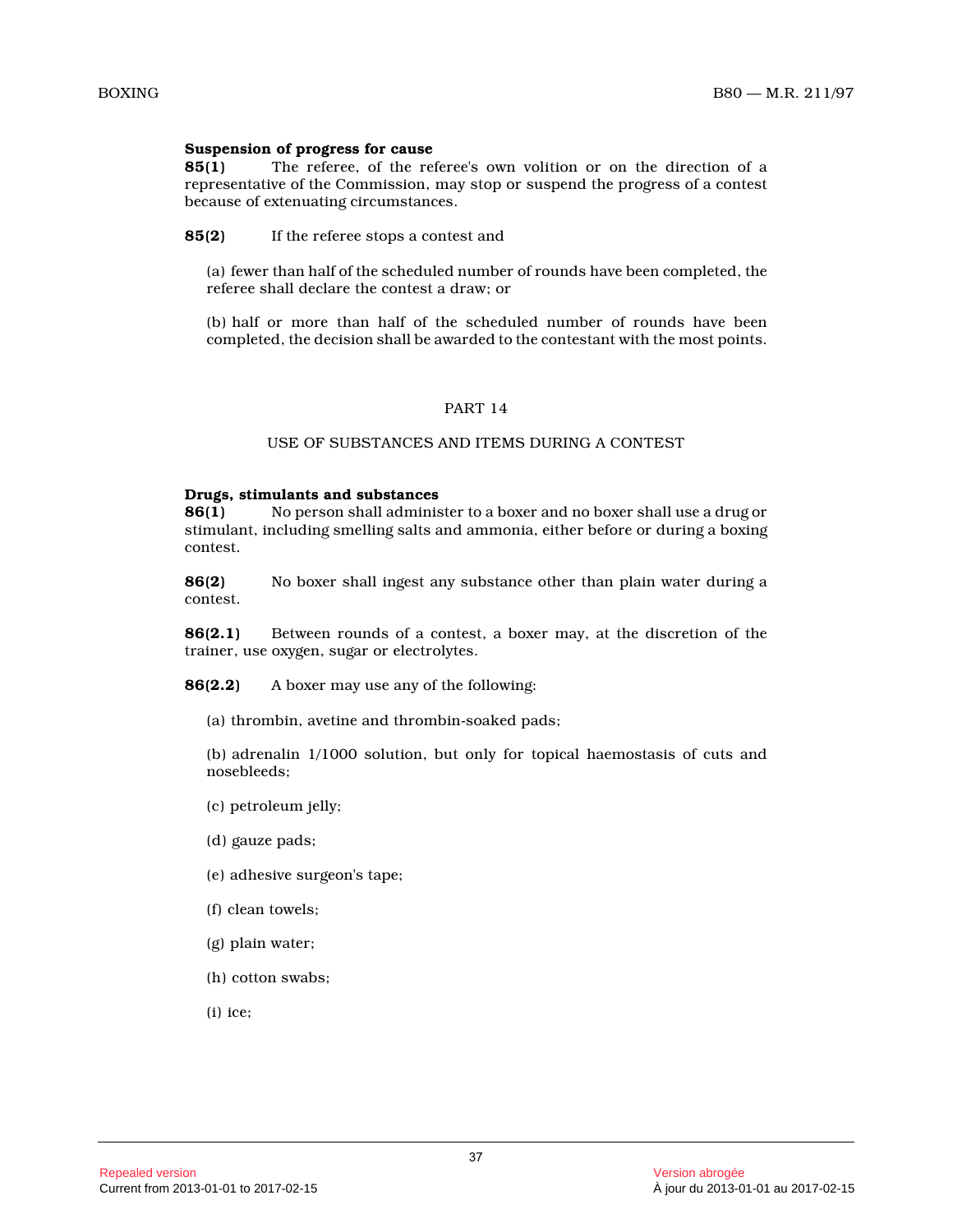(j) bandage scissors.

**86(3)** No person shall apply and no boxer shall use grease or any other substance on the body or on the arms or legs of a boxer, except that the discretionary use of petroleum jelly is permitted around the eyes, bridge of the nose, and behind the ear.

**86(4)** The use of "iron base" coagulants such as "monsel's solution" or any of its derivatives is prohibited.

M.R. 162/2007

#### **Prohibited items**

**87(1)** No boxer shall wear or use any of the following items during a contest or a weigh-in for a contest:

- (a) contact lenses;
- (b) spectacles;
- (c) dentures;
- (d) individual removable false teeth;

(e) a watch, ring, earring, bracelet, charm or necklace;

- (f) a headband or hair net;
- (g) a hearing aid;

(h) any plastic or metallic attachment to the trunks ;

(i) gauze, a band-aid or a dressing to the face, scalp, neck, arm, back or chest area;

(j) a plaster or fibre-glass cast;

(k) butterfly or steristrip sutures on the face, neck, scalp, chest, arm or back area;

(l) suture material of any kind on the skin of a boxer's face, ears, neck, scalp or chest;

(m) subcuticular suture in the face, neck, ear or chest;

(n) collodion or a similar substance.

**87(2)** A referee who is of the opinion that a boxer's frontal hair length poses a danger to the eyes and hence to the vision of a boxer may order the frontal hair cut to an appropriate length.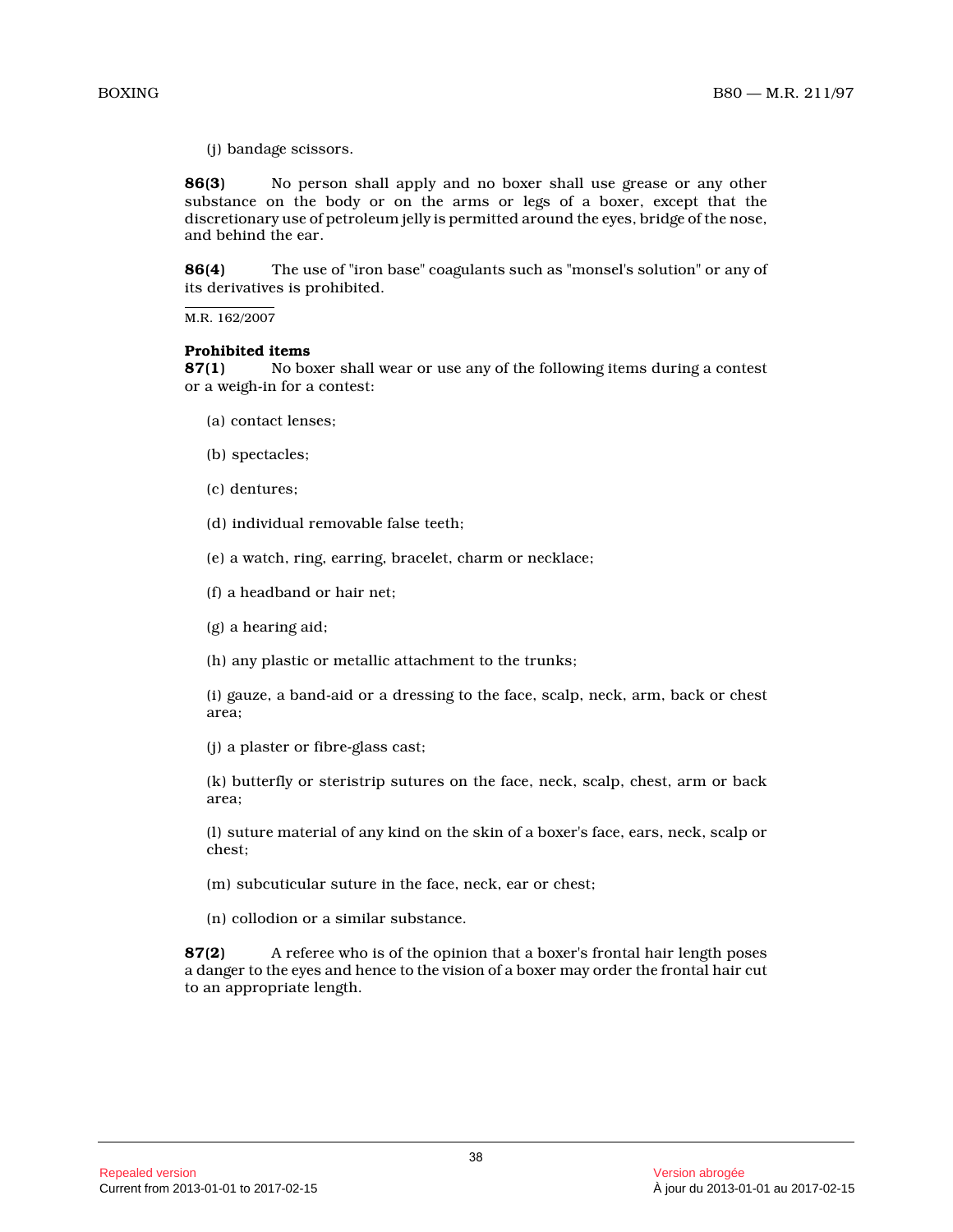**87(3)** A referee who is of the opinion that a boxer's posterior hair length is such that its swishing effect may harm an opponent may order the boxer's posterior hair to be knotted.

# PART 15

# CHAMPIONSHIPS, EXHIBITIONS AND AMATEURS

#### CHAMPIONSHIP CONTESTS

#### **Championship contests**

**88** With the exception of Part 2, Licensing and Event Permits, this regulation does not apply to championship contests, which shall be governed by the rules of the organization or body sanctioning the bout.

# BOXING EXHIBITIONS

# **Boxing exhibitions**

**89(1)** For the purpose of a boxing exhibition, the commission may modify any of the following provisions:

- (a) subsections 34(3) and (4) relating to the identification of the referee;
- (b) section 36 relating to the appointment, powers and functions of judges;
- (c) sections 37 and 38 relating to scoring;

and when a provision is modified, it is the modified provision that applies to the exhibition rather than the provision of this regulation.

**89(2)** No person shall fail to comply with a provision of this regulation modified in accordance with subsection (1).

# AMATEURS ON PROFESSIONAL CARDS

#### **Amateurs on professional cards**

**90(1)** An amateur contest on a professional program shall be governed by the rules of the Canadian Amateur Boxing Association and shall be under the jurisdiction of judges, referees, and other officials appointed by the Manitoba Amateur Boxing Association.

**90(2)** No amateur boxer shall participate in a professional boxing contest except with the written approval of the Manitoba Amateur Boxing Association.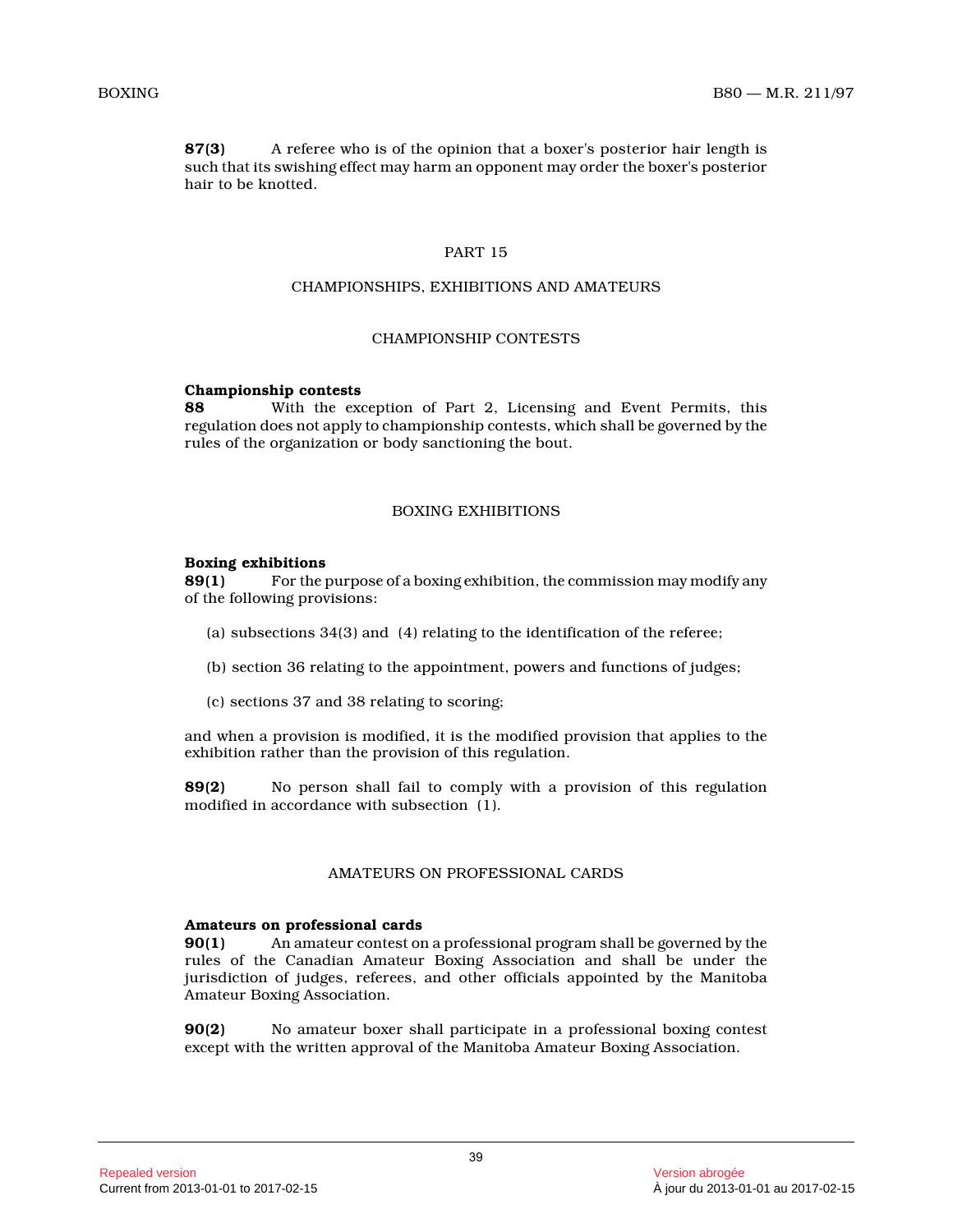**90(3)** No boxer in an amateur contest on a professional boxing program shall be permitted to participate unless the boxer has been examined by a physician designated by the Manitoba Amateur Boxing Association in accordance with the medical standards set forth in the Canadian Amateur Boxing Association's Articles And Rules for amateur boxers and is declared mentally and physically fit to box.

**90(4) to (10)** Repealed, M.R. 162/2007.

M.R. 162/2007

# PART 16

# CONFLICT OF INTEREST

# **Conflict of interest**

**91(1)** No member, employee or agent of the commission and no referee, judge, or other official licensed by the commission shall directly or indirectly have a financial interest in

- (a) a boxer;
- (b) a promoter or promoting corporation;
- (c) a manager's contract with a boxer; or
- (d) the outcome of a boxing contest.

**91(2)** No director, officer, employee or shareholder of a promoter shall, directly or indirectly, act as the manager or second of a boxer without the written approval of the commission.

**91(3)** No manager shall have a financial interest in the promotion of a contest involving a boxer that the manager manages.

**91(4)** No manager is eligible to obtain an event permit for a contest in which a boxer that the manager manages is one of the contestants.

#### PART 17

### COMBAT SPORTS

#### **Application**

**91.1** This Part applies to those professional contests of boxing commonly known as combat sports.

M.R. 162/2007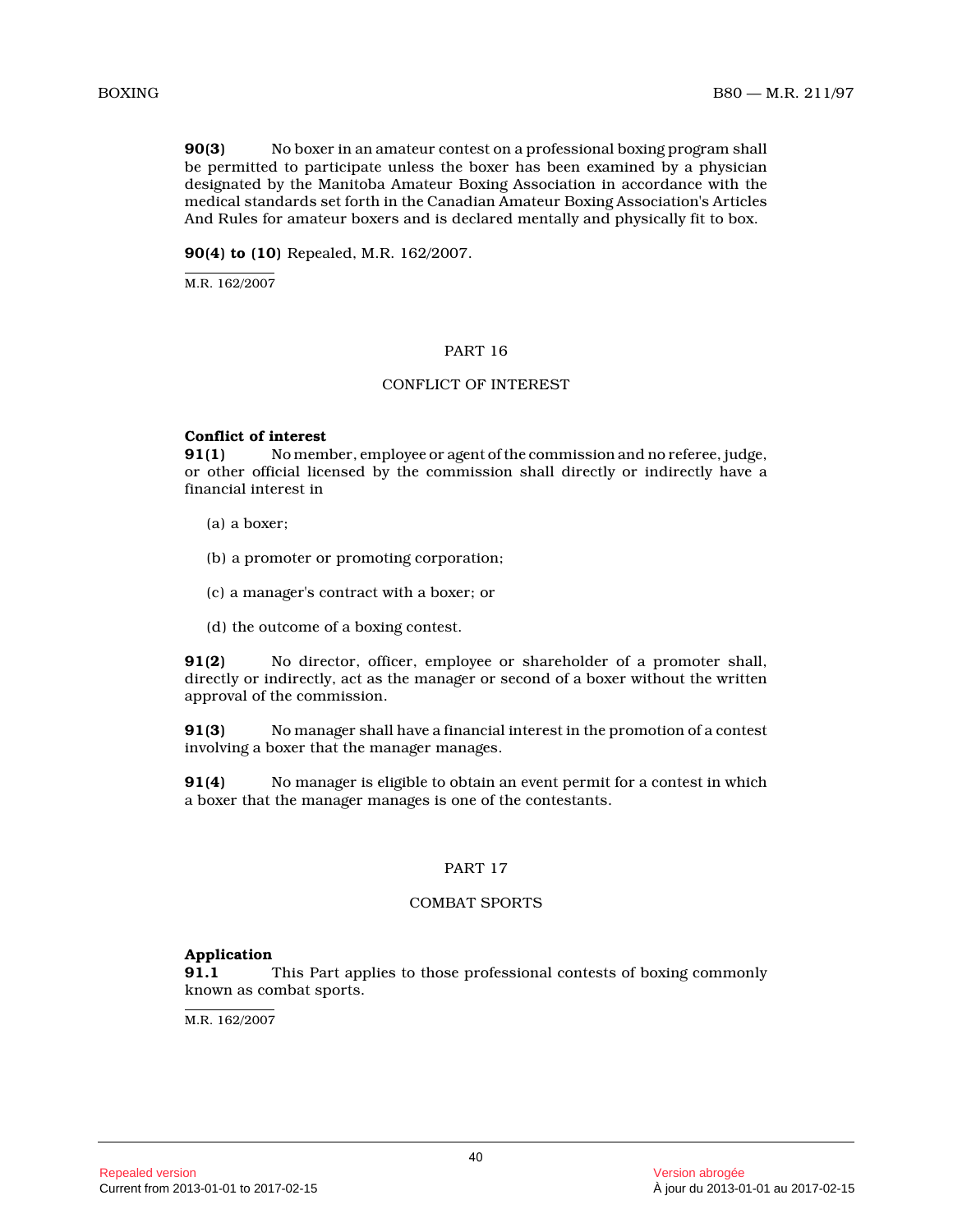# Definitions and Application, Licences and Event Permits and Fee on Gate Receipts

# **Application of Parts 1, 2 and 3 to combat sports**

**91.2** Part 1 (Definitions and Application), Part 2 (Licences and Event Permits) and Part 3 (Fee on Gate Receipts) apply to professional contests of boxing under this Part.

 $M.R. 162/2007$ 

# Promoters, Boxers, Seconds and Managers

# **Application of Part 4 to combat sports**

Part 4 (Promoters, Boxers, Seconds and Managers) applies to professional contests of boxing under this Part, other than section 19.

**91.3(2)** Following a contest, regardless of where the contest is held, a boxer must take the following mandatory rest periods:

- (a) 14 days of rest on completing up to 3 rounds;
- (b) 21 days of rest on completing 4 or 5 rounds.

M.R. 162/2007

# Premises, Facilities and Equipment

# **Application of Part 5 to combat sports**

**91.4** Sections 22 to 26 in Part 5 (Premises, Facilities and Equipment) apply to professional contests of boxing under this Part.

M.R. 162/2007

#### **Requirements for rings and fenced areas**

**91.5(1)** The promoter of a boxing contest to which this Part applies must provide

(a) a ring that meets the requirements of section 26, except that five ring ropes, instead of four ring ropes, must be included; or

(b) a fenced area that meets the requirements of this section.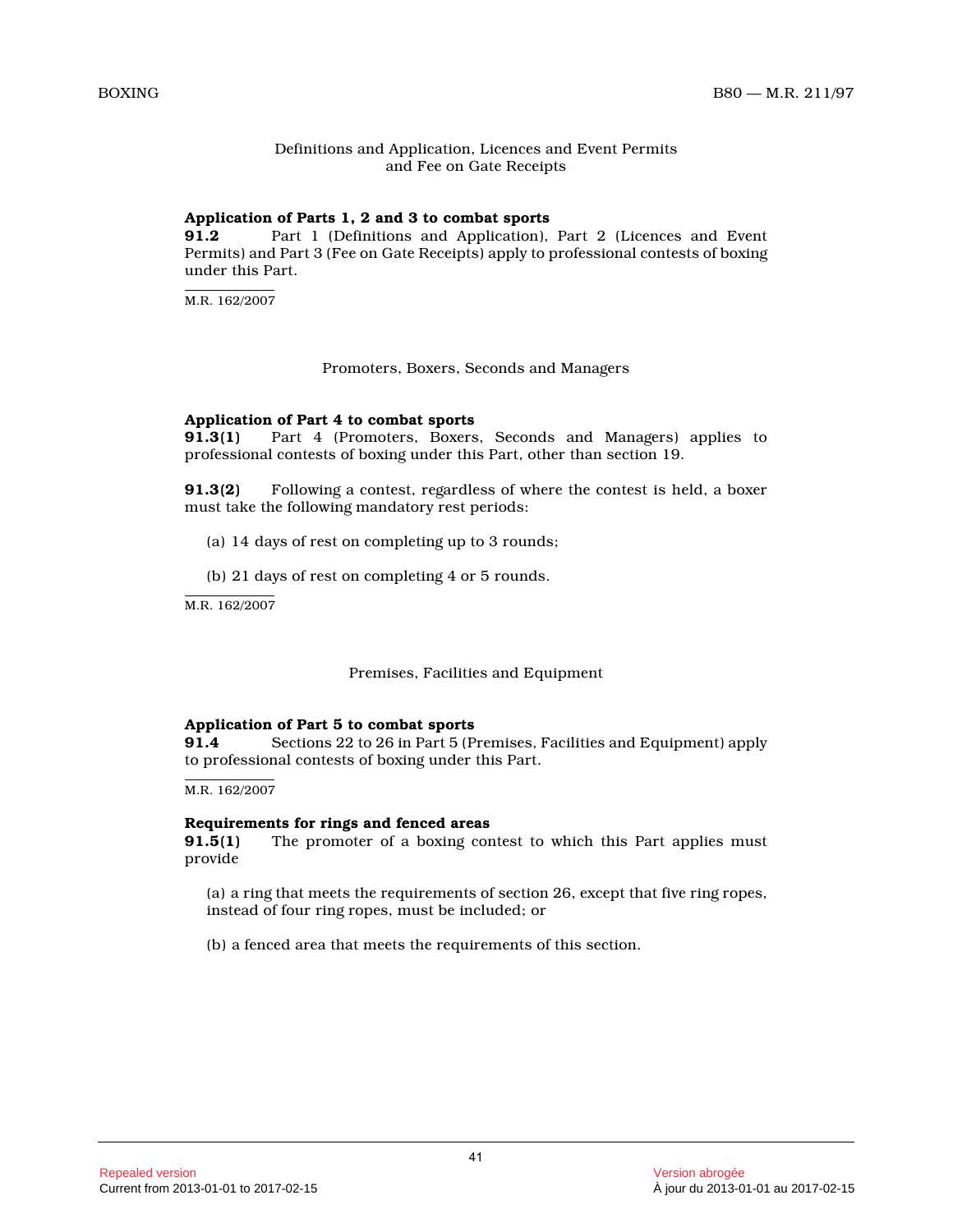# **Fenced area**

**91.5(2)** If a fenced area is used for a boxing contest, the fenced area must meet the following requirements:

(a) the fenced area must be circular or have at least eight equal sides and must be no smaller than 18 feet by 18 feet and no larger than 32 feet by 32 feet;

(b) the floor of the fenced area must be padded with ensolite or another similar closed-cell foam, with at least a 1-inch layer of foam padding, with a top covering of canvas, or similar material tightly stretched and laced to the platform of the fenced area;

(c) material that tends to gather in lumps or ridges must not be used for the floor;

(d) the platform of the fenced area must not be more than 4 feet above the floor of the building and must have suitable steps for the use of the contestants;

(e) fence posts must be made of metal, not more than 6 inches in diameter, extending from the floor of the building to between 5 and 7 feet above the floor of the fenced area, and must be properly padded in a manner approved by the commission;

(f) the fencing used to enclose the fenced area must be made of a material that will prevent a contestant from falling out of the fenced area or breaking through the fenced area onto the floor of the building or onto the spectators, including, without limitation, chain-link fencing coated with vinyl;

(g) any metal portion of the fenced area must be covered and padded in a manner approved by the commission and must not be abrasive to the contestants;

- (h) the fenced area must have
	- (i) two entrances, or
	- (ii) one entrance that opens outward or lifts upwards;

(i) there must not be any obstruction on any part of the fence surrounding the area in which the contestants are to be competing.

M.R. 162/2007; 140/2012

#### **Application of section 27 (bandages)**

**91.6(1)** Subject to subsections (2) and (3), section 27 applies to professional contests of boxing under this Part.

**91.6(2)** Subsection 27(2) does not apply.

**91.6(3)** Subsection 27(3) applies to all weight classes of boxers under this Part.

M.R. 162/2007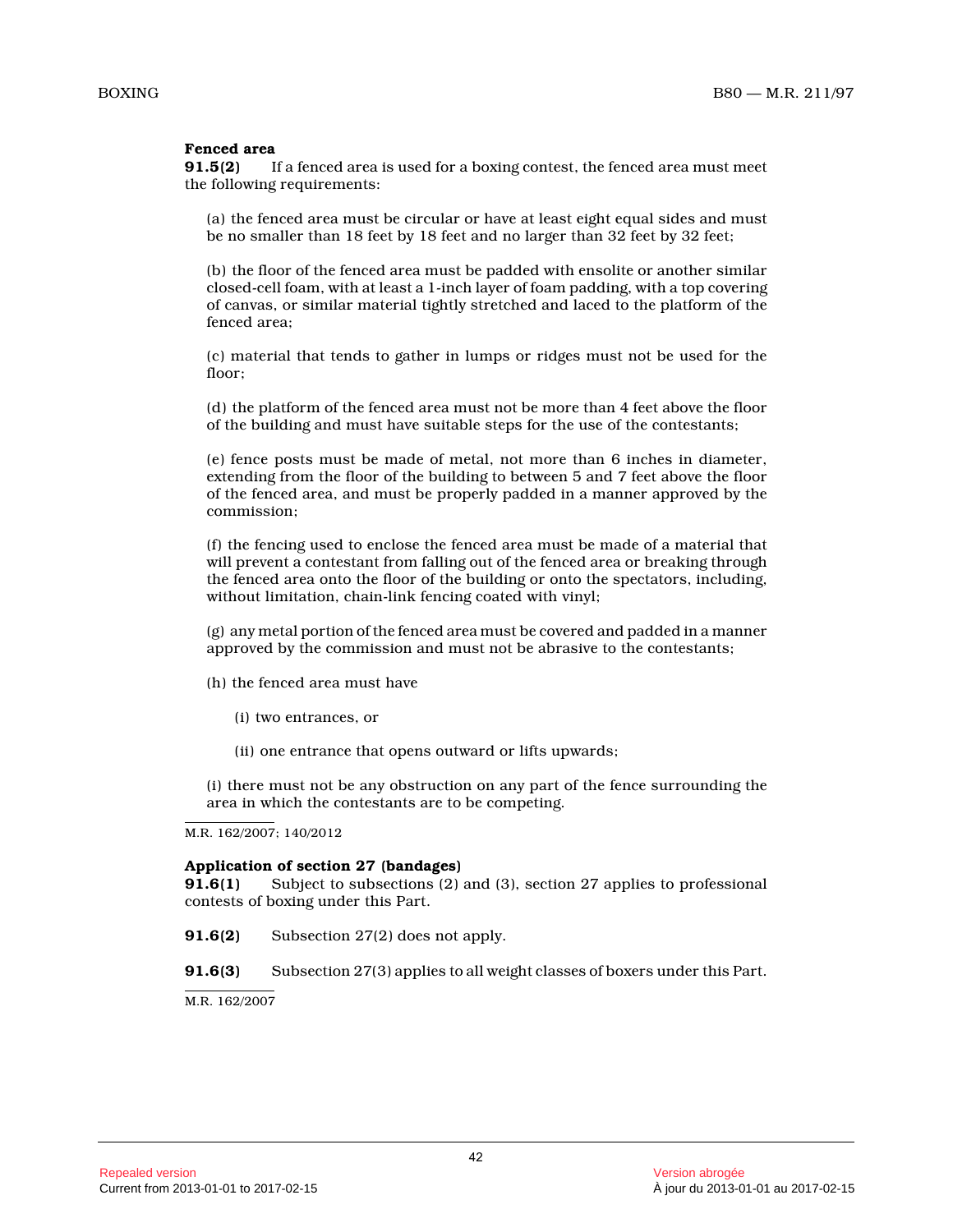# **Application of section 28 (gloves)**<br>**91.7(1)** Section 28 applies to pr

Section 28 applies to professional contests of boxing under this Part, other than subsections 28(2) and (3).

**91.7(2)** A contestant may use fingerless gloves which weigh between four and eight ounces.

M.R. 162/2007

#### Weight Classes

# **Weight classes**<br>91.8(1) With

With respect to the classification of boxers under this Part, subsection (2) applies and Part 6 (Weight Classes) does not apply.

**91.8(2)** The following classifications of boxers are established for the purpose of boxing contestants under this Part:

| <b>CLASS</b>      | WEIGHT IN       | WEIGHT IN            |
|-------------------|-----------------|----------------------|
|                   | <b>POUNDS</b>   | <b>KILOGRAMS</b>     |
|                   |                 |                      |
| Flyweight         | up to $125$     | up to 56.82          |
| Bantamweight      | over 125 to 135 | over 56.82 to 61.36  |
| Featherweight     | over 135 to 145 | over 61.36 to 65.91  |
| Lightweight       | over 145 to 155 | over 65.91 to 70.45  |
| Welterweight      | over 155 to 170 | over 70.45 to 77.27  |
| Middleweight      | over 170 to 185 | over 77.27 to 84.09  |
| Light Heavyweight | over 185 to 205 | over 84.09 to 93.18  |
| Heavyweight       | over 205 to 265 | over 93.18 to 120.45 |
| Super Heavyweight | over 265        | over 120.45          |
|                   |                 |                      |

M.R. 162/2007

#### Weigh-ins

#### **Application of Part 7 to combat sports**

**91.9(1)** Part 7 (Weigh-ins) applies to professional contests of boxing under this Part, other than subsections 30(5) and (6).

**91.9(2)** No contestant shall be compelled to compete against an opponent who, at the time of the weigh-in, is over the maximum weight for the weight class.

M.R. 162/2007; 140/2012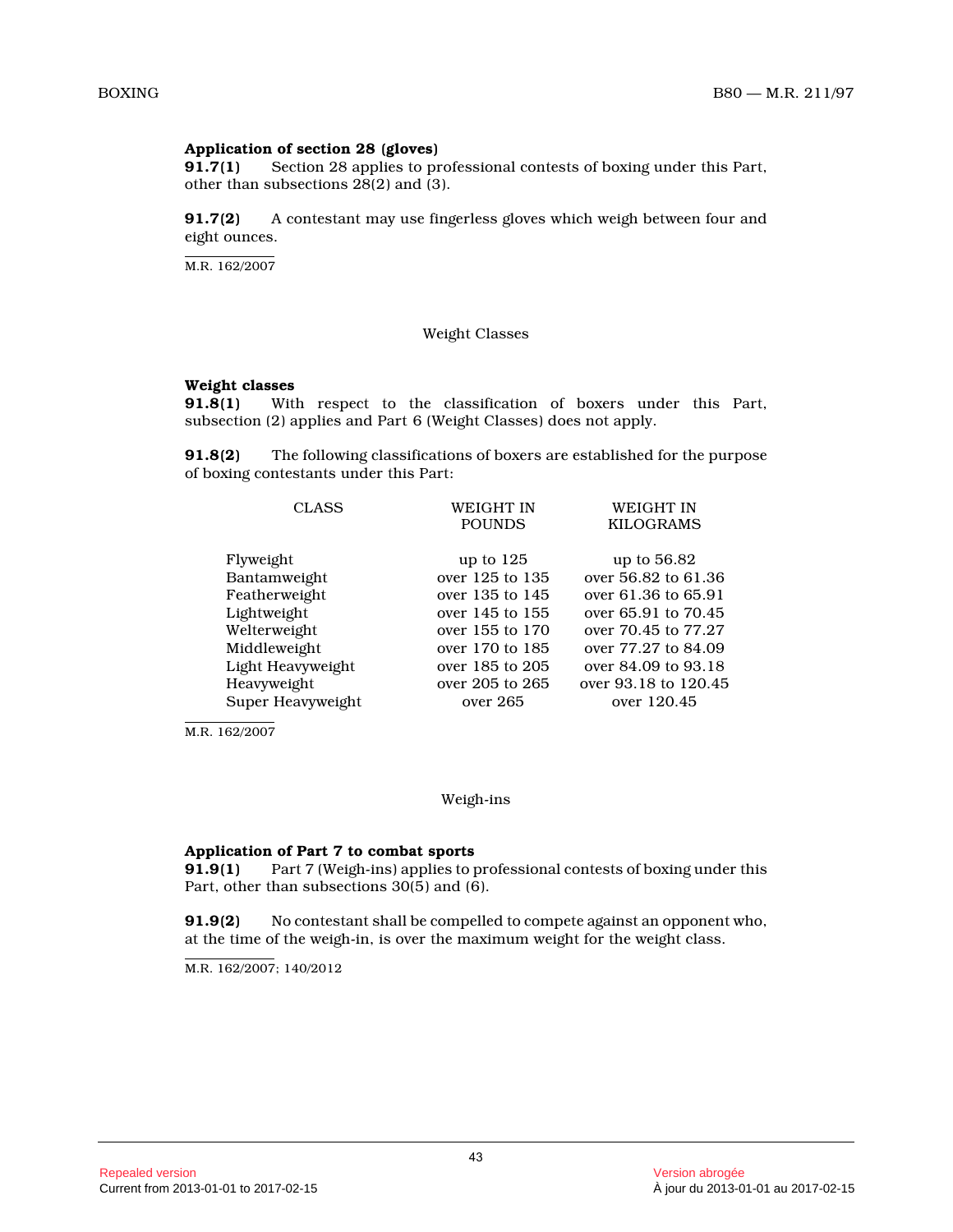### Rounds, Start Time and Persons at Ringside

#### **Application of Part 8 to combat sports**

**91.10(1)** Part 8 (Rounds, Start Time and Persons at Ringside) applies to professional contests of boxing under this Part, other than section 31 (rounds).

**91.10(2)** There must be at least 80 minutes of scheduled boxing on any one boxing program under this Part, unless otherwise approved by the commission.

**91.10(3)** The duration of rounds for a boxing contest under this Part must be between three and five minutes, as established by the commission.

**91.10(4)** There must be a rest period of one minute between rounds.

M.R. 162/2007

#### **Officials**

#### **Application of Part 9 to combat sports**

**91.11** Part 9 (Officials) applies to professional contests of boxing under this Part, other than subsection 36(3) (scoring contest) .

M.R. 162/2007

Judging Rounds and Scoring Systems

#### **Judging rounds and scoring systems**

**91.12** The following rules apply to scoring a boxing contest and determining the winner of a round:

- 1. All bouts must be evaluated and scored by three judges.
- 2. The 10 Point Must Scoring System is the standard system of scoring a bout. Under the 10 Point Must Scoring System
	- (a) 10 points must be awarded to the winner of the round; and

(b) nine points or less must be awarded to the loser except for an even round, which is scored (10-10).

- 3. Judges are to evaluate the following mixed martial arts techniques:
	- (a) effective striking;
	- (b) effective grappling;
	- (c) control of the fighting area;
	- (d) effective aggressiveness;
	- (e) effective defence.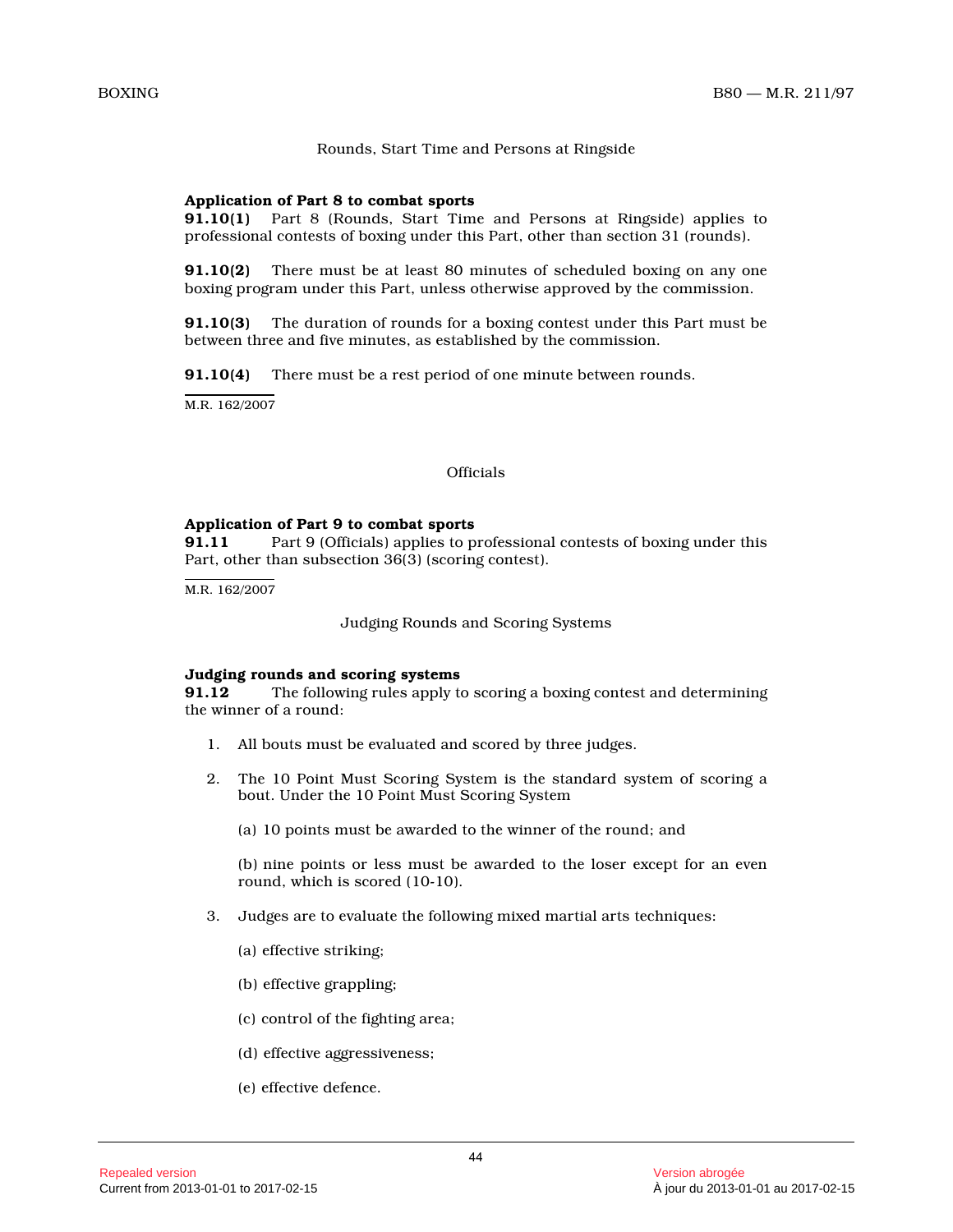- 4. Subject to item 11, evaluations are to be made in the order in which the techniques appear in item 3, giving item 3(a) the most weight in scoring followed by items 3(b) to (e) in descending order.
- 5. Effective striking is judged by determining the total number of legal heavy strikes landed by a contestant.
- 6. Effective grappling is judged by considering the number of successful executions of legal takedowns and reversals. Factors to consider include
	- (a) takedowns from a standing position to a mount position;
	- (b) passing the guard to a mount position; and
	- (c) bottom-position fighters using an active, threatening guard.
- 7. Control of the fighting area is judged by determining who is dictating the pace, location and position of the bout. Factors to consider include

(a) countering a grappler's attempt at takedown by remaining standing and legally striking;

- (b) taking down an opponent to force a ground fight;
- (c) creating threatening submission attempts;
- (d) passing the guard to achieve a mount position; and
- (e) creating striking opportunities.
- 8. Effective aggressiveness means moving forward and landing a legal strike.
- 9. Effective defence means avoiding being struck, taken down or reversed while countering with offensive attacks.
- 10. The following objective scoring criteria must be utilized by the judges when scoring a round:

(a) a round is to be scored as a 10-10 Round when both contestants appear to be fighting evenly and neither contestant shows clear dominance in a round;

(b) a round is to be scored as a 10-9 Round when a contestant wins by a close margin, landing the greater number of effective legal strikes, grappling and other maneuvers;

(c) a round is to be scored as a 10-8 Round when a contestant overwhelmingly dominates by striking or grappling in a round;

(d) a round is to be scored as a 10-7 Round when a contestant totally dominates by striking or grappling in a round.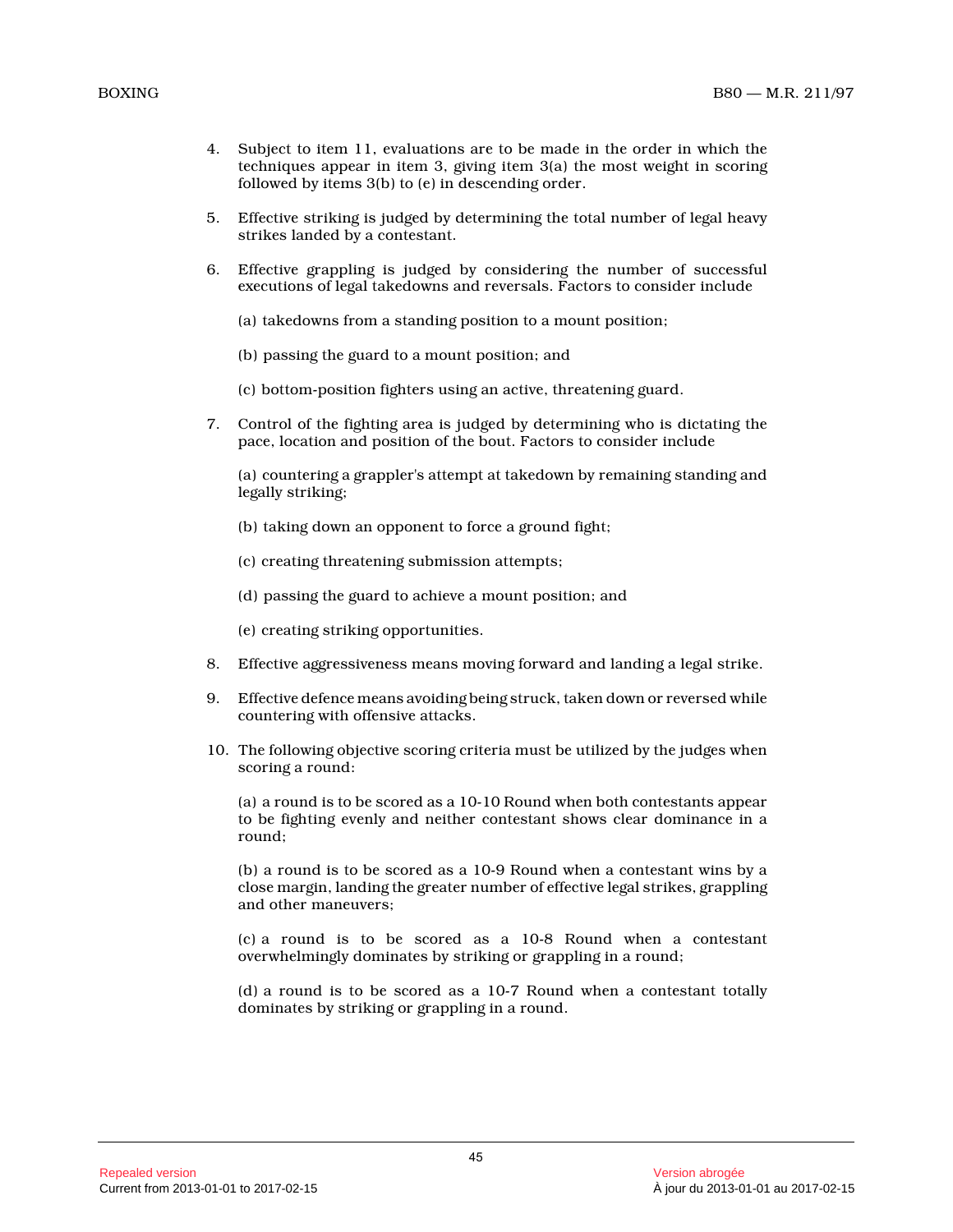11. A judge must use a sliding scale in scoring a round and recognize the length of time the fighter is either standing or on the ground, as follows:

(a) if the mixed martial artist spent a majority of a round on the canvas, then

(i) effective grappling is weighed first, and

- (ii) effective striking is then weighed;
- (b) if the mixed martial artist spent a majority of a round standing, then
	- (i) effective striking is weighed first, and
	- (ii) effective grappling is then weighed;

(c) if a round ends with a relatively even amount of standing and canvas fighting, striking and grappling are weighed equally.

M.R. 162/2007; 140/2012

#### **Warnings**

**91.13(1)** The referee must issue a single warning for the following infractions:

- (a) holding or grabbing the fence;
- (b) holding opponent's shorts or gloves;
- (c) the presence of more than one second on the fighting area perimeter.

**91.13(2)** If the prohibited conduct persists after the initial warning, a penalty must be issued. The penalty may result in a deduction of points or a disqualification from the contest.

M.R. 162/2007; 140/2012

#### **Deduction of points**

**91.14(1)** If a contestant fouls his or her opponent during a boxing contest under this Part, the referee may penalize the contestant by deducting points from his or her score, whether or not the foul was intentional.

**91.14(2)** The referee may determine the number of points to be deducted in each instance and must base the determination on the severity of the foul and its effect upon the opponent.

M.R. 162/2007

### **Points deducted for a foul**

**91.15(1)** When the referee determines that it is necessary to deduct a point or points because of a foul, the referee must warn the offender of the penalty to be assessed.

**91.15(2)** The referee must, as soon as is practical after the foul, notify the judges and both contestants of the number of points, if any, to be deducted from the score of the offender.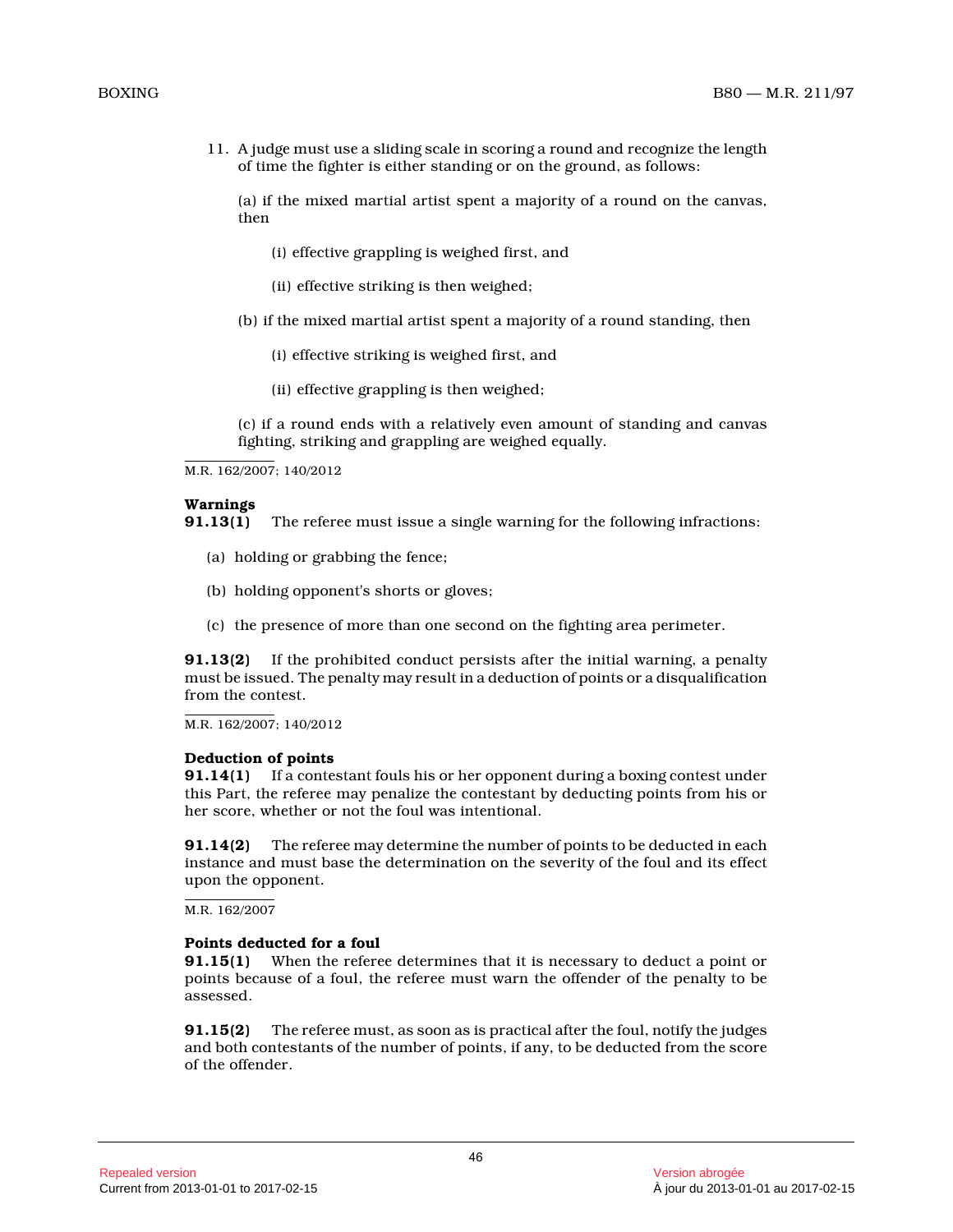**91.15(3)** Any point or points to be deducted for any foul must be deducted in the round in which the foul occurred and may not be deducted from the score of any subsequent round.

M.R. 162/2007

### **Announcing decision**

**91.16(1)** After the end of the boxing contest under this Part, the ring announcer must pick up the scores of the judges from the commission's desk.

**91.16(2)** The majority opinion of the judges is conclusive and, if there is no majority, the decision is a draw.

**91.16(3)** When the commission's official has checked the scores, the official must inform the ring announcer of the decision and the announcer must inform the audience of the decision over the speaker system.

M.R. 162/2007

#### **Results of a boxing contest**

**91.17** A boxing contest under this Part may end under the following results:

- (a) submission by
	- (i) physical tap out, or
	- (ii) verbal tap out;
- (b) repealed, M.R. 140/2012;
- (c) decision via the scorecards, including
	- (i) unanimous decision,
	- (ii) split decision, or
	- (iii) majority decision;
- (d) draw, including
	- (i) unanimous draw,
	- (ii) majority draw, or
	- (iii) split draw;
- (e) technical decision;
- (f) technical draw;
- (g) disqualification;
- (h) forfeit;
- (i) no contest.

M.R. 162/2007; 140/2012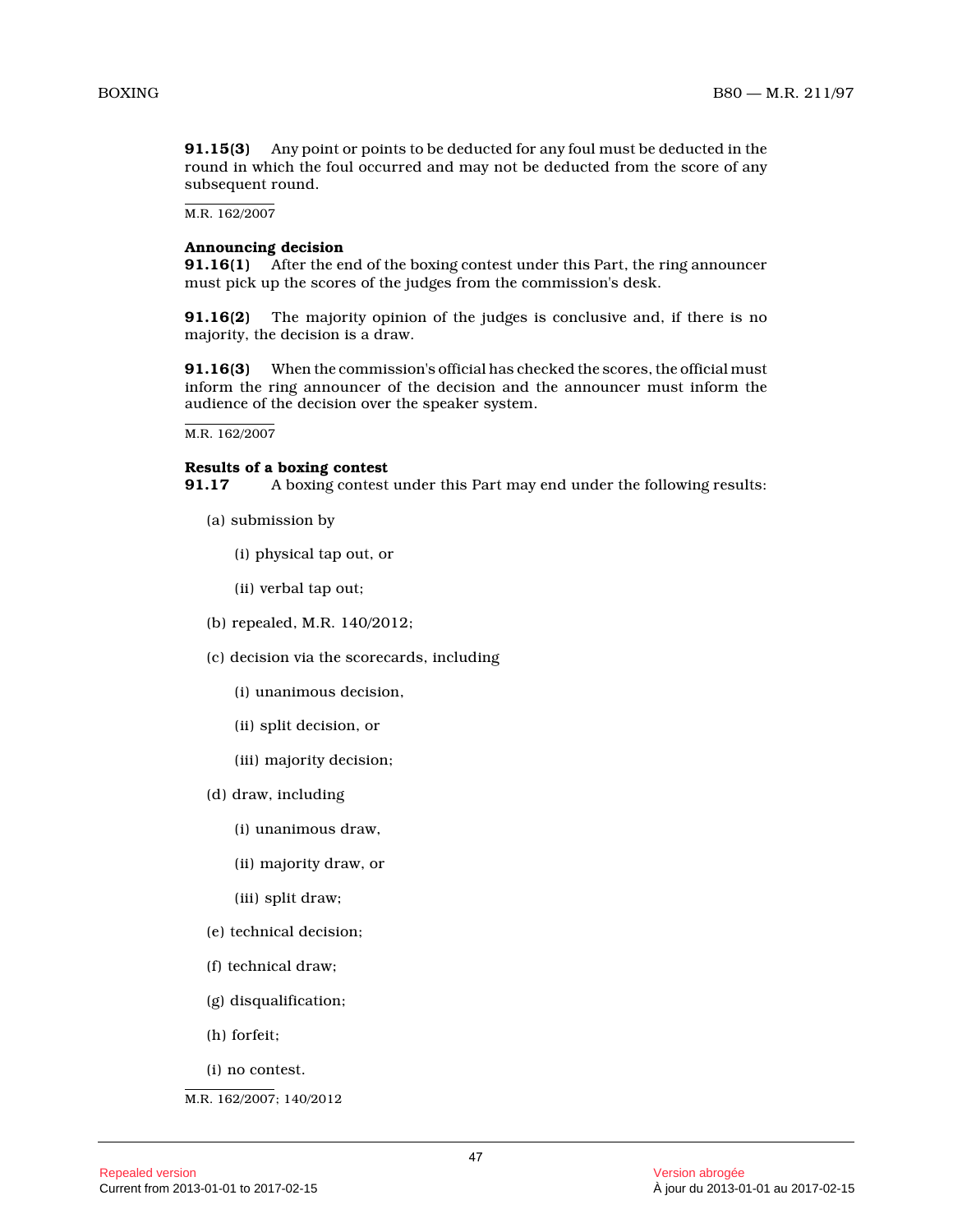# Medical Requirements, Ring Physician's Duties and Suspensions from Knockouts

# **Application of Parts 10, 11 and 12 to combat sports**

**91.18** Part 10 (Medical Requirements), Part 11 (Ring Physician's Duties During Contest), and Part 12 (Suspensions Arising from Knockouts) apply to professional contests of boxing under this Part.

 $M.R. 162/2007$ 

#### Rules of Combat Sports

# **Rules of combat sports**

**91.19** In addition to sections 91.20 to 91.24, the following provisions in Part 13 (Rules of Boxing) apply to professional contests of boxing under this Part:

- (a) sections 53 to 57, 60 to 62, sections 68 and 69, sections 74 and 75;
- (b) subsections 76(1), (2), (4) and (7);
- (c) sections  $77$  and  $78$ ,  $80$  to  $84$ , and subsection  $85(1)$ .

M.R. 162/2007

#### **Acts that are fouls**

**91.20** Acts that constitute fouls in boxing contests under this Part include the following:

- 1. Butting with the head.
- 2. Eye gouging of any kind.
- 3. Biting or spitting at an opponent.
- 4. Hair pulling.
- 5. Fishhooking.
- 6. Groin attacks of any kind.
- 7. Intentionally placing a finger in any of the opponent's orifices.
- 8. Small joint manipulation.
- 9. Striking the spine or the back of the head.
- 10. Heel kicks to the kidney.
- 11. Throat strikes of any kind, including grabbing the trachea.
- 12. Clawing, pinching or twisting the flesh or grabbing the clavicle.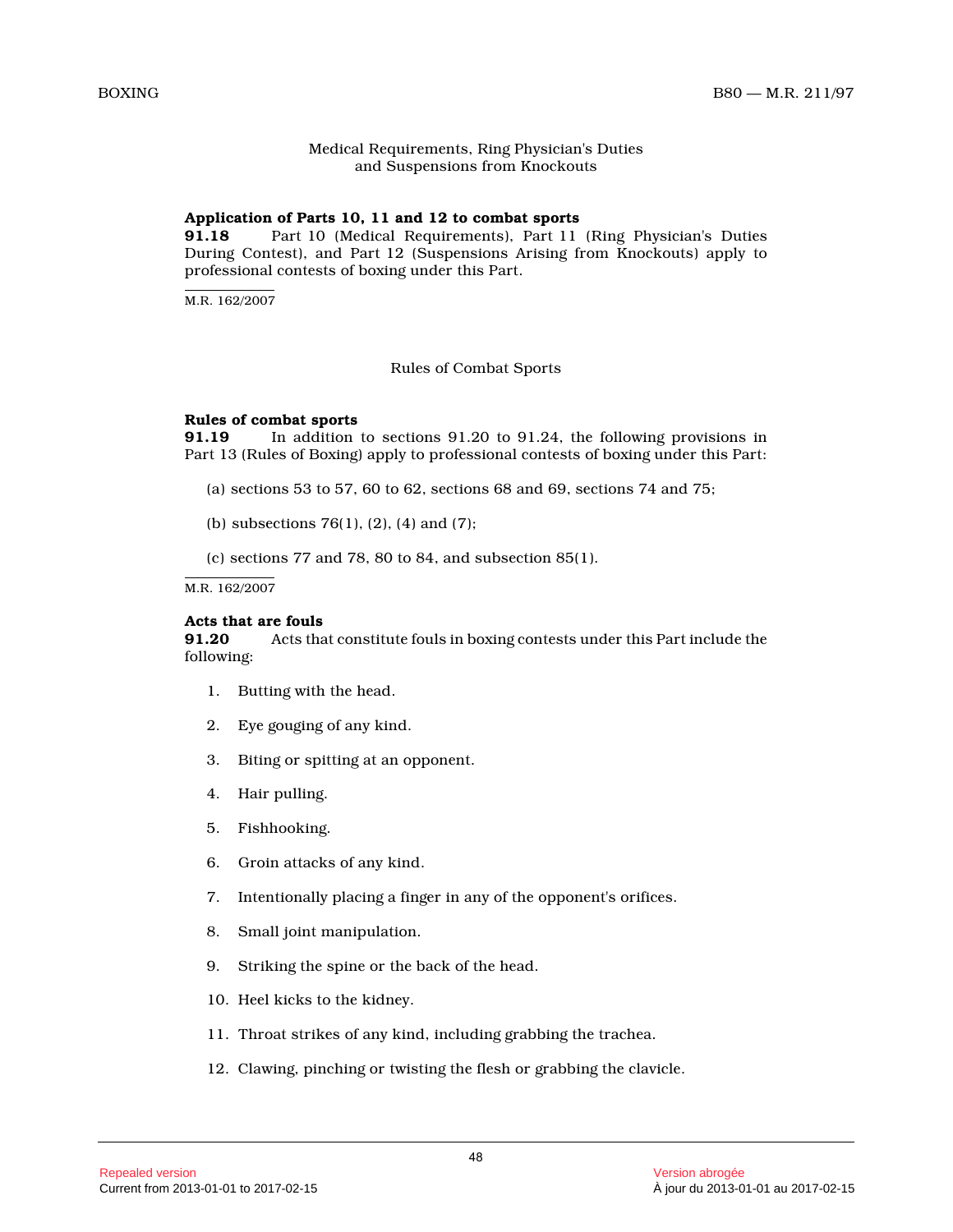- 13. Kicking the head of a grounded opponent.
- 14. Kneeing the head of a grounded opponent.
- 15. Stomping of a grounded opponent.
- 16. Using abusive language in the fighting area.
- 17. Engaging in any unsportsmanlike or dangerous conduct.
- 18. Attacking an opponent on or during the break between rounds.
- 19. Attacking an opponent who is under the referee's care at the time.
- 20. Timidity, including
	- (a) avoiding contact with an opponent;
	- (b) intentionally or consistently dropping the mouthpiece; or
	- (c) faking an injury.
- 21. Interference from a mixed martial artist's second.
- 22. Throwing an opponent out of the fighting area.
- 23. Flagrant disregard of the referee's instructions .
- 24. Spiking an opponent's head or neck into the canvas.

M.R. 162/2007; 140/2012

#### **Accidental foul — contest does not continue**

**91.21** If the referee determines that a contest may not continue because of an injury suffered as the result of an accidental foul, the contest must be declared a no contest if the foul occurs during

(a) the first two rounds of a contest that is scheduled for three rounds or less; or

(b) the first three rounds of a contest that is scheduled for more than three rounds.

M.R. 162/2007

# **Ring control**<br>91.22 T

The following rules apply to ring control:

(a) the ropes must not interfere with ground fighting;

(b) the referee must untangle any contestants tangled in the ropes or the ring and in the referee's discretion, restart the fight.

M.R. 162/2007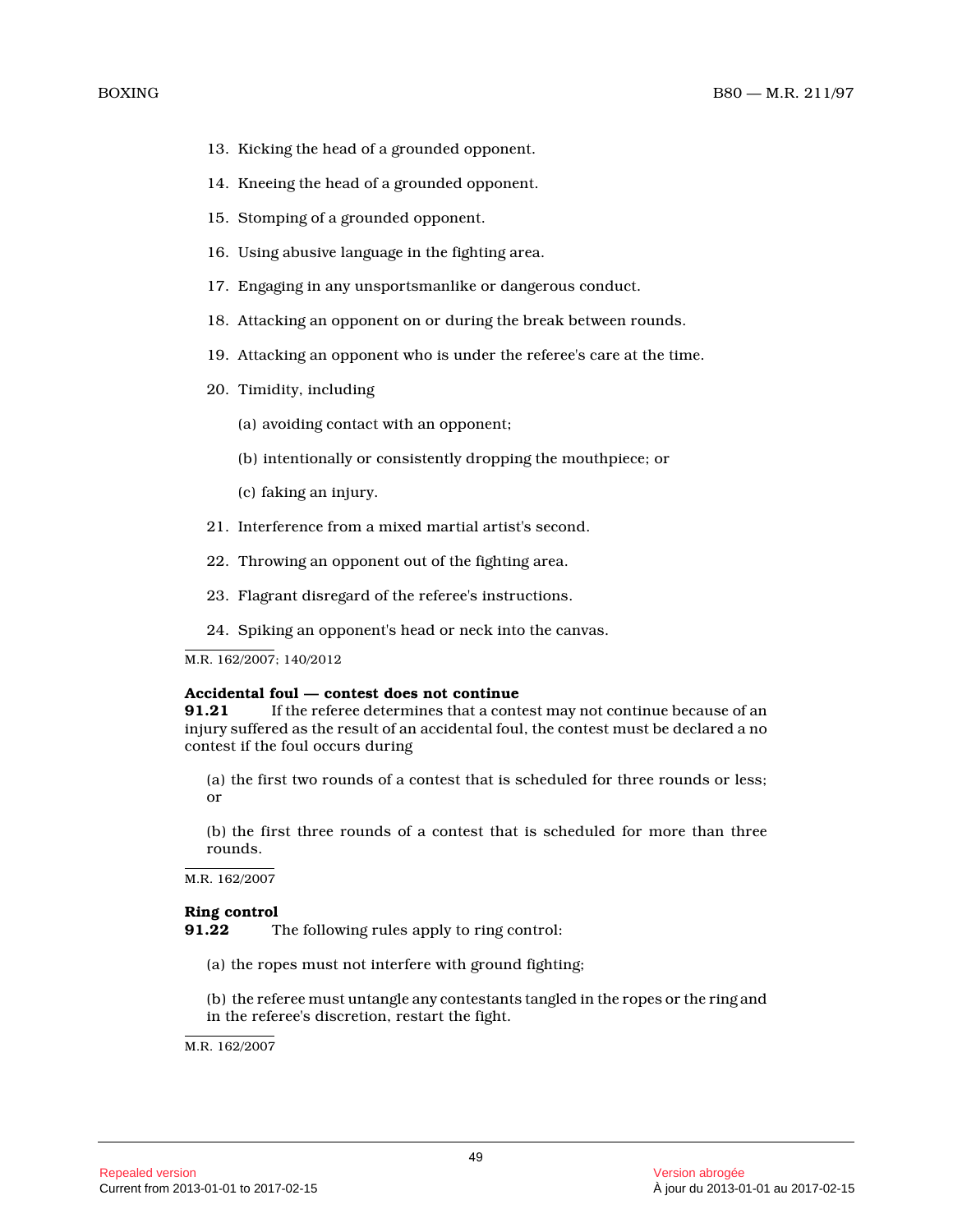# **Ground control**

**91.23** The following rules apply to ground control:

(a) at the referee's discretion, a contest that is stalled on the ground shall result in a standing restart;

(b) contestants must be protected from falling out of the ring;

(c) in the referee's discretion, if a fight on the ground is too close to the edge of the ring, the referee must restart the contest in the centre of the ring, in the same position.

M.R. 162/2007

#### **Determining outcome when contest stopped**

**91.24(1)** If an accidental foul renders an contestant unable to continue the contest after

(a) the completed second round of a contest that is scheduled for three rounds or less; or

(b) the completed third round of a contest that is scheduled for more than three rounds;

the outcome must be determined by scoring the completed rounds and the round during which the referee stops the contest.

#### **91.24(2)** If

(a) an injury inflicted by an accidental foul in the boxing contest later becomes aggravated by fair blows; and

(b) the referee orders the contest stopped because of the injury;

the outcome must be determined by scoring the completed rounds and the round during which the referee stops the contest.

M.R. 162/2007

Use of Substances and Items During a Contest

# **Application of Part 14 to combat sports**

Part 14 (Use of Substances and Items During a Contest) applies to professional contests of boxing under this Part.

M.R. 162/2007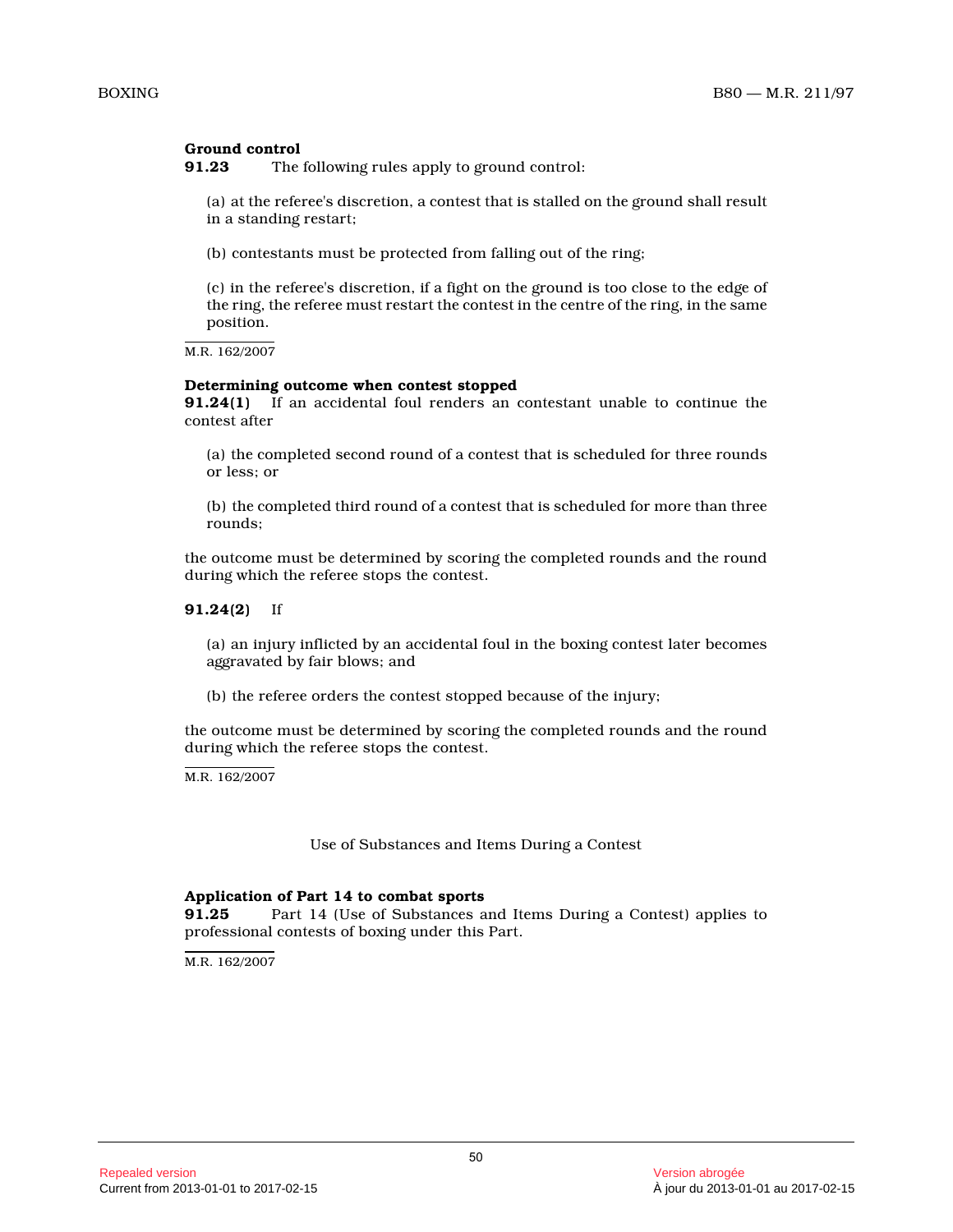# Championships

# **Application of Part 15 to combat sports**

**91.26** Part 15 (Championships, Exhibitions and Amateurs) does not apply to professional contests of boxing under this Part, except section 88 (championship contests).

M.R. 162/2007

Conflict of Interest

# **Application of Part 16 to combat sports**

Part 16 (Conflict of Interest) applies to professional contests of boxing under this Part.

M.R. 162/2007

### PART 18

# REPEAL AND COMING INTO FORCE

**Repeal**

**92** The *Boxing and Wrestling Commission Regulation*, Manitoba Regulation 400/88 R, is repealed.

#### **Coming into force**

**93** This regulation comes into force on November 1, 1997.

October 29, 1997 BOXING COMMISSION:

Dr. Henry Janzen Chairperson

Cam Smith Member

Moe Oye Member